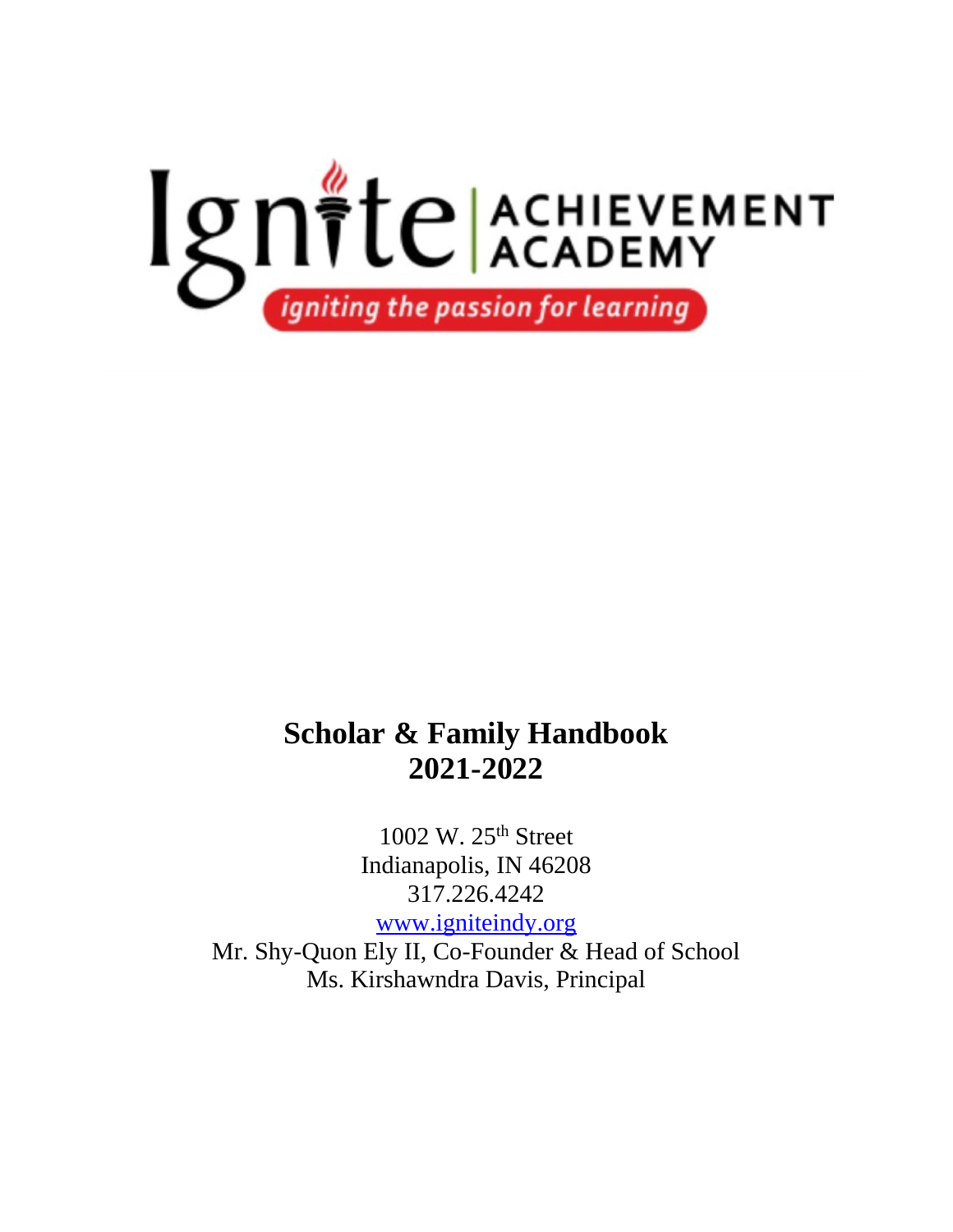#### **AUTHORIZATION**

Ignite Achievement Academy is authorized by the Mayor of Indianapolis to function as a tuition-free, public, charter school. For additional information, please reach out to the Indianapolis Office of Education Innovation located in the City County Building, 200 E. Washington St., Ste. 2501, Indianapolis, IN 46204.

#### **MISSION AND VISION**

The Ignite Achievement Academy (IAA) vision is to enhance the community through unleashing each child's inner genius by igniting a passion for lifelong learning, independent critical thinking, and increasing levels of cognitive and intellectual development.

The mission of IAA is to provide the community with an accelerated learning institution that propels scholars academically by utilizing a holistic curriculum built upon community engagement, project-based learning and the leading literacy, socio-emotional, and neuroscientific research; thus, providing scholars rich opportunities for enrichment, achievement, and increasing degrees of impact in every field of endeavor.

## **CORE BELIEFS**

- We assert that all children can learn and grow academically.
- We assert that a strong and safe culture will drive academic success.
- We assert that scholars learn best in engaging, personalized, Socratic (Maieutic method) environments that are data driven and provide for maximum interaction with information by scholars and teachers.
- We assert that all children have an inner genius waiting to be unleashed.
- We assert that the application of neuroscientific research and culturally responsive pedagogy should be at the foundation of curriculum, instruction, and school culture.
- We assert that a holistic program is necessary to inspire the deepest levels of academic and socio-emotional health and well-being.
- We assert that scholars will reach more of their potential when the family and community stakeholders are in harmony with school efforts, policies, and initiatives.
- We assert that scholars must be exposed to and continually challenged by rigorous college/career prep school experiences at the pre-school level and beyond.
- We assert that project based-learning is most impactful when the project is community-centered and utilizes the at large "community as the classroom."

## **SCHOOL COLORS**

Ignite Achievement Academy's official colors are red, green, and black. Red is for unity and represents the fire of the passion for learning. Green represents our commitment to holistic living. Black means empowerment and authority and comes from the proper application of knowledge.

## **SCHOOL MASCOT**

The official mascot of Ignite Achievement Academy is the "Trailblazers."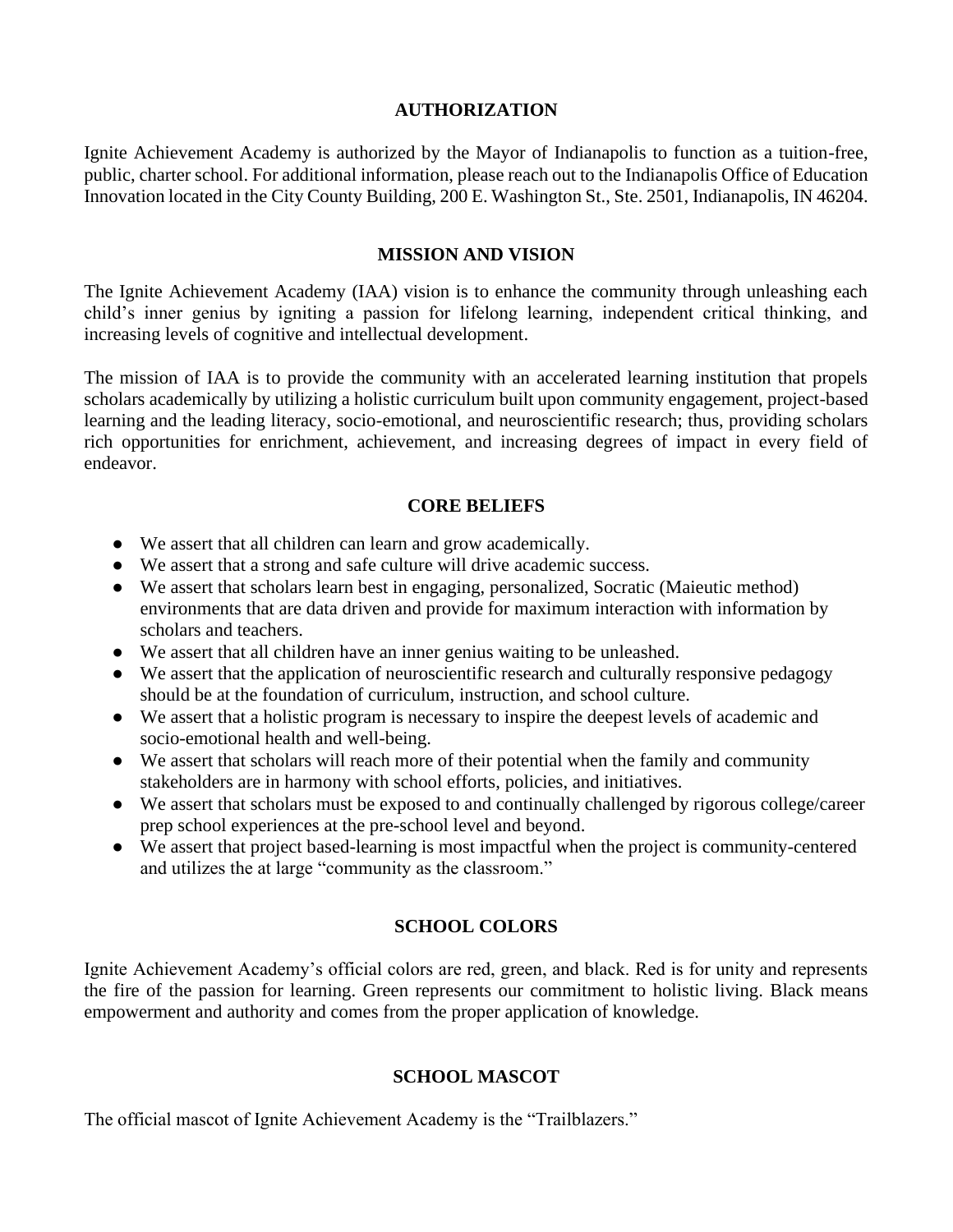## **ANTI-DISCRIMINATION POLICY**

It is a policy of Ignite Achievement Academy not to discriminate based on race, color, religion, sex, national origin, age or disability in its educational programs or employment policies as required by the Indiana Civil Rights Act (IC.22-9-1), IC 20-8-1-2, Titles VI and VII of the Civil Rights Act of 1964, the Equal Pay Act of 1973, Title IX (1972) Educational Amendments), Section 504 of the Rehabilitation Act of 1973. Inquiries regarding Ignite Achievement Academy's compliance with Title IX, Section 504 or the Americans with Disabilities Act should be directed to the Head of School, Shy-Quon Ely II, 1002 W. 25<sup>th</sup> St. Indianapolis, IN 46208 or to the Office for Civil Rights, US Department of Education, Washington, D.C.

#### **CONFIDENTIALITY OF RECORDS**

The Family Education Rights and Privacy Act of 1974 deals with the legal aspects of pupil records such as grades, race, discipline issues, etc., by making sure that no such information is provided to any outside institution, employer, etc., unless a written release is given by the legal guardian (or by the scholar if 18 years of age or older). Only "**Directory Information**", defined below, may be disclosed by the school without prior written consent unless notified in writing to the contrary within 15 days of receipt of this handbook.

Ignite Achievement Academy designates the following items as **Directory Information**: scholar name, address, telephone number, dates of attendance, awards received, most recent previous school attended, scholar photo, videotape (not used in a disciplinary matter) and scholar work displayed at the discretion of the teacher.



## **2021-2022 School Calendar**

|                                                                       | <b>Date</b>               | <b>Time</b> |
|-----------------------------------------------------------------------|---------------------------|-------------|
| <b>Back to School Block Party</b>                                     | <b>July 31, 2021</b>      |             |
| First Day of School (5 <sup>th</sup> and 6 <sup>th</sup> Grade)       | <b>August 2, 2021</b>     |             |
| First Day of School (3rd and 4th Grade)                               | <b>August 4, 2021</b>     |             |
| <b>Kindergarten Bootcamp</b>                                          | <b>August 7, 2021</b>     | 9am-NOON    |
| First Day of School (2 <sup>nd</sup> and 1 <sup>st</sup> Grade)       | <b>August 9, 2021</b>     |             |
| <b>First Day of School (Kindergarten)</b>                             | <b>August 11, 2021</b>    |             |
| <b>Mental Rejuvenation Day</b>                                        | September 3, 2021         |             |
| <b>Labor Day (No School)</b>                                          | September 6, 2021         |             |
| <b>Back to School Night/PBL/Resource Fair/Title 1</b><br><b>Night</b> | <b>September 22, 2021</b> |             |
| <b>Hispanic Heritage Celebration</b>                                  | <b>October 6, 2021</b>    | 6pm-7pm     |
| <b>Neuroscience Retreat for Teachers</b><br>(Non-Student Day)         | October 11-12, 2021       |             |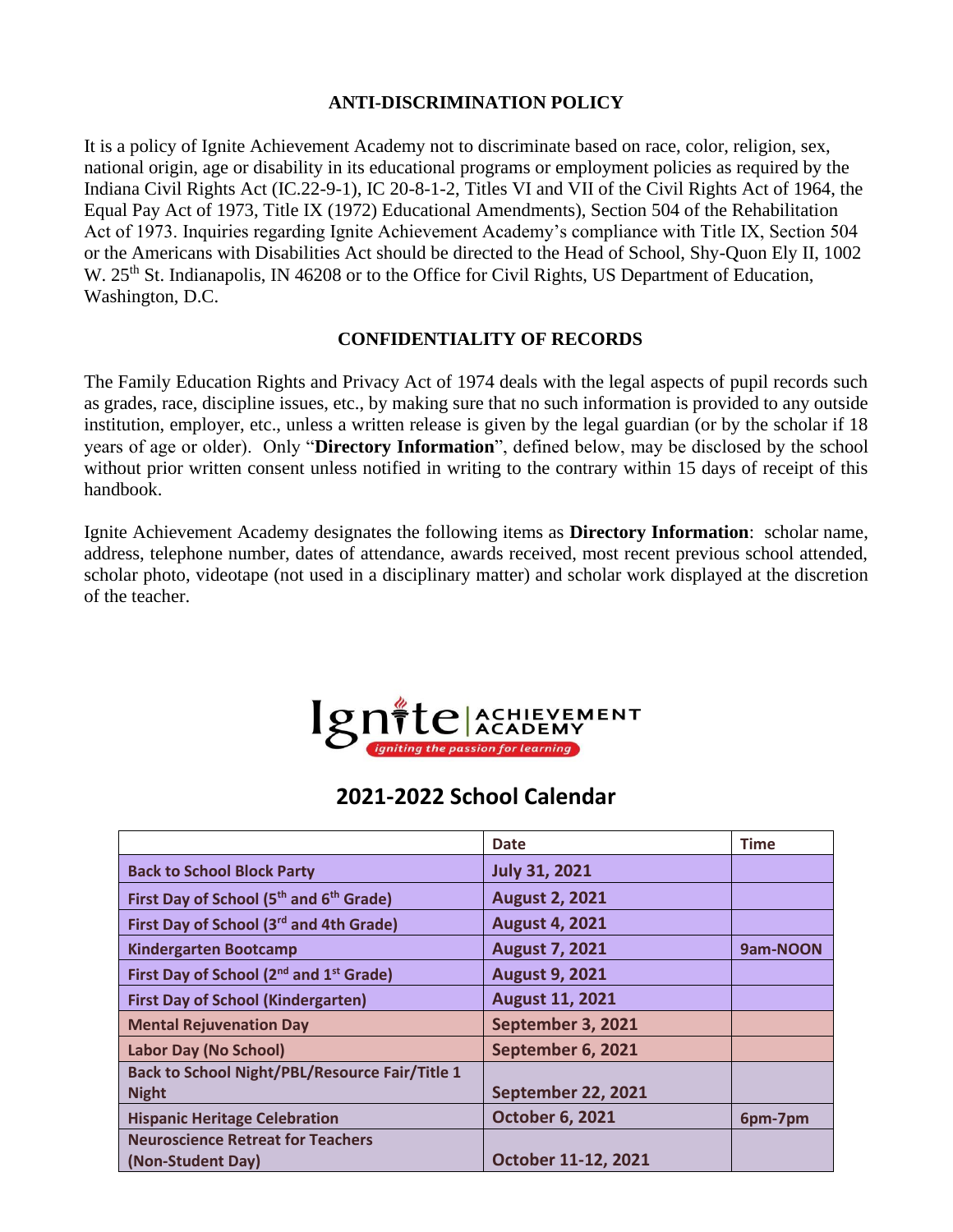| <b>Fall Break Begins (No School)</b>           | October 13-15, 2021                                                 |            |
|------------------------------------------------|---------------------------------------------------------------------|------------|
| <b>End of Quarter 1 Report Cards Sent Home</b> | <b>October 22, 2021</b>                                             |            |
| <b>Parent/Teacher Conferences (No School)</b>  | <b>October 25, 2021</b>                                             |            |
| <b>Staff Awards</b>                            | <b>October 27, 2021</b>                                             |            |
| <b>Think for Pink Week</b>                     | October 25-30, 2021                                                 |            |
| <b>PBL/Family Thanksgiving Pick Up</b>         | <b>November 17, 2021</b>                                            | 6pm-8pm    |
| <b>Thanksgiving Break (No School)</b>          | November 22-26, 2021                                                |            |
| <b>Parent University</b>                       | <b>December 1, 2021</b>                                             | 6pm-8pm    |
| <b>Krismas with the Kappas</b>                 |                                                                     |            |
|                                                | December 20-January 3, 2022                                         |            |
|                                                | <b>Note: January 3rd is a PDday</b><br>for teachers and non-student |            |
| <b>Winter Break Starts (No School)</b>         | days for scholars.                                                  |            |
| <b>Parent University</b>                       | <b>January 12, 2021</b>                                             | 6pm-8pm    |
| <b>End of Quarter 2 Report Cards Sent Home</b> | <b>January 14, 2022</b>                                             |            |
| <b>Martin Luther King Jr. Day (No School)</b>  | <b>January 17, 2022</b>                                             |            |
| <b>President's Day (No School) (Flex Day)</b>  | <b>February 21, 2022</b>                                            |            |
| <b>Black History Celebration</b>               | <b>February 16, 2022</b>                                            |            |
| <b>Parent Teacher Conferences (No School)</b>  | <b>February 22, 2022</b>                                            |            |
| <b>Mental Rejuvenation Day (No School)</b>     | <b>March 4, 2022</b>                                                |            |
| <b>IREAD Pep Rally</b>                         | <b>March 9, 2022</b>                                                |            |
| <b>End of Quarter 2 Report Cards Sent Home</b> | March 18, 2022                                                      |            |
| <b>PBL/Parent University</b>                   | March 23, 2022                                                      | 6pm-8pm    |
| <b>Spring Break</b>                            | <b>March 28-April 1, 2022</b>                                       |            |
| <b>End of Quarter 3 Report Cards Sent Home</b> | <b>April 8, 2022</b>                                                |            |
| <b>ILEARN Pep Rally</b>                        | <b>April 13, 2022</b>                                               |            |
| <b>Breakfast with Dads</b>                     | <b>April 15, 2022</b>                                               |            |
| <b>Administrative Professionals Day</b>        | <b>April 27, 2022</b>                                               |            |
| <b>School Principal's Day</b>                  | May 1, 2022                                                         |            |
| <b>Teachers Appreciation Week</b>              | May 2-6, 2022                                                       |            |
| <b>Muffins with Mom</b>                        | May 6, 2022                                                         | <b>TBD</b> |
| <b>PBL/Family Night</b>                        | May 18, 2022                                                        |            |
| <b>Kindergarten Promotion</b>                  | May 24, 2022                                                        | 6pm        |
| 6 <sup>th</sup> Grade Promotion                | May 25, 2022                                                        | 6pm        |
| <b>End of Quarter 4 Report Cards Sent Home</b> | May, 26, 2022                                                       |            |
| <b>Last Day of School For Scholars</b>         | May, 26, 2022                                                       |            |
| <b>Teacher Record Day (Teachers Only)</b>      | May 27, 2022                                                        |            |

#### **HOURS OF OPERATION**

The Front Office will be open from 7:00 a.m. to 4:30 p.m. daily to answer phone calls, take messages, and help families obtain any information they need. Scholars are not allowed on school grounds before 7:20 a.m. unless they are enrolled in before or after care programs. Please do not allow scholars to wait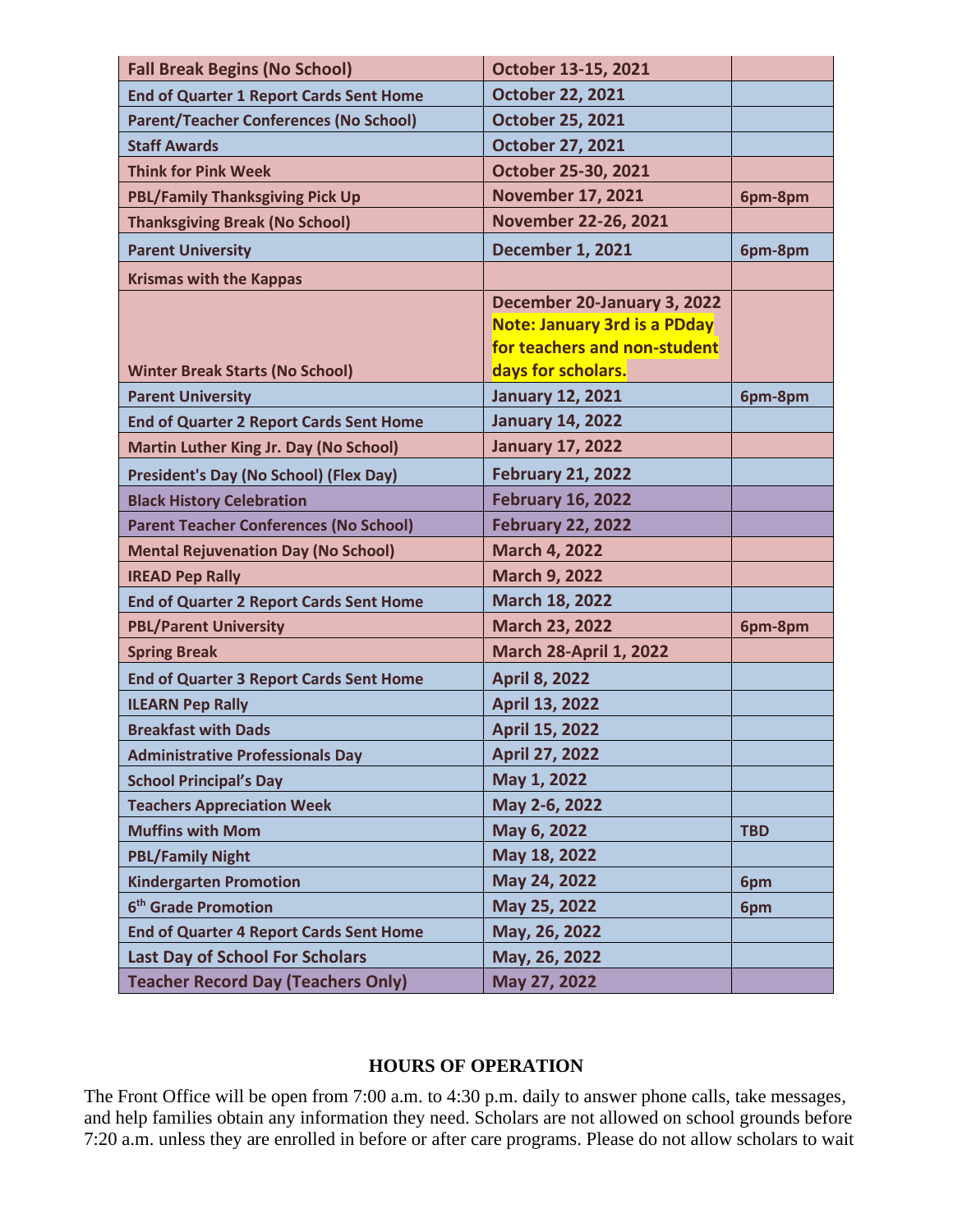on the playground or in the rear of the school as they are not being supervised. The school will not be liable for incidents that occur before school hours.

## **SCHOOL CLOSURES**

In the event there is inclement weather, Ignite Achievement Academy will follow the same school closure schedule as Indianapolis Public Schools. Please refer to your local news stations, school website and social media outlets for closings and delays. A "Power-Blast" will also be sent via Ignite Achievement Academy. If there is severe weather during the day, parents will be notified that their scholars will be released early.

| $7:20$ a.m. | Doors open for scholar arrival and breakfast  |
|-------------|-----------------------------------------------|
| 7:41 a.m.   | Scholars are now tardy                        |
| 11:00       | Kindergarten Lunch                            |
| 11:30       | $1st$ & $2nd$ Grade Lunch                     |
| 12:00       | $3^{\text{rd}}$ & 4 <sup>th</sup> Grade Lunch |
| 12:35       | 5 <sup>th</sup> Grade Lunch                   |
| 12:40       | $6th$ Grade                                   |
| 3:50        | Dismissal Begins                              |
| 4:30        | Late pickup procedures                        |

## **School Day at a Glance**

## **PICK UP PROCEDURES**

Dismissal begins at 4:00 p.m. The office closes to visitors daily at 3:00 p.m. as the school prepares for transition. If you need to pick your scholar up early, you must be in the office before 3:00.

Every Wednesday afternoon our scholars participate in enrichment activities facilitated by staff and community partners. These afternoons are dedicated to professional development for our staff.

## **Car Riders**

All car riders are held in the cafeteria and will be released from Door #8 for dismissal. Parents must remain in their vehicles and drive through the car line to retrieve their scholar(s). Each family will be issued numbers for pick-up. All scholars within the same family will be assigned the same car pick up number. The number should be placed in the windshield or passenger window. If the parent/guardian forgets their car number, they must park their vehicle and present their ID in the front office before the scholar(s) will be released. *Parents are prohibited from picking their scholars up from any other door during dismissal due to safety concerns.*

## **The Director of Student Services will be notified, and the proper authorities will be contacted for any scholar that is not picked up by 4:30 p.m.**

## **School Bus**

The opportunity to ride the school bus is a privilege extended to all eligible scholars. Riding the school bus is not a right. The privilege of riding the bus may temporarily be denied or suspended when and if a scholar's conduct on the bus jeopardizes the safety of the driver, attendants, other scholars, or individuals outside the bus. The ride to and from school is considered an extension of the school; consequently, the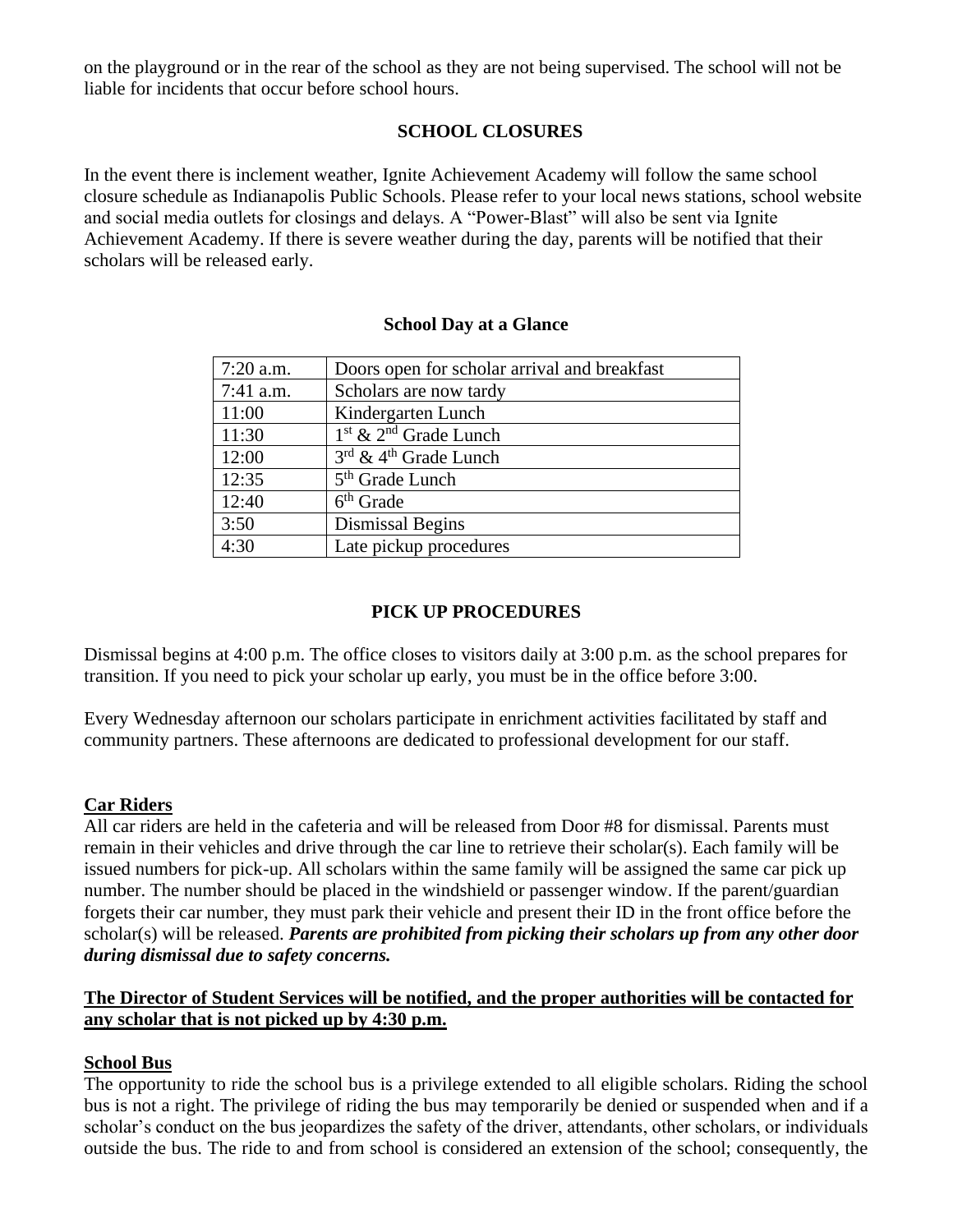school's rules for scholars' behavior and the school's discipline procedures, including appropriate supports for scholars with disabilities, apply to scholars' behavior while at the bus stop and while riding on the bus. Please thoroughly read through the expectations and bus discipline policy with your scholar so you both understand what is expected and what the consequences are for not adhering to those expectations.

## **SCHOLAR BUS EXPECTATIONS**

- $\triangleright$  Scholars will board the bus quietly and in an orderly fashion.
- $\triangleright$  Scholars will take their assigned seats.
- $\triangleright$  Scholars will not talk loudly, yell, or scream.
- $\triangleright$  Scholars will not use profanity, vulgar, or lewd language or gestures whether it is toward other scholars, bus personnel, or oneself.
- $\triangleright$  Scholars will not throw foreign objects on the bus or out the bus windows.
- $\triangleright$  Scholars will not hang their arms, hands, heads, or other items out the windows.
- $\triangleright$  Scholars will not eat or drink on the bus. This includes gum and candy.
- $\triangleright$  Scholars will not deface the bus or litter.
- $\triangleright$  Scholars will not tamper with bus equipment or emergency exits.
- $\triangleright$  Scholars will always follow the directions given by school and bus personnel.
- Scholars will not fight, inappropriately touch, or display physical aggression toward others.
- $\triangleright$  Scholars will not bully other scholars while on the bus or bus stop.

## **PARENT/GUARDIAN BUS EXPECTATIONS**

- $\triangleright$  Parent/Guardian understands there is a 10-minute window for pick-up and drop-off of their scholar. They will ensure scholar is at assigned bus stop 10 minutes before the scheduled pick-up time and ensure they are waiting at the bus stop at the schedule time to receive their scholar in the afternoon. (Bus drivers will not allow primary scholars to exit the bus if the parent/guardian is not at the stop).
- ⮚ Parent/Guardian will immediately report any concerns to the bus and/or school personnel and will refrain from addressing other scholars.
- ⮚ Parent/Guardian will not use profanity, vulgar, or lewd language or gestures whether it is toward other scholars, bus personnel, or oneself.
- $\triangleright$  Parent/Guardian will not board the bus under any circumstance.
- $\triangleright$  Parent/Guardian will notify school immediately if the family is moving to another residence. **NOTE: It can take 3 to 5 school days for transportation to be established once a family has moved to a new eligible address.**

*The objective of school and bus personnel is to maintain a safe environment while transporting all scholars. Please note that if parents or guardians fail to adhere to the expectations set forth, school officials may examine the actions of parents/guardians and make decisions on whether their scholar should be suspended from the bus to preserve the safety of others.*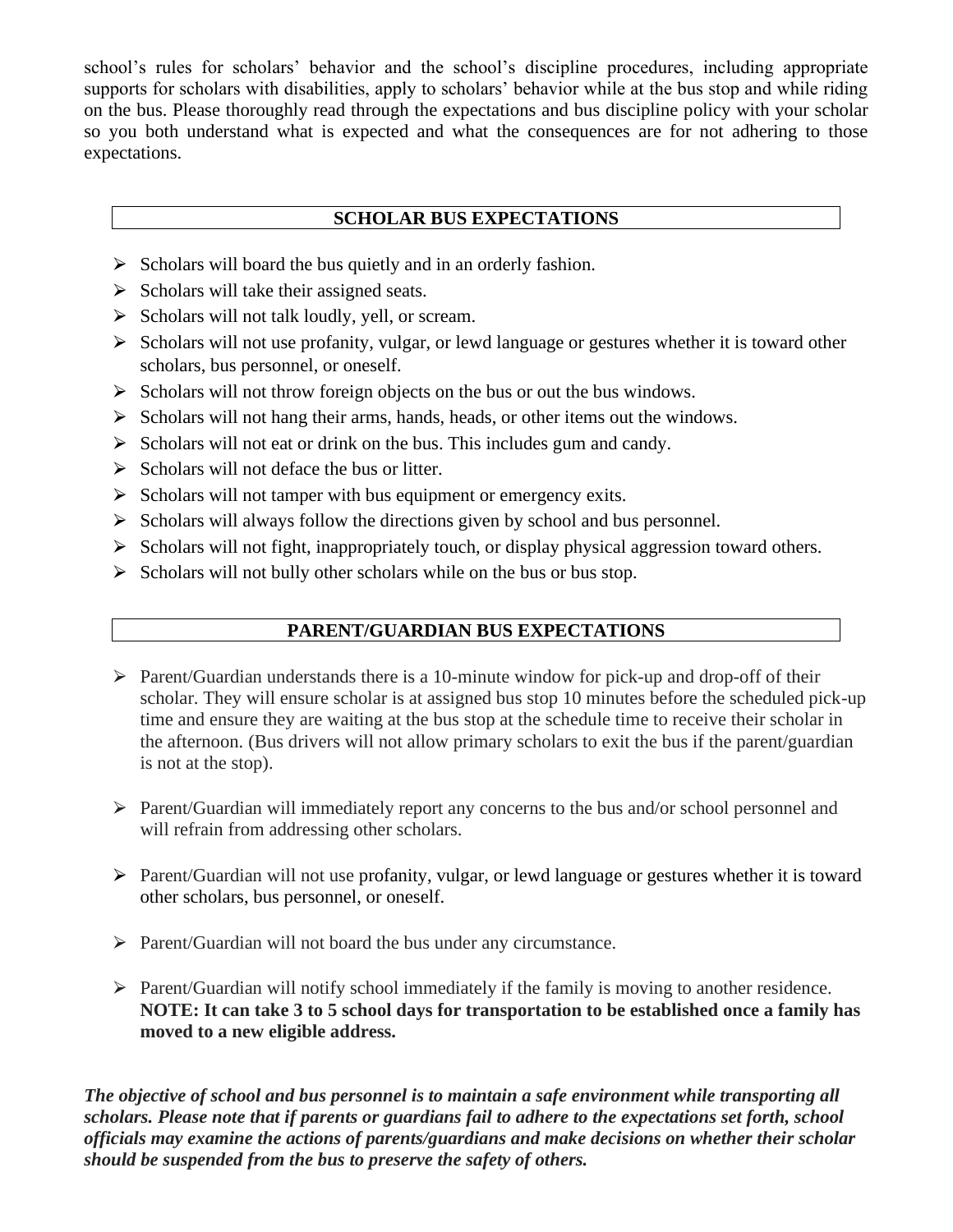## **BUS DISCIPLINE PROCEDURES**

- $\triangleright$  First discipline referral will result in a restorative session and a phone call home to parent.
- $\triangleright$  Second discipline referral will result in a one-day suspension off the bus.
- $\triangleright$  Third discipline referral will result in a five-day suspension off the bus.
- $\triangleright$  Fourth discipline referral will result in suspension of transportation privileges for one semester (depending on time frame of the incident this could be the remainder of the current semester or the duration of the following semester).
- $\triangleright$  Fifth discipline referral will result in suspension of transportation privileges for the remainder of the school year.
- $\triangleleft$  The following actions will result in an automatic five-day suspension from the bus. Depending on the severity and at the discretion of the Principal and Head of School, these actions could also result in suspension from school attendance as well.
	- Use of profanity, vulgar, or lewd language or gestures toward an adult while on the bus.
	- Touching another scholar or bus personnel in an aggressive or inappropriate manner.
	- Throwing a foreign object(s) while on the bus or out the windows.
- ❖ Second referral for any of the actions listed above will result in suspension of transportation privileges for the remainder of the school year.
- ❖ Any incidents of alleged or confirmed bullying will result in immediate application of the school's bullying policy.

## **CONTACT INFORMATION** .

**Ignite Achievement Academy** Chief John Akers (317) 226-4242 Ext. 221

#### **IPS Transportation Dispatch (late buses)** (317) 226-4500

## **IPS Service Center**

(317) 226-4000

**Early Release**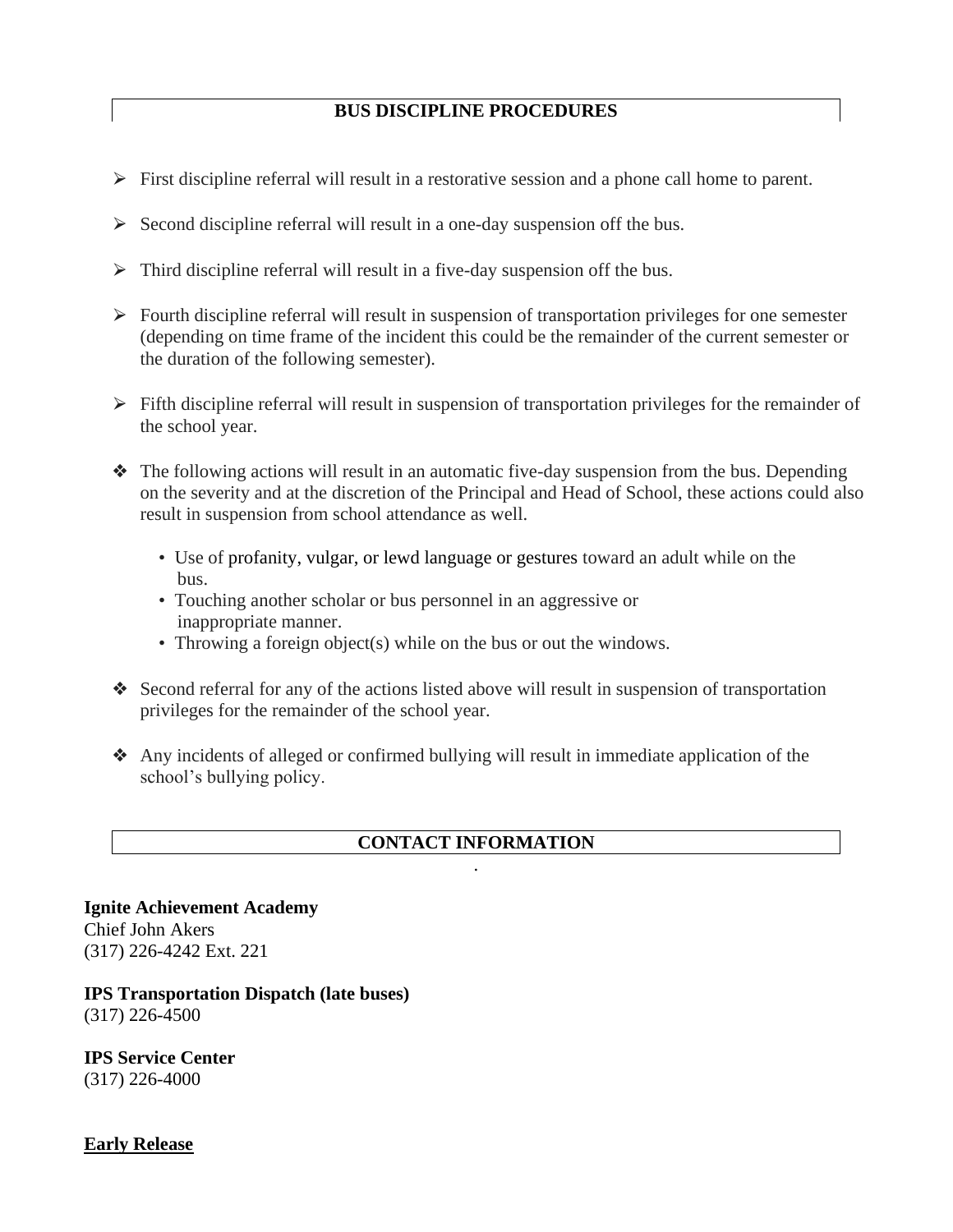All parents/guardians and emergency contacts picking scholars up for early dismissal must present a picture ID and sign the scholar out in the main office. Scholars will not be released to any persons without a valid picture ID, and neither will they be released to anyone not included in their list of emergency contacts.

## **VISITORS**

## **PARENTS**

Ignite Achievement Academy prides itself on having an "Open Door" policy. We encourage visitors in our building, as the whole school community is a vital part of our scholars' educational experience. Walk-in visitors may opt to have lunch with their scholar in the Parent Resource Room daily during the designated grade-level lunch times. Classroom visits must be scheduled in advance with the classroom teacher and are limited to 20 minutes per week unless approved by administration or parent is fulfilling Parent Volunteer hours. During standardized and benchmark testing, parents will not be permitted to visit in classrooms or hallways.

To ensure the safety of our scholars, any scholar not enrolled at IAA will not be allowed to wait at Ignite Achievement Academy unattended. Please make arrangements for your child to wait for pick up at their designated school. All minor children that are not enrolled at Ignite must always be accompanied and supervised by an adult.

Parents/guardians and other approved adults are strongly encouraged to visit. Upon arrival, all visitors must report to the main office and sign in using the designated Entry and Exit System. An IAA staff member will accompany/guide visitors to their destination. All visitors must have a badge that is visible at all times while on the IAA premises.

Visitors are welcome in the classroom; however, they may not talk to the teacher in depth while observing the class. In the event a conference needs to be held, please reach out to your scholar's teacher or administration to set a scheduled time.

#### **ALL OTHER VISITORS**

All persons visiting Ignite Achievement Academy and will access to any area outside of the main office are required to report to the main office upon arrival and sign in. All visitors must have a visitors' badge or respective company credentials that are visible at all times while on the IAA premises. Any visitor that will be working directly with students are subject to a background screening conducted by IAA. Certain persons or agencies may be granted exclusion from this policy due to the nature of their visit (i.e., 3rd party vendors providing wrap-around services where their organization has already performed a background screening, guest/substitute teachers, CPS/DCS caseworkers, Marion County CASA advocates, law enforcement officers, or visiting nurses or health department employees performing services).

#### **SCHOLAR DRESS CODE POLICY**

Our dress code reinforces Ignite's culture of high expectations and academic achievement. All scholars must dress according to the dress code policy. Attire bonds Ignite scholars as a team. They also reduce distractions. When scholars come to school looking the same way, they do not have to worry about fitting in or feeling bad about the clothes they do or do not own. Scholars are expected to follow the dress code Monday-Friday, unless indicated by administration.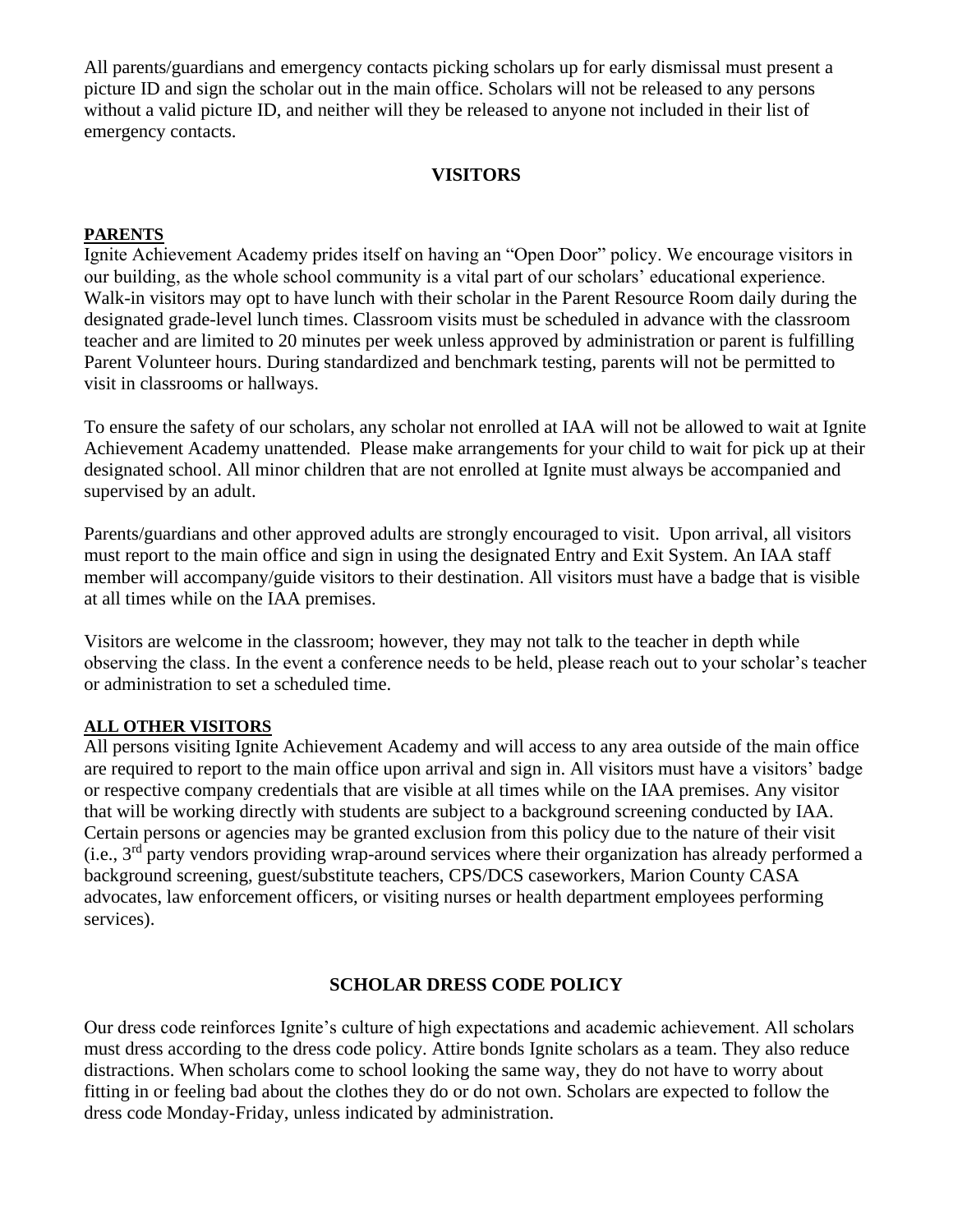## **IGNITE DRESS CODE REQUIREMENTS**

**SHOES:** Scholars may wear any color tennis or dress shoe. UGGs, slippers, flip-flops, Nike slippers or ballerina slippers are **not permitted**.

**SOCKS:** Scholars are required to always wear socks.

**SHIRTS:** Scholars must wear their Ignite polo (red for grades K-2 and black for grades 3-6). These polos must be purchased from School Zone Uniforms located at 5425 N Keystone Ave Indianapolis, IN 46220. Vouchers are available through the Center Township Trustee for qualified applicants.

**PANTS:** Plain khaki or black pants with no labels or markings are required (Cell phone pockets, carpenter pockets or key chains are not permitted).

**BELTS:** All scholars in grades 3-6 are required to wear a black or brown belt. No other colors, designs, buckles, holes, studs, or slogans are permitted.

**OUTERWEAR:** Scholars are permitted to wear a plain black sweatshirt over their polo, plain black pullover. Scholars may not wear jackets or coats while in classroom or throughout school day.

**UNDERSHIRTS:** Scholars are permitted to wear black or white long or short sleeve undershirts or turtlenecks.

**BACKPACKS:** All scholars must have a traditional backpack. Backpacks with wheels are not allowed for safety reasons.

**HEADWEAR:** Scholars are not allowed to wear hats, scarves, or other head coverings unless it is part of a religious practice or accompanied by a statement from a medical professional. Bows and ribbons are permitted.

**HAIRSTYLES:** Scholars cannot arrive to school with scarves or bandanas. Scholars may not have any profane or inappropriate words or designs carved in hair.

**JEWLERY:** Stud earrings are permitted. A plain bracelet or watch (no sound effects or games) are also permitted. Ignite is not responsible for any lost or stolen items.

## **MEALS & TEXTBOOKS**

Ignite Achievement Academy participates in the National School Lunch Program. Breakfast and lunch are provided to all scholars. Scholars who fail to return textbooks or damage them beyond normal wear and tear will be charged a replacement fee.

All families are required to complete the CEP application for Educational Benefits, whether you believe you qualify for benefits or not. If assistance is needed for textbook rental fees as well as meals, please check the box for Curricular Materials assistance. The application can be found on the school's website at [www.igniteindy.org](http://www.igniteindy.org/) or by contacting a member of the Front Office staff for an application.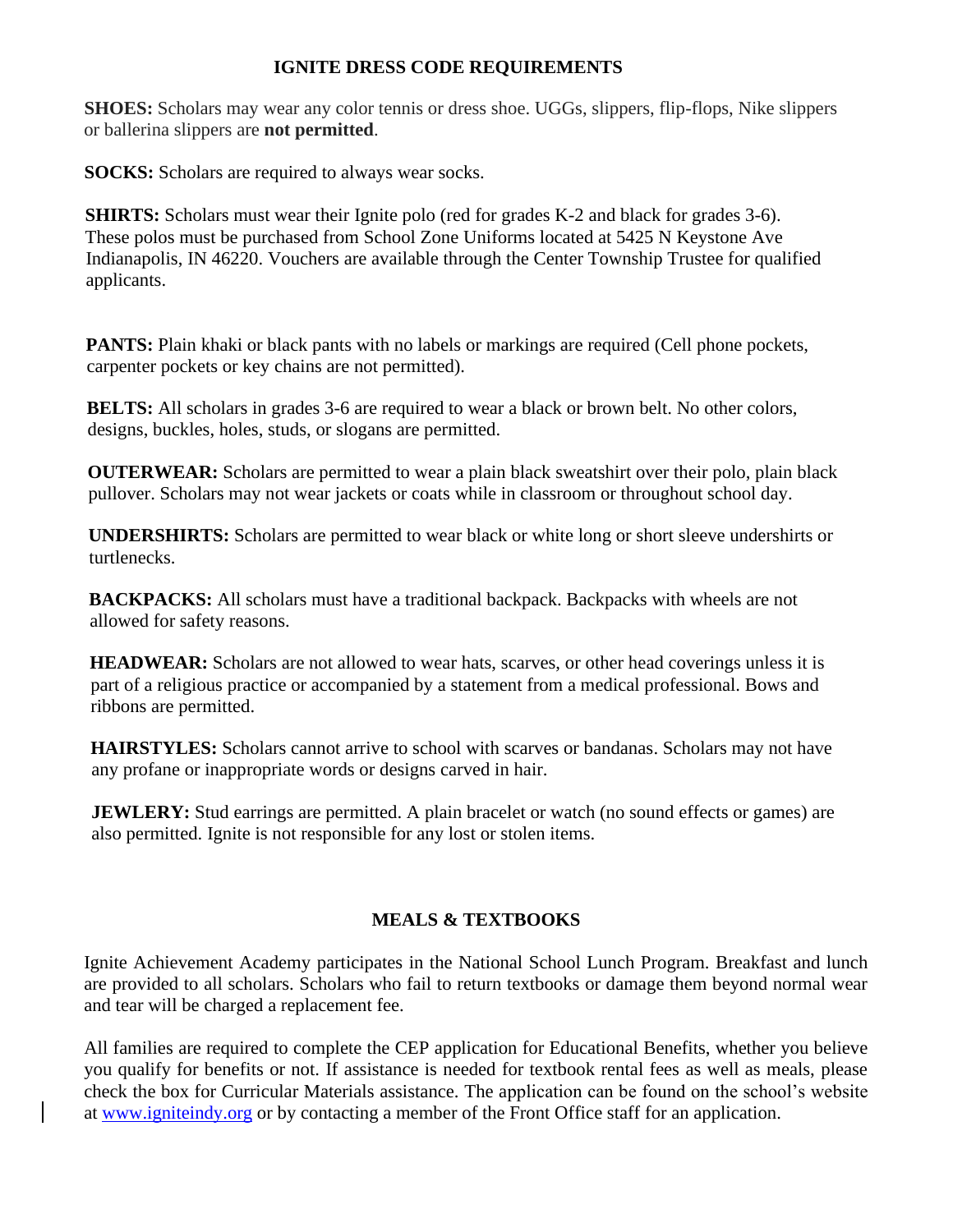## **MCKINNEY-VENTO & HOMELESSNESS**

#### **Homelessness Defined**

Homeless students are those who lack a fixed, regular, adequate nighttime residence. This includes students who are sharing the housing of other persons due to loss of housing, economic hardship, or a similar reason; are living in motels, hotels, trailer parks, or campgrounds due to lack of alternative adequate accommodations; are living in emergency or transitional shelters; are abandoned in hospitals.

The McKinney-Vento Act is a federal law that was enacted in 1987. It is intended to remove barriers to education that homelessness may cause. The law gives children and youth rights to enroll in school, stay in school, receive transportation to and from school, and do well in school. Children and youth who are experiencing homelessness can choose to continue in the school they were attending when they became homeless, or they may choose to attend the new boundary school determined by the address where the child will be living. The decision is based on the best interest of the child. Homeless children and youth must be given services comparable to the services offered to other students in the school. Homeless children and youth should not be kept out of school or experience enrollment delays due to transportation problems, transfer of records, immunization or residency requirements, or guardianship issues. Homeless students must not be separated from the mainstream school environment because they are homeless.

If you believe you may qualify for McKinney-Vento services, please contact the school's McKinney-Vento Liaison, NaTanza Bratcher, at (317) 226-4242.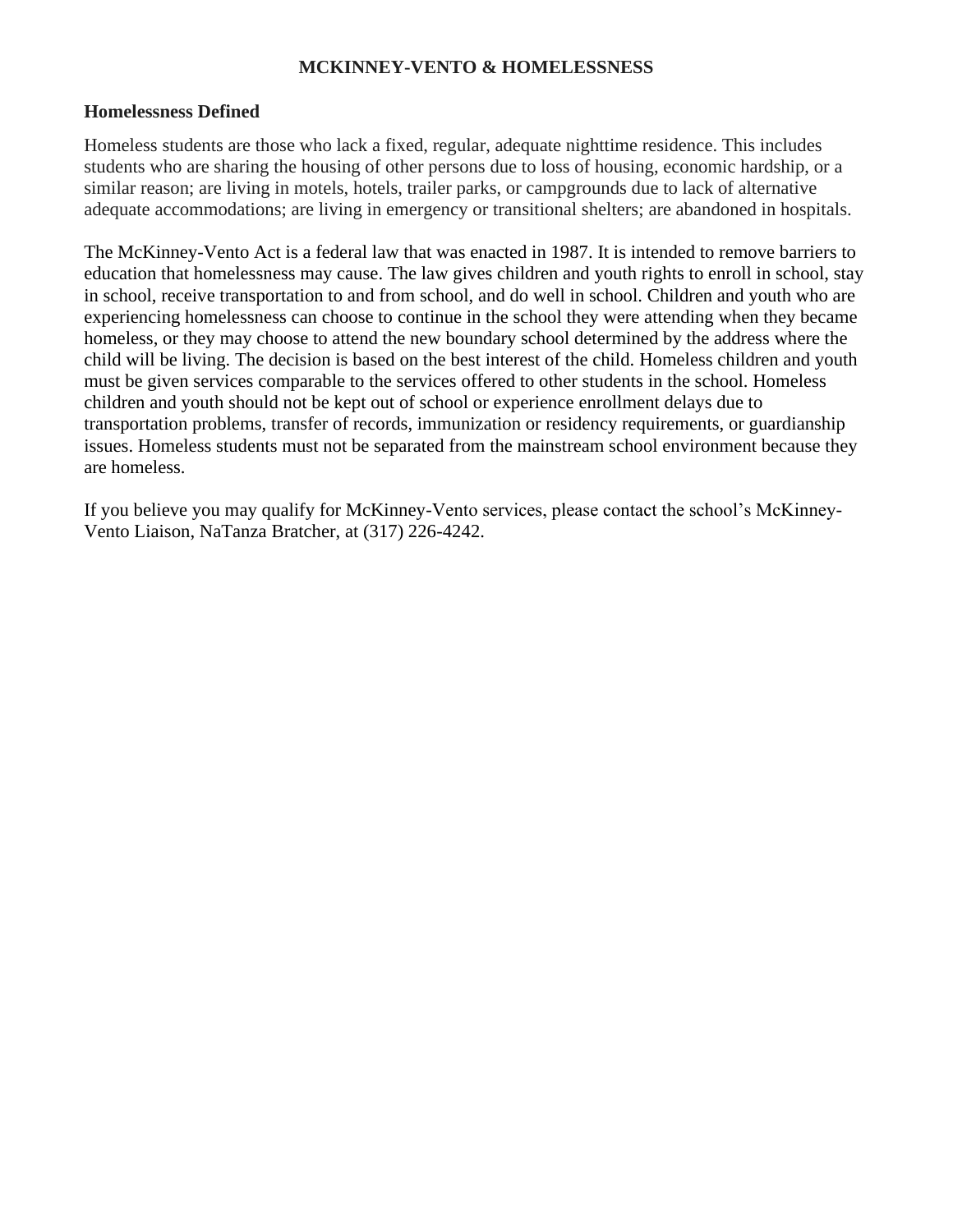## **NON-CUSTODIAL PARENTS**

Indiana and federal law as well as school policy presumes that a student's non-custodial parent continues to be entitled to the rights of a parent. This includes access to student records, participation in parent-teacher conferences, and picking a student up from school at dismissal or for an appointment. If a custodial parent has a current court order or order of protection that specifically limits a non-custodial parent's participation in school activities or access to the student at school, the custodial parent should present the court order to school administration immediately.

Preferences of a custodial parent not supported by a court order cannot be enforced by the school. If a request for a court order is pending, the custodial parent should meet with the principal of the student's school to explain any circumstances that may result in harm to the student.

## **ACADEMIC EXCELLENCE**

Ignite Achievement Academy will inspire a love of learning through vigorous instructional practices and project-based learning that propels knowledge with culturally relevant practices and community involvement. By fostering a love of learning and respect for themselves and the community they serve, our scholars will be prepared to successfully enter the secondary education environment and eventually obtain the skill sets needed to become thriving, productive members to society.

## **PROMOTION AND RETENTION**

Ignite Achievement Academy is committed to preparing all scholars to be successful, contributing members of society. IAA does not support social promotion, as we believe, given the nature of our programming, it is a disservice to children to move them onto the next grade level **if they are unable to demonstrate mastery of the content being covered.** It is always the intention of IAA to take a proactive approach to scholar success, so interventions such as Math and Literacy Labs, tutoring and Saturday school will be offered immediately in the event a scholar is struggling. Ignite will also have on-going dialogue with families to ensure they understand where their scholar is performing academically and what they can do to reinforce learning in the home.

If in the event these interventions do not reflect adequate growth via grades and/or assessments, promotion will not occur. Scholars who receive a failing grade at the end of the year in English Language Arts and/or Mathematics will automatically be retained. In addition, if multiple data points reflect below grade level performance on benchmark and summative assessments in the middle or end of the year, a scholar may be moved back a grade level if determined appropriate and in the best interest of the long-term growth of the scholar by the Retention Committee. Scholars that earn passing grades in all cores subject areas and demonstrate on-grade level or above performance on benchmark and summative assessments will automatically be promoted to the next grade level.

#### **ACADEMIC INTEGRITY**

Ignite Achievement Academy will not condone cheating of any kind. Please refer to the outlined discipline policy for this infraction.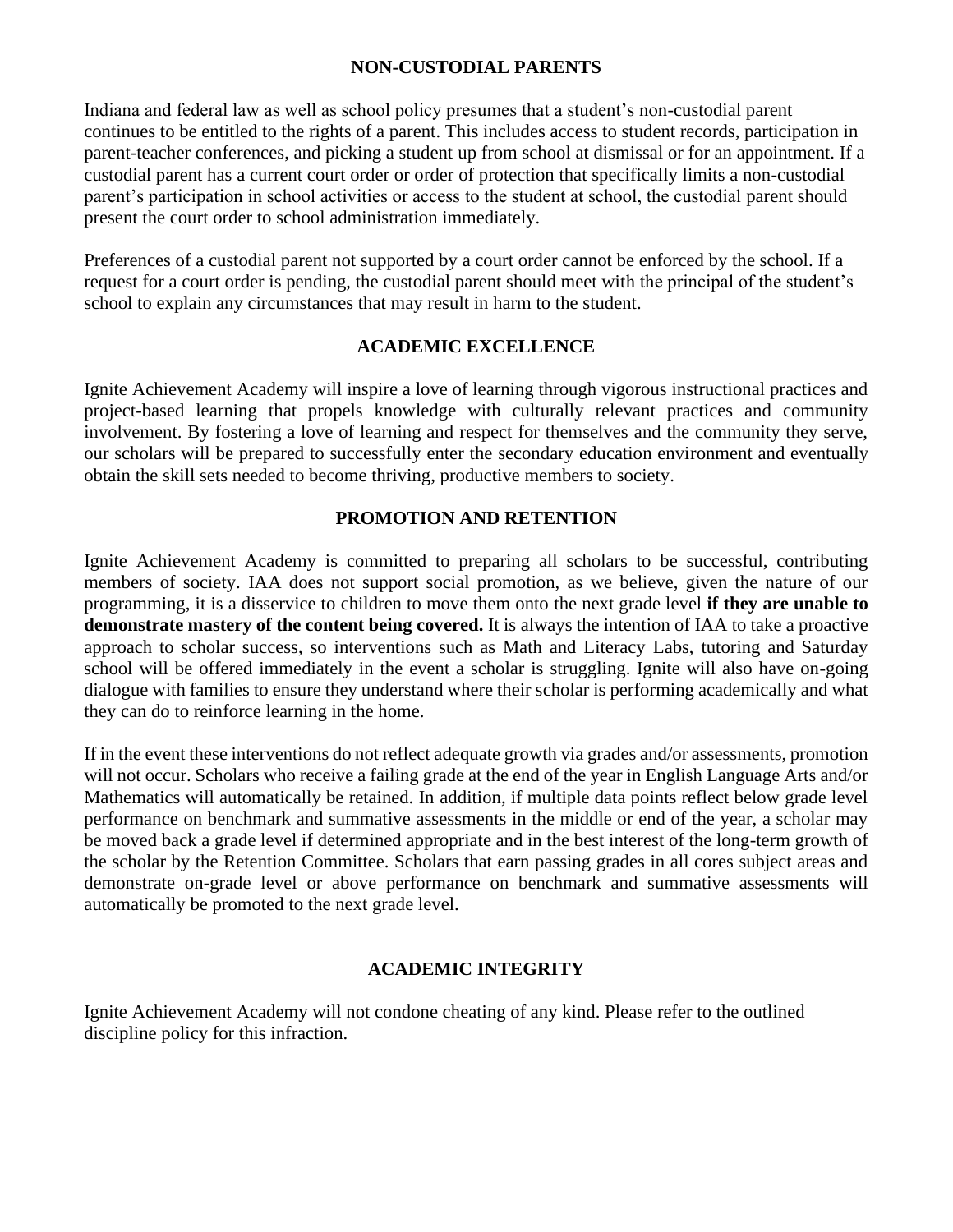## **GRADING POLICY/GRADEBOOK EXPECTATIONS**

#### **Starting with the Why:**

Г

- We need to ensure our grading policy reinforces student performance and not student compliance/behavior.
- We need to know how students are doing consistently so we can intervene early and often.

## **PART 1 OF THE POLICY: THE NO-ZERO POLICY**

The following would be your grading scale:

## **Grades K-2**

| <b>GRADING SCALE</b> |            |  |
|----------------------|------------|--|
|                      | $100 - 90$ |  |
|                      | $89 - 80$  |  |
|                      | $79 - 65$  |  |
|                      | $64 - 50$  |  |
| <b>Lowest 1</b>      | 50         |  |

#### **Grades 3-6**

| <b>GRADING SCALE</b> |            |  |
|----------------------|------------|--|
| H)                   | $100 - 90$ |  |
|                      | $89 - 80$  |  |
|                      | $79 - 70$  |  |
|                      | $69 - 60$  |  |
|                      | $59 - 50$  |  |
| <b>Lowest F</b>      | 50         |  |

#### **ELECTIVES AND GRADES K-2 SCIENCE AND SOCIAL STUDIES GRADING SCALE**

| UNADINU DUALIB    |                          |  |
|-------------------|--------------------------|--|
| E                 | <b>Exemplary</b>         |  |
| $\mathbf{C}$<br>◡ | <b>Satisfactory</b>      |  |
|                   | <b>Improving</b>         |  |
| N                 | <b>Needs Improvement</b> |  |

## **RATIONALE:**

- Rationale: There is a 10-point spread for each grade, from 100 down to 50, except for the K-2 scales (1 and 2 rating)
- The scale stops at 50. This is the equivalent of a 0. You cannot get a lower grade.
- Several students fail courses for compliance reasons. Students miss work and teachers will assign zeros.
- If a student has accumulated zeros and if classwork/homework is equally weighted in the gradebook, a student's chance to pass a course or stay on track is extremely diminished.
- Implementing a no zero policy gives students an opportunity to improve their grade and the grade can be more reflective of mastery vs. compliance.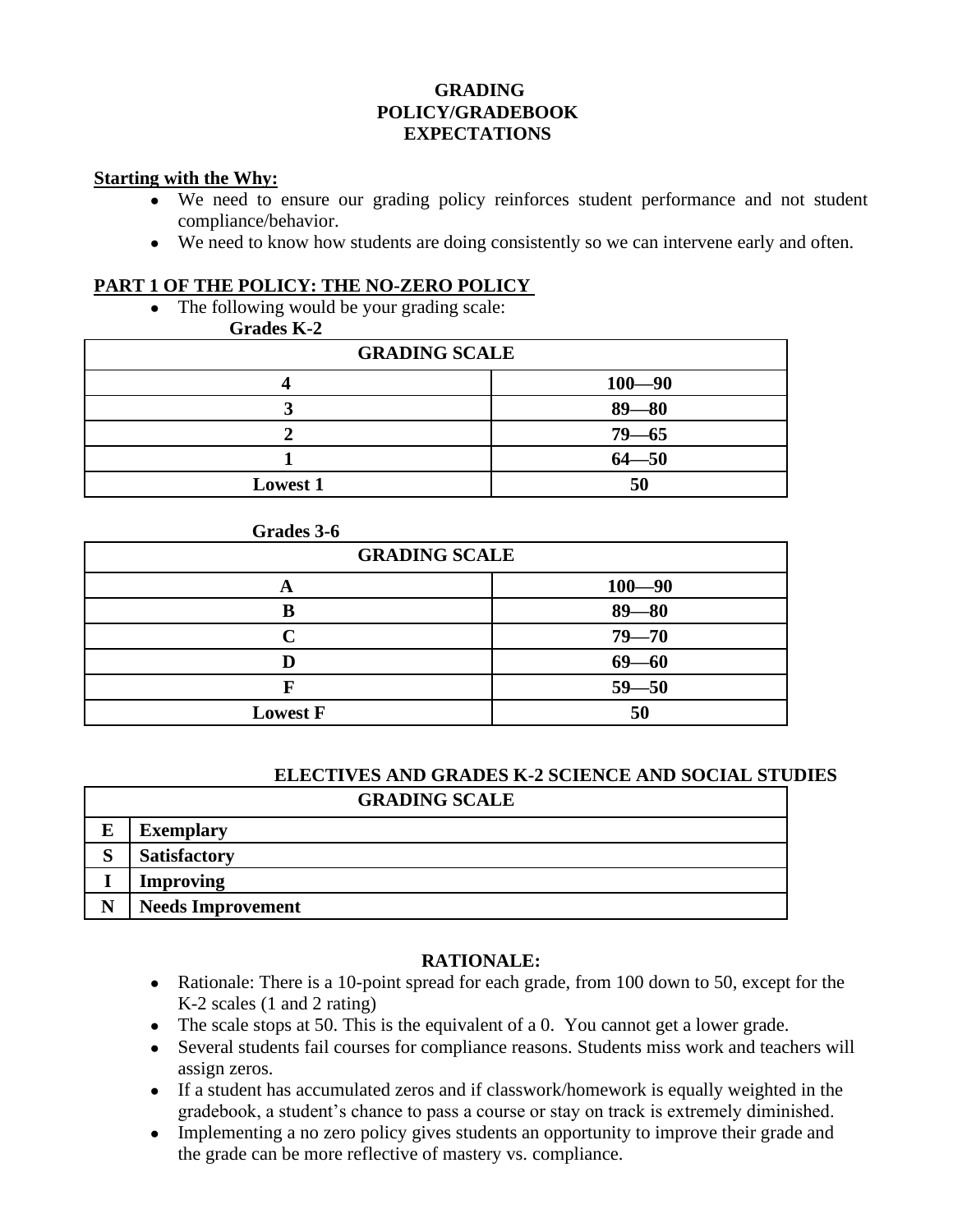## **PART 2 OF THE POLICY: GRADEBOOK WEIGHTS AND EXPECTATIONS (ELA/MATH) WEIGHTING ITEMS IN GRADEBOOK:**

#### **K-2 (ELA and Math) CA TE GO RY PERCENT AGE FREQU ENCY Formative assessments:** exit tickets, do nows, quizzes, etc. 60% Approximately 3 per week **Class Citizenships:** Participation, preparation, SEL work, etc. 10% Daily **Summative Assessments:** Benchmarks, midmodule assessments, model assessments, performance tasks, essays, and summative 30% Minimum 2 per quarter

**\*K-2 Science and Social Studies follows the same grading process as electives**

| 3-6 (ELA and Math)                                                                                                                               |                              |                                     |  |
|--------------------------------------------------------------------------------------------------------------------------------------------------|------------------------------|-------------------------------------|--|
| CA<br>TE                                                                                                                                         | <b>PERCENT</b><br><b>AGE</b> | <b>FREQU</b><br><b>ENCY</b>         |  |
| GO<br>$\mathbf{R}\mathbf{Y}$                                                                                                                     |                              |                                     |  |
| <b>Formative assessments:</b> exit tickets, do nows,                                                                                             | 55%                          | Approximately 3 per week            |  |
| quizzes, etc.                                                                                                                                    |                              |                                     |  |
| <b>Homework</b>                                                                                                                                  | 10%                          | Approximately 2-3 times per<br>week |  |
| <b>Class Citizenships:</b> Participation, preparation,<br>SEL work, etc.                                                                         | 5%                           | Daily                               |  |
| <b>Summative Assessments: Benchmarks, mid-</b><br>module assessments, model assessments,<br>performance tasks, essays, and summative<br>projects | 30%                          | Minimum 2 per quarter               |  |

## **3-6 (ELA and Math)**

#### **3-6 (Science/Social Studies)**

projects

| Δ                                                    | <b>PERCENT</b> | <b>FREQU</b>             |
|------------------------------------------------------|----------------|--------------------------|
| TE                                                   | AGE            | <b>ENCY</b>              |
| GO                                                   |                |                          |
| RY                                                   |                |                          |
| <b>Formative assessments:</b> exit tickets, do nows, | 55%            | Approximately 3 per week |
| quizzes, etc.                                        |                |                          |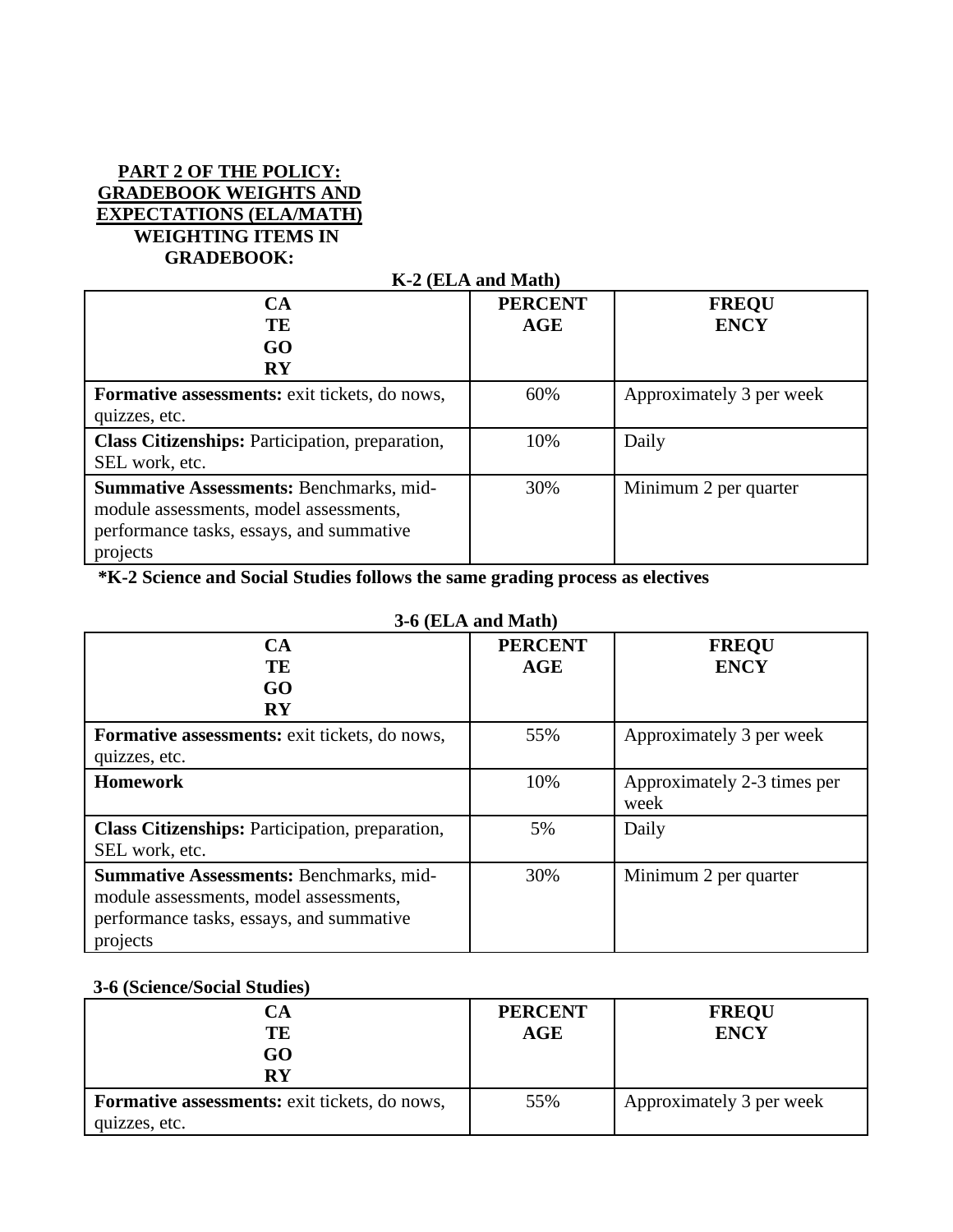| <b>Class Citizenships:</b> Participation, preparation,<br>etc.                     | 15% | Daily                 |
|------------------------------------------------------------------------------------|-----|-----------------------|
| <b>Summative Assessments: Performance</b><br>tasks, essays, and summative projects | 30% | Minimum 1 per quarter |

## **Additional Guidelines**

- All teachers must utilize the weighting categories as specified above.
- All teachers must enter grades in the electronic gradebook in Schoology/PowerSchool.
- All teachers will input grades for common assignments weekly (to be determined during the weekly planning meetings)
- If students do not submit work or fail an assignment/assessment, teachers may enter the percentage of 50 for the "Lowest F".
- **Minimum number of 3 grade entries per week.**
- Teachers must update their electronic gradebook weekly. Weekly progress reports must be sent home weekly.
- Grading that takes more time (projects, major assignments, and assessments), teachers will have up to two weeks to enter assignments.
- Students should be given opportunities to make up their work if they failed to submit it on time: work can be varied, and late work can be subject to penalty including Lowest F. The time period to make up work should be at least two weeks.
- All teachers must adhere to the lowest zero at all times.

## **Monitoring and Tracking**

- Gradebooks will be checked bi-weekly by the academic team to ensure compliance with the policy.
- If a scholar's grade falls below a 75% the teacher is required to contact the parent and discuss strategies to help the scholar complete the quarter successfully. All parent contact must be documented in PowerSchool.
- If the scholar falls below a 70% in ELA or Math the scholar should be referred to MTSS to effectively monitor and determine next steps for Tier 2 or Tier 3 interventions. MTSS recommendations will be on a bi-weekly rotation.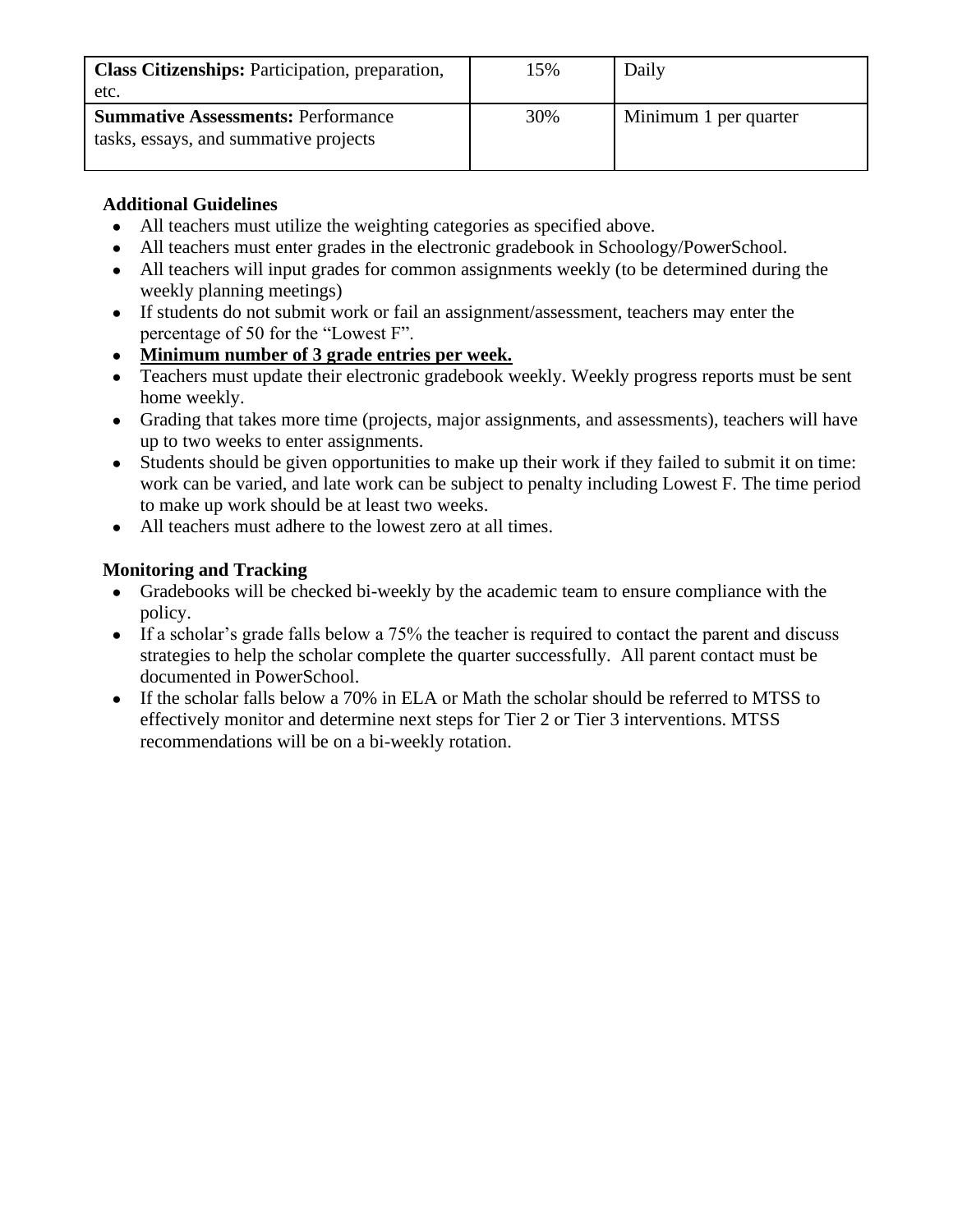## **IREAD-3 ASSESSMENT**

All third graders must demonstrate proficiency on the IREAD-3 assessment. Scholars that did not pass the IREAD-3 in the spring will be required to attend mandatory summer remediation. At the end of the summer session, scholars will be allowed to re-take the assessment.

If a student did not pass the IREAD-3 following the summer administration of his or her third-grade year and is not eligible for a Good Cause Exemption, Ignite will assess the student's overall academic performance in all subject areas to determine whether retention in the third grade is necessary.

If the school determines that retention is necessary based on the overall academic performance of the student in all subject areas, the student should be reported to the state in the subsequent year as a third grader, and the student should receive third grade instruction in all subject areas.

If the school determines that retention is not necessary based on the overall academic performance of the student in all subject areas, the student should matriculate and be reported to the state in the subsequent year as a fourth grader and receive fourth grade instruction in all subject areas. However, the student must continue to receive third grade reading instruction during the subsequent school year and must retake the IREAD-3 until the student passes the assessment or qualifies for a Good Cause Exemption.

## **SUMMER SCHOOL**

Failing grades and in some instances, a lack of proficiency on school determined benchmark assessments such as NWEA, DRA and ACUITY *may* require a scholar to be assigned mandatory summer school. If Summer school occurs, it will be held 5 days a week for a minimum of 4 weeks. During summer session, scholars are expected to follow all school rules, including the dress code in its entirety. Scholars that are absent more than 2 days without a valid excuse, may face automatic retention.

## **HOMEWORK**

Ignite scholars should expect a homework assignment every evening in reading and mathematics. Parents should assume that scholars have homework and check it each evening for accuracy and completion. Each scholar is required to have a homework tracker provided by their classroom teacher. Further, parents should assist their scholars in making sure the homework is in a secure place (i.e., a homework folder) for ease of transmission to the teacher. All Ignite assignments are due at the beginning of the school day. Scholars who do not have their homework will be tracked for administrative follow-up and sent to the office.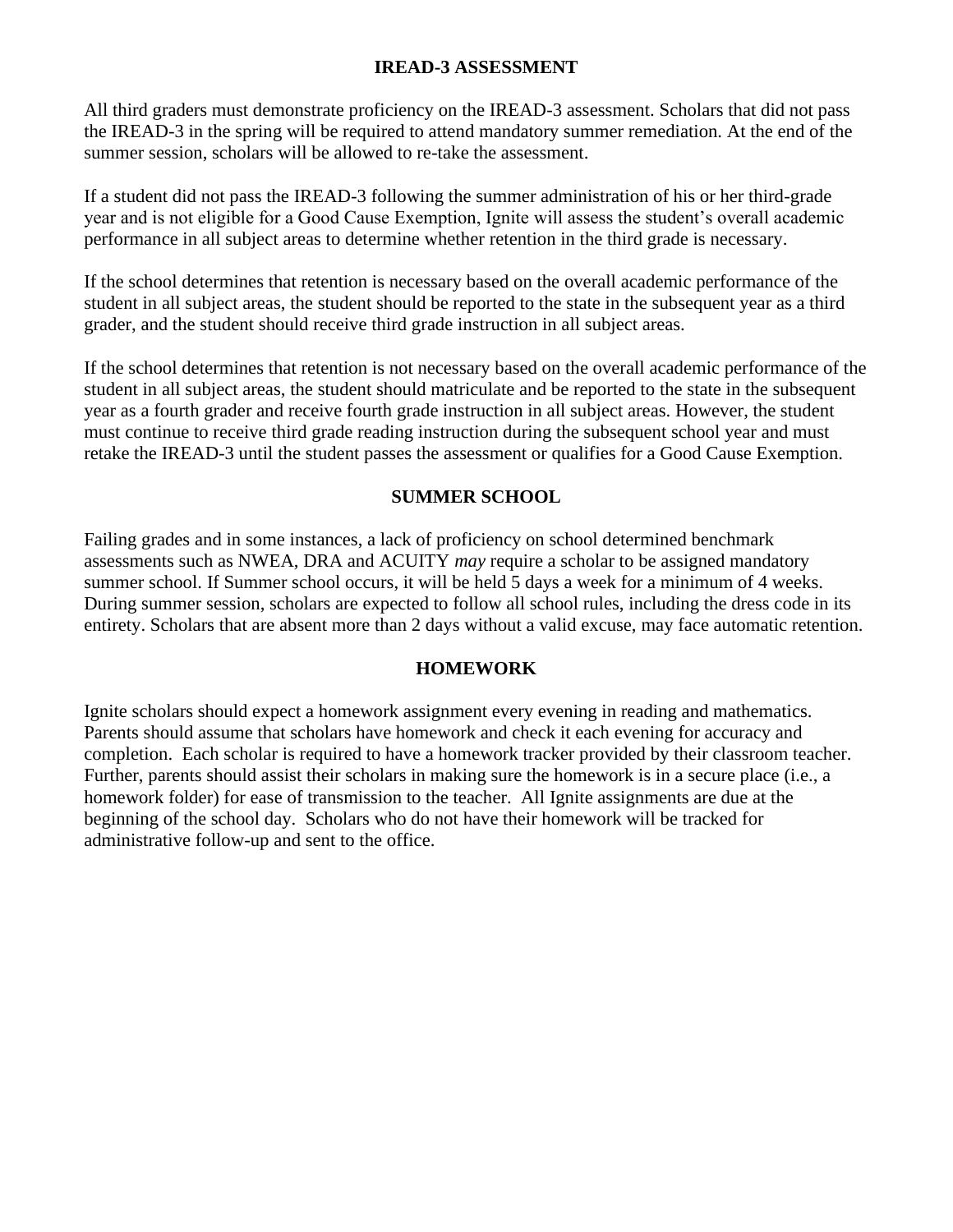## **Make-up Work:**

1. In all cases of absences, whether excused or unexcused, scholars shall be expected to make up work on all assignments missed.

2. Full credit for make-up work completed shall be allowed for excused and unexcused absences.

Make up work will be accepted within the period of return to school which equals the period of absence. Example: if scholar is absent three (3) days, all make up work is due within three days of return to school.

## **PROGRESS REPORTS AND REPORT CARDS**

Teachers are required to send home updated Progress Reports every two weeks. Parents are expected to sign these reports, indicating they are aware of their scholar's current progress and return them to school with their child. At the end of each quarter, scholars will receive a Report Card.

## **CHANGE OF ADDRESS/PHONE NUMBER**

In the event a scholar's home address, parent contact or daycare information changes, it is the responsibility of the parent/guardian to immediately notify Ignite's front office staff. Having the correct contact information is essential in an emergency.

## **WITHDRAWAL FROM IAA**

If, for any reason, a scholar must withdraw from school, the parent(s) and/or guardian(s) should inform the school office at least two days before the last day of attendance. School records will be forwarded when the new school requests them. Scholars who are not at least 18 years of age must have a custodial parent/guardian officially withdraw them. Parents have 48 hours to have scholars enrolled in another school or be reported to the appropriate child protection authorities.

Scholars who are withdrawing from school and not enrolling in another school must attend an exit interview meeting with the principal and parent(s)/ guardian(s) unless the scholar is 18 years of age or older.

#### **TARDINESS**

Scholars are expected to be on time to class every day. Tardies will be logged daily, and consequences will be extended weekly. A scholar is considered tardy after 7:40am.

Any scholar arriving tardy to school at the beginning of the day should receive a tardy pass from the Front Office. The Front Office Manager will determine whether the tardiness is excused or unexcused. The scholar will be marked tardy by the front office secretary. Any scholar that arrives after 2:00 p.m. will be marked unexcused for the day.

Scholars who accumulate excessive tardies (more than three in a week) will be required to attend a MANDATORY Saturday school for both the scholar and parent/legal guardian (must be 18 or older). Age must be verified by unexpired Passport, State Issued I.D. or birth certificate accompanied by a picture I.D. Scholars will not be allowed to attend Saturday School independent of an age-appropriate parent/guardian. Failure to attend or a No Call No Show for assigned mandatory Saturday school will result in a 1 day out of school suspension.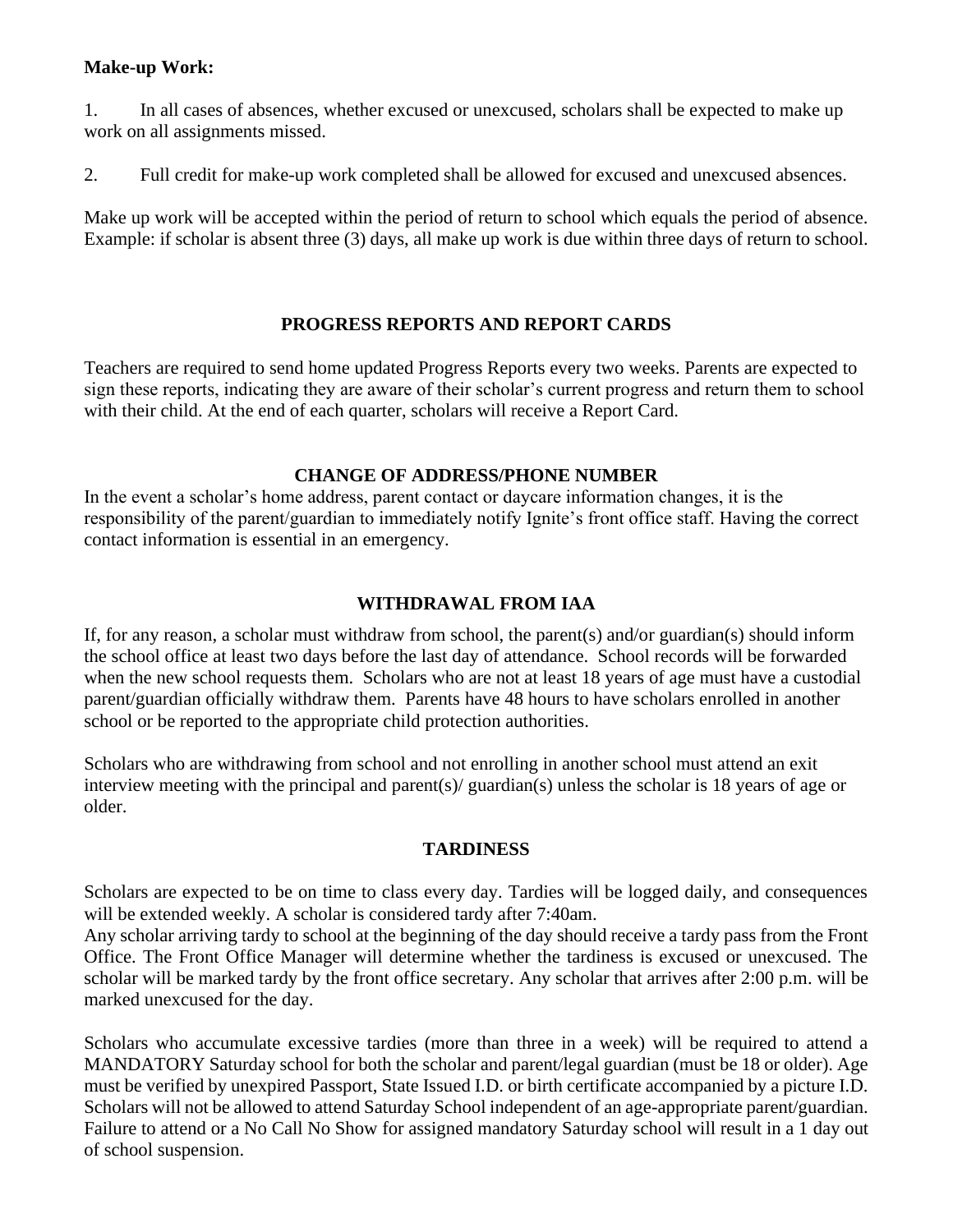## **ATTENDANCE & TRUANCY**

## **ATTENDANCE POLICY (Absences Explained)**

Poor attendance practices interfere with your scholar's academic potential and slow progress of overall classroom achievement and school performance. It is important that your scholar has regular school attendance.

Absence Codes:

## **Unexcused Absence (U)**

- The scholar is not in school and the parent or guardian has not called or provided the school with written documentation from a doctor, judge, etc. explaining the reason for the absence.
- The scholar arrives to school after 2:00 p.m.

#### **Excused Absence (E)**

The scholar is not in school, however, the parent or guardian has called or provided the school with written documentation from a doctor, judge, etc. explaining the reason for the absence.

- The scholar is home ill or has been hospitalized for serious injury or illness.
- The scholar is incarcerated.
- The scholar is out of school because of death in the family.
- The scholar is recognizing a religious holiday or observance.
- The scholar is on a school-sanctioned field trip.
- The scholar is a page for a legislator.
- The scholar is required to appear in a court proceeding.

*Ignite reserves the right to determine whether an absence will be considered excused; and require written documentation if not provided by parent or guardian prior to the absence.* 

## **Notification/Parent Contact**

Anytime a scholar is absent or tardy, an automated phone call is generated by our student information system.

#### **3 rd Unexcused Absence**

● Teacher of record contacts parent/guardian by phone.

#### **5 th Unexcused Absence**

- School office contacts Parent/Guardian by phone.
- Parent/Guardian is required to meet with Principal and/or Director of Culture to discuss necessary supports and to develop plan of action. Written notification mailed certified to home address with scheduled meeting date and time. *(Failure to attend this meeting may result in scholar receiving an out of school suspension).*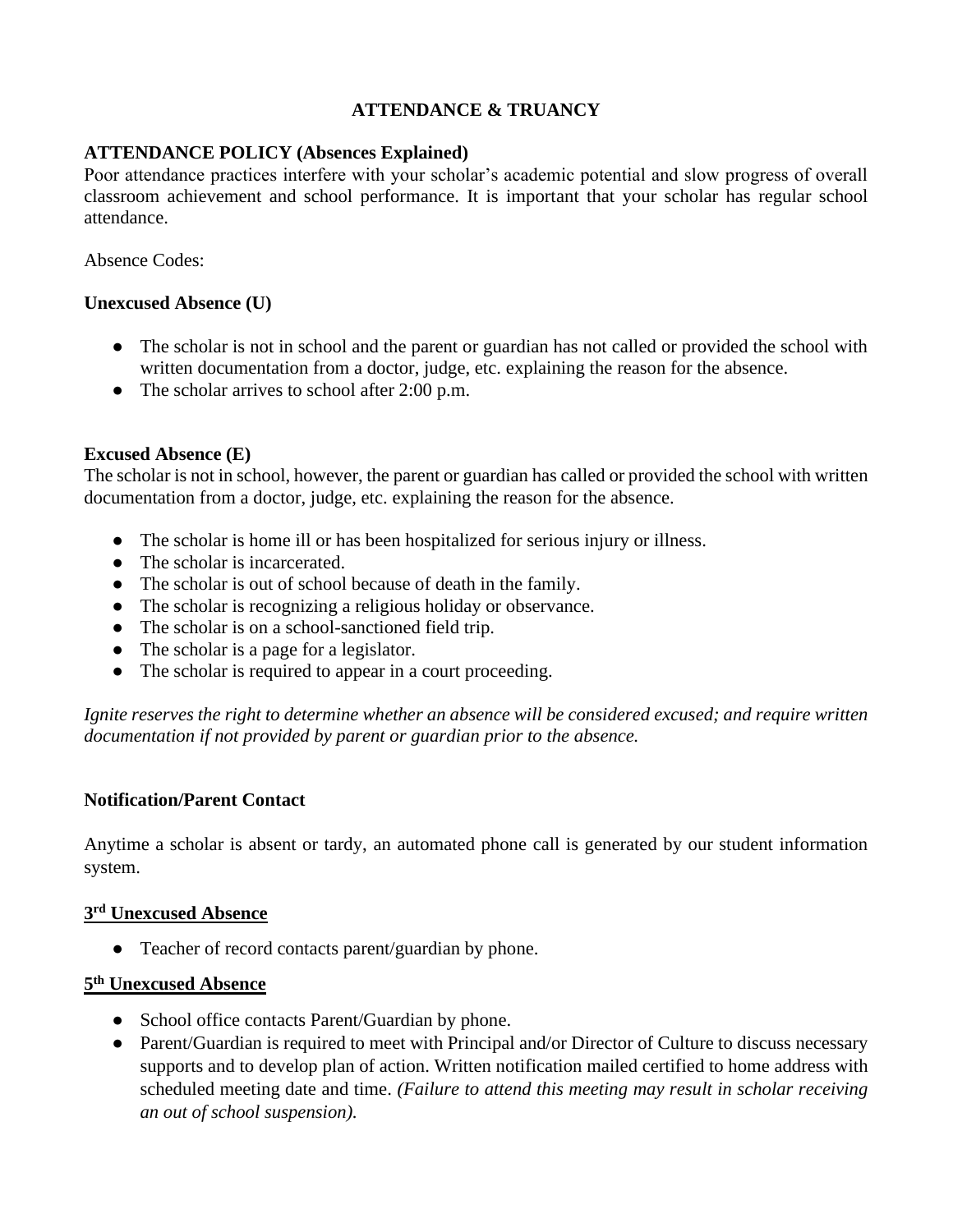## **6 th Unexcused Absence**

- Scholar receives 1-day out of school suspension.
- Principal or designee contacts parent/guardian by phone.
- Suspension letter and truancy warning letter mailed certified to home address. Copy is sent home with scholar.
- Reinstatement conference required (date and time of scheduled meeting included in suspension letter).

## **10th Unexcused Absence**

- Certified letter mailed to parent/guardian notifying parent of habitual truancy.
- School moves forward with filing report with DCS and/or the Marion County Prosecutor's office.

\*Please note: School staff will conduct home visits or try to reach parent/guardian using available emergency contact information when there are numerous failed attempts to reach the parent/guardian by phone or mail.

## **CHRONIC ABSENTEEISM**

It is considered chronic absenteeism when a scholar is absent more than eight (18) days in an academic year (unexcused) and that scholar may be retained. This may also result in a Due Process hearing.

*An unexcused absence is defined as any absence that does not fall under excused or exempt absences. Excused absences are defined as absences that the school corporation regards as legitimate reasons for being out of school, as included in the school policy. These include and are limited to:* 

*• Illness verified by note from parent/guardian* 

- *Illness verified by note from Physician*
- *Family funeral*
- *Maternity*

*• Military Connected Families (e.g., absences related to deployment and return)* 

Exempt Under certain circumstances, the law requires the school to authorize the absence and excuse of a student:

serving as a page or honoree of the General Assembly (IC 20-33-2-14)

serving on the precinct election board or as a helper to a political candidate or party on the day of a municipal, primary, or general election (IC 20-33-2-15)

when subpoenaed to testify in court (IC 20-33-2-16)

serving with the National Guard for no more than 10 days (IC 20-33-2-17)

serving with the Civil Air Patrol for up to 5 days (IC 20-33-2-17.2)

the student is approved for an educationally related non-classroom activity (I.C. 20-33-2-17.5)

the student or a member of the student's household exhibits or participates in the Indiana State Fair for educational purposes (IC 20-33-2-17.7). In each of these circumstances, the student is excused from school and is not to be recorded as absent and is not to be penalized in any way by the school.

Scholars who exceed the maximum number of unexcused absences will be considered for retention at the discretion of the Director of Curriculum and Instruction. Scholar and family will be reported to the Marion County Prosecutor and well as Department of Child Services. Each Scholar who reaches the maximum number of unexcused absences is entitled to a Due Process hearing at the request of the Scholar or his/her legal guardian. Due process hearings must be requested within 5 business days from date on attendance letter. Due process hearings are facilitated by the Principal and Director of Culture, and Teacher of Record. Due Process hearings ensure a guarantee of basic fairness and an opportunity to be heard at a meaningful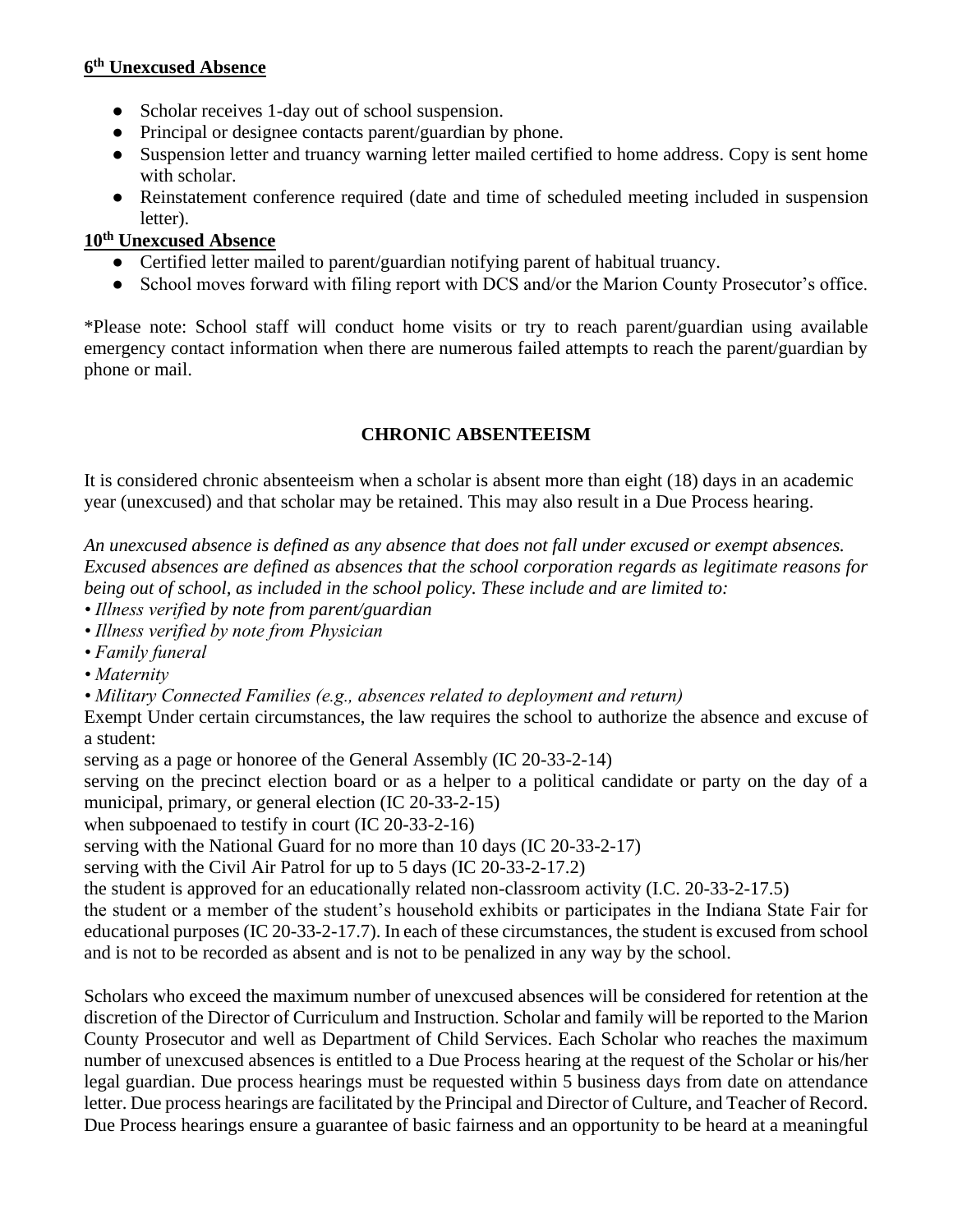time in a meaningful way and be provided with a decision supported by substantial evidence. Due process hearings will consist of the following:

- Review of notices sent to parents (i.e., tardy and attendance letters) which will include dates that notices were sent out as well as whether appropriate documentation was received as requested in each letter.
- review their child's records (copy of attendance records including dates of absences as well as dates attendance and tardy letters are sent out and lack of substantiation/documentation for unexcused absences) as appropriate.
- opportunity to challenge decisions and/or provide appropriate documentation to offset unexcused absences.

## **Appeal Process**

In unusual circumstances not previously specified in the Ignite School policy, a written appeal may be made to the Head of School. When considering mitigating circumstances for scholar attendance, the school may include things such as infectious diseases, chronic health problems, epidemics, inclement weather, and absences caused by a crisis at school, in scholar's home or in the community. All medical appeals must be supported by a statement from a physician licensed in the State of Indiana to treat the illness in question.

Please mail or deliver written appeals to:

Ignite Achievement Academy Attention: Mr. Shy-Quon Ely, Head of School 1002 W. 25<sup>th</sup> St. Indianapolis, IN 46208

## **Parent Responsibility**

State laws make parents directly responsible for the compliance of his/her child to school attendance procedures – and in some cases, under the penalty of incarceration. Parents/guardians have the responsibility to call the office by 9:00 a.m. on any school day when a scholar is tardy or absent.

If your scholar must be absent or tardy from school, the parent/guardian should call the Front Office with the following information:

- 1. Scholar's name and spelling of the name
- 2. Reason for absence
- 3. Caller's name and relationship to the scholar
- 4. Caller's daytime telephone number

If your scholar's attendance is suffering due to your family experiencing a hardship, lack of housing, or homelessness, please contact the school immediately to find out what options are available to you.

## **It is always best practice to communicate with the school any time your scholar must be absent from school.**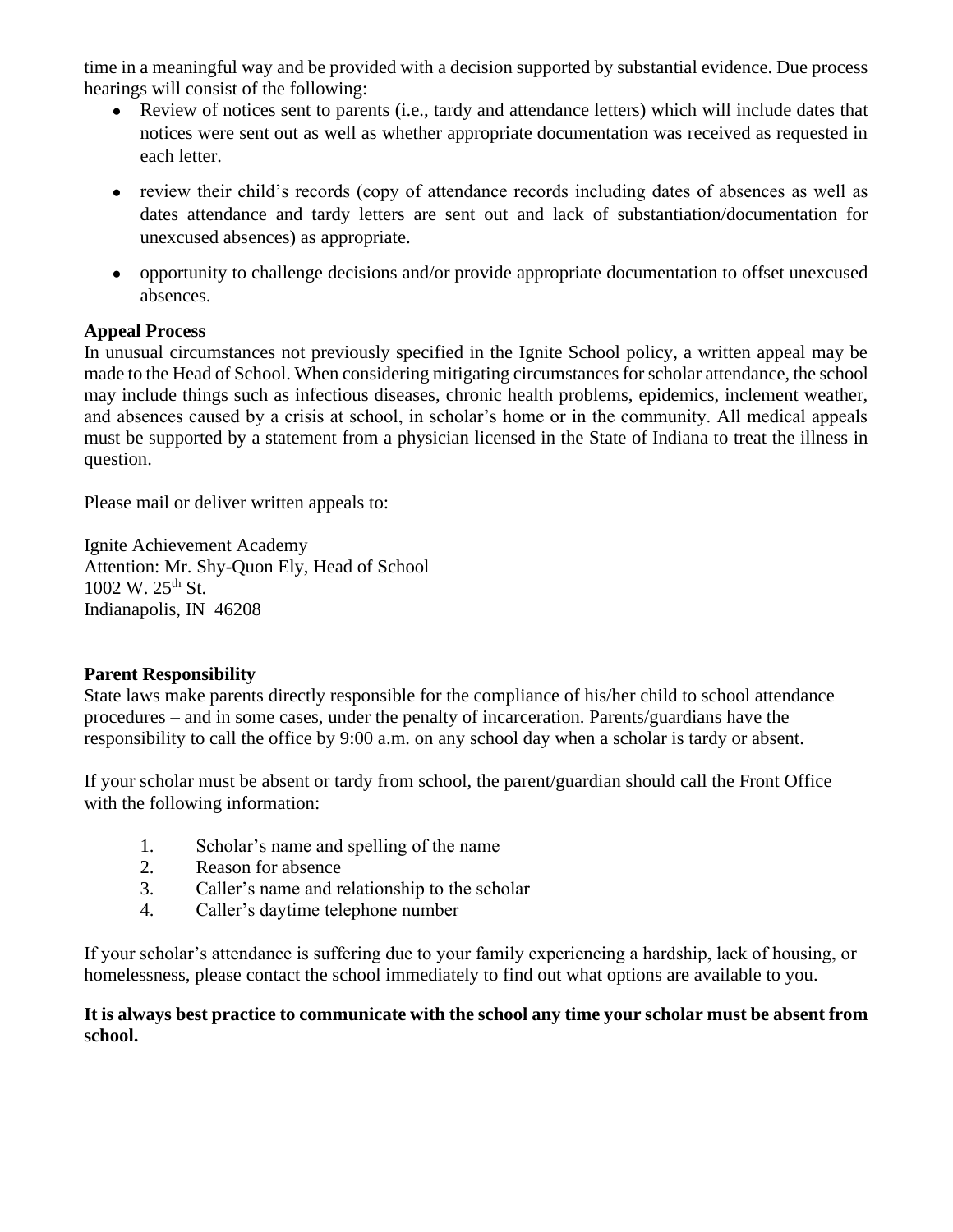## **SCHOOL HEALTH PROGRAM**

The school health program under the Marion County Health and Hospital Corporation provides a school nurse whose basic function is to carry on a program designed to maintain good health standards in the school. Each Ignite family must sign a release form with the Marion County Health Department (available through the front office or the nurse). A clinic is available for scholars who become ill during the day. The following procedures pertain to the services of the school nurse and the use of the clinic:

- 1. Beds in the clinic are for emergency use only. After ten (10) minutes, a scholar returns to the classroom or the Nurse will decide for the scholar to go home.
- 2. Only minor first aid services are available at the school.
- 3. Communicable diseases are reported to the Department of Health.
- 4. Parents will be notified by the clinic in case of serious illness or injury, and arrangements will be made for scholars to be picked up or transported to a hospital.
- 5. It is strongly recommended that medications be given at home when possible. However, recognizing the necessity requiring medication while attending school, the following must apply:

a. Self-administration of medication (including over-the-counter medication) by scholars while in school must comply with school policy. Permission for selfadministration must be granted in writing by the parent, the prescribing physician, and school officials.

b. Medication handed or sent to school nurse to dispense shall be accompanied by a written permission form from the scholar's parents, guardians, or legal custodians.

c. Written instructions from a physician shall be provided with prescription medication to include:

- 1. Medication in its original container with name of scholar and physician
- 2. Type and name of medicine
- 3. Dosage
- 4. Daily time for administration
- 5. Consent of physician and consent of parent (written)
- 9. Scholars must have a permission pass from one of their teachers to be admitted for medication.
- 10. It is required that medication be brought to school by the parent/guardian. Only the amount to be taken should be brought to school in accordance with the amount and frequency of dosage.
- 11. If any medication remains at the school when it is no longer to be taken, it is recommended that it be picked up by the parent/guardian/custodian. Such medication shall be sent home upon the written request of the parent/guardian/custodian. Medication shall be destroyed by the school nurse after being held a reasonable time.
- 12. Medication brought to school and not meeting these guidelines will not be dispensed.
- 13. Failure to follow these procedures could result in disciplinary action.

## **Immunizations**

When a scholar enrolls at Ignite Achievement Academy at any time or at any subsequent level, the parent must show that the scholar has been immunized or that a current medical or religious objection is on file. Parents must provide the school with complete immunization records prior to the beginning of the school year. In the event a child enrolls in school without proper immunization documentation, the school may grant a waiver for a period not exceeding ten (10) days.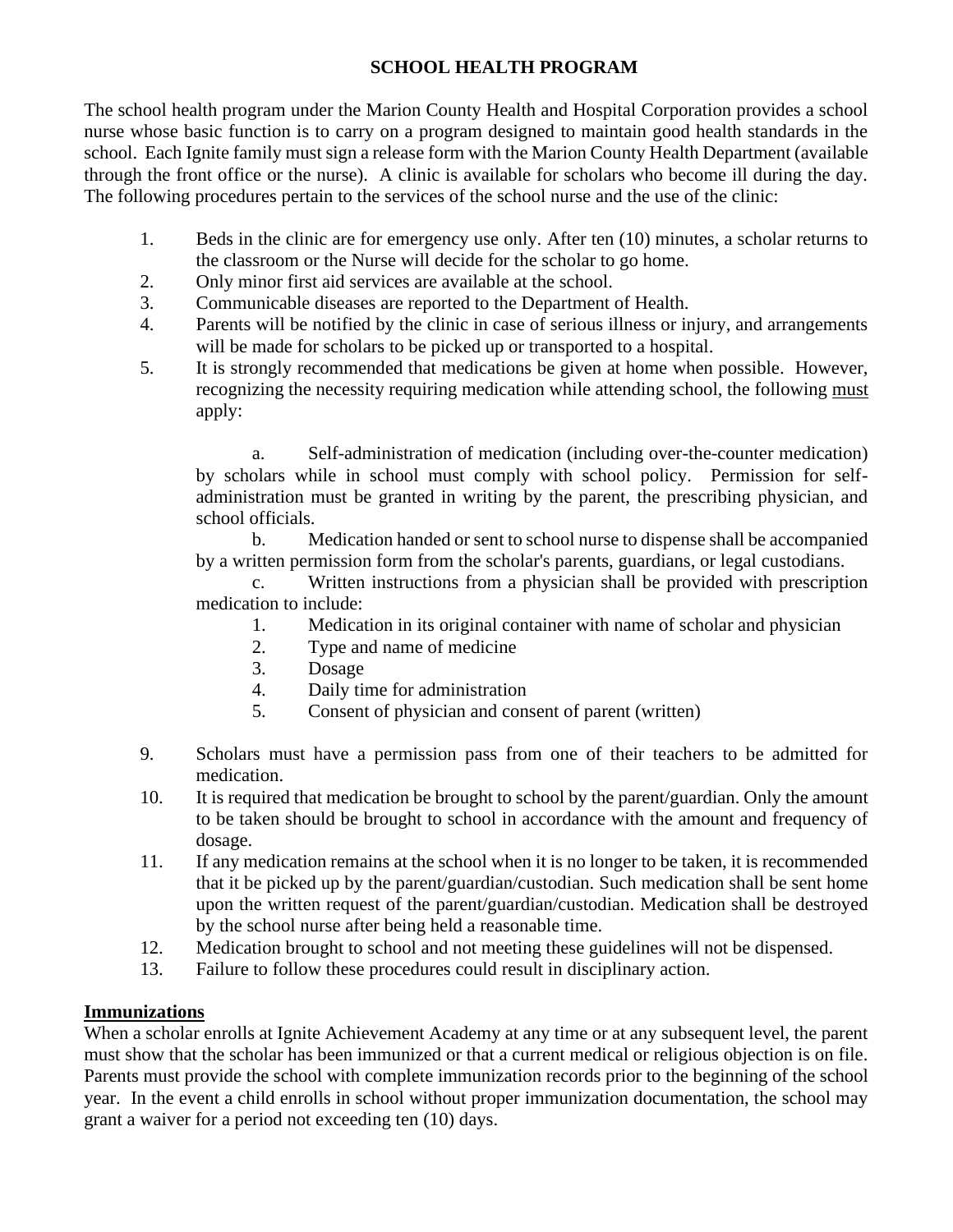## **Exclusions**

The following are symptoms for which a child must be sent/kept home from school and perhaps taken to the doctor**:**

- **1.** Fever of 100'F degrees or higher. Children must not return to school until they have a normal temperature for 24 hours without Tylenol or Motrin. Children on antibiotics for contagious diseases such as tonsillitis, bronchitis or pneumonia must not return to school until they have taken the medication for 24 hours.
- **2.** Nausea and/or vomiting**-** Children must stay home for 24 hours after vomiting.
- **3.** Diarrhea- Children must stay home for 24 hours post diarrhea.
- **4.** Sore Throat (pustules and/or blisters in throat) Children must be fever free for 24 hours. Physician diagnosis will determine if child is contagious or not. If medication(s) are prescribed, child must take meds for 24 hours before returning to school. If child is diagnosed with strep throat or scarlet fever, medication must be taken for 48 hours before returning to school.
- **5.** Rash- Physician diagnosis will determine if child is contagious or not. If child is contagious, he /she cannot return to school until prescribed treatment has been started.
- **6.** Pink Eye or Discharge from Eyes- Children must stay home until a Physician makes a diagnosis, antibiotics have been taken for 24 hours and drainage from eyes has stopped.
- **7.** Lice/Nits- Treatment should start immediately. The child is to stay home until nit free for 24 hours.
- **8.** Open or Draining Sores- Physician needs to confirm if the child is contagious or not. Appropriate treatment should be started before child returns to school. Keep open wounds covered at all times while in school.

Ringworm – Diagnosis by a physician must be made and anti-fungal treatment needs to be started. While in school the site must be covered.

## *Inherent Risk*

Any scholar who participates in extracurricular activities must understand that a risk of injury always exists. The staff at Ignite Achievement Academy will do everything possible to minimize risks for scholars. Ignite Achievement Academy staff members are safety conscious and are trained to instruct scholars in the safe and proper techniques of their sport or activity; however, due to the nature of certain activities, injuries do occur. The school provides the opportunity for participation while the parent retains the right of denial for such participation. *Parents/Guardians will be responsible for all medical* 

## *costs associated with extracurricular participation.*

## **RECESS/PLAYGROUND POLICY**

**POLICY:** It is Ignite Achievement Academy's policy to promote scholar physical activity by providing safe, secure, stimulating, and accessible playground environments. As such, Ignite Achievement Academy is committed to establishing uniform playground management controls and practices to eliminate hazards, while providing challenging and enjoyable playground conditions to promote the motor skill, physical fitness, and personal and social development of all scholars.

## **WEATHER FACTORS PERTAINING TO OUTDOOR ACTIVITIES:**

Administration will make the determination on playground usage during inclement weather. In the case of extreme heat or cold, rain or other threatening weather conditions, scholars may participate in "indoor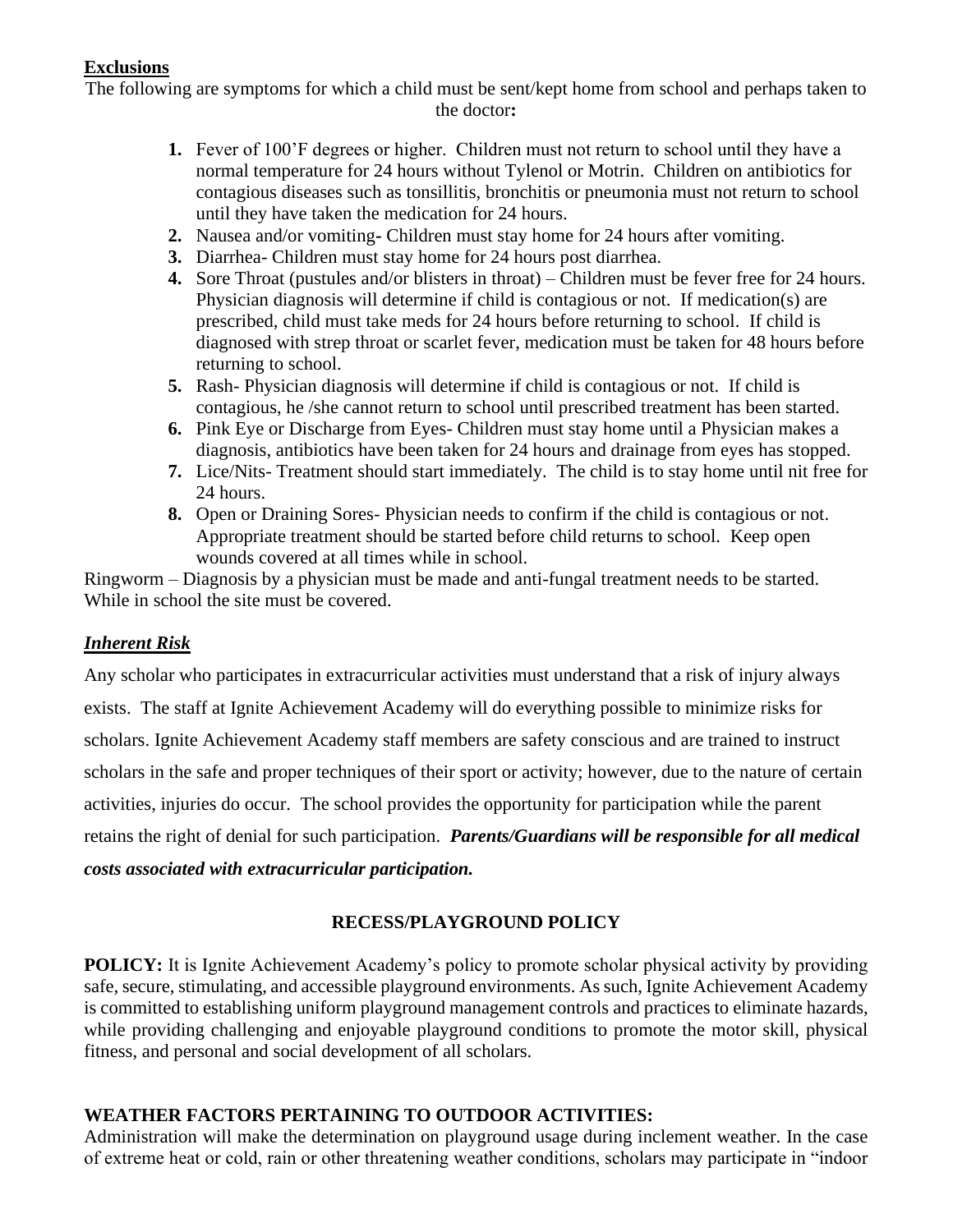recess" activities. Scholars will not be permitted to participate in outdoor recess if the temperature drops below 45 degrees or exceeds 100 degrees,

## **PLAYGROUND PROCEDURES:**

**Restrooms -** are assigned for use by the monitors on duty. Scholars are not to use any other restrooms except those designated.

**Boundaries -** Scholars must stay within the boundaries of the playground area, and never out of the sight of a monitor.

**Jump ropes** - are to be used for jump rope only. Circle rope is permitted, but the rope must be kept on the ground.

**Kickball, Soccer, and Nerf Football -** are permitted in large open areas only. Nerf footballs may be used for passing and tag football only. **No tackle** or takedown is allowed at any time. Balls that are thrown or kicked over the fence may not be retrieved without adult supervision. No footballs, kickballs or soccer balls are permitted within proximity to school windows.

**Monitors -** are to be respected and listened to without argument. Be respectful and follow their instructions. They are there for scholar safety.

**Nurse -** Scholars must have a pass to go to the nurse.

**Playing tag or keep-away -** are not permitted on or around the playground equipment or soft tile. This is especially dangerous on the slides.

**Returning to Class or using the Computer/Brain Lab -** is only permitted if the scholar has a pass from a teacher or monitor.

**Slide -** One person at a time seated facing forward. No standing on or climbing up the slide.

**Swings –** One person at a time on the swings and ALWAYS seated. An initial push to get going is OK. However, repeated pushing or dodging in and out of the swing area is dangerous and not allowed.

**Uneven Bars –** The uneven bars are for pull-ups or simple exercising. No standing, hanging upside down, or balancing on top is permitted.

## **CONDUCT ENFORCEMENT:**

1. WARNING - A warning will be given to scholars for inappropriate, but less serious, behavior.

2. TIMEOUT - Arguing, "rough housing" or repeated behaviors of a less serious nature will result in a timeout for 5 minutes or more.

3. PLAYGROUND REFERRALS - If a scholar is consistently argumentative or disruptive, or continually disturbing others, he/she should be referred to a counselor or administrator on duty.

4. OFFICE REFERRALS - Any scholar sent to the office for inappropriate behavior should be accompanied by an adult and sent with a note describing, in sufficient detail, the nature of the problem and unsuccessful interventions.

## **DISCIPLINARY INFRACTIONS/CODE OF ETHICS**

Each scholar has the right to learn in a positive, safe, and secure environment. The Head of School or administrative designee has the right and authority to determine whether anyone has violated codes of ethics and/or has interfered with the balance and peaceful conduct of the school and may lead to consequences if appropriate. In our commitment to establish and ensure each scholar's access to a healthy and quality education, we acknowledge the need to establish a culture that promotes order and discipline in the school. To achieve this end, a cooperative effort must be achieved and maintained school staff, scholars, families, guardians, and our community. IAA is dedicated to eliminating the school discipline disparity in underserved populations and demographics by reducing the number of referrals, suspensions, and expulsions. The IAA staff will engage in restorative practices that elevate school culture, enhance equitable discipline systems, while improving self-motivation and positive character traits in scholars.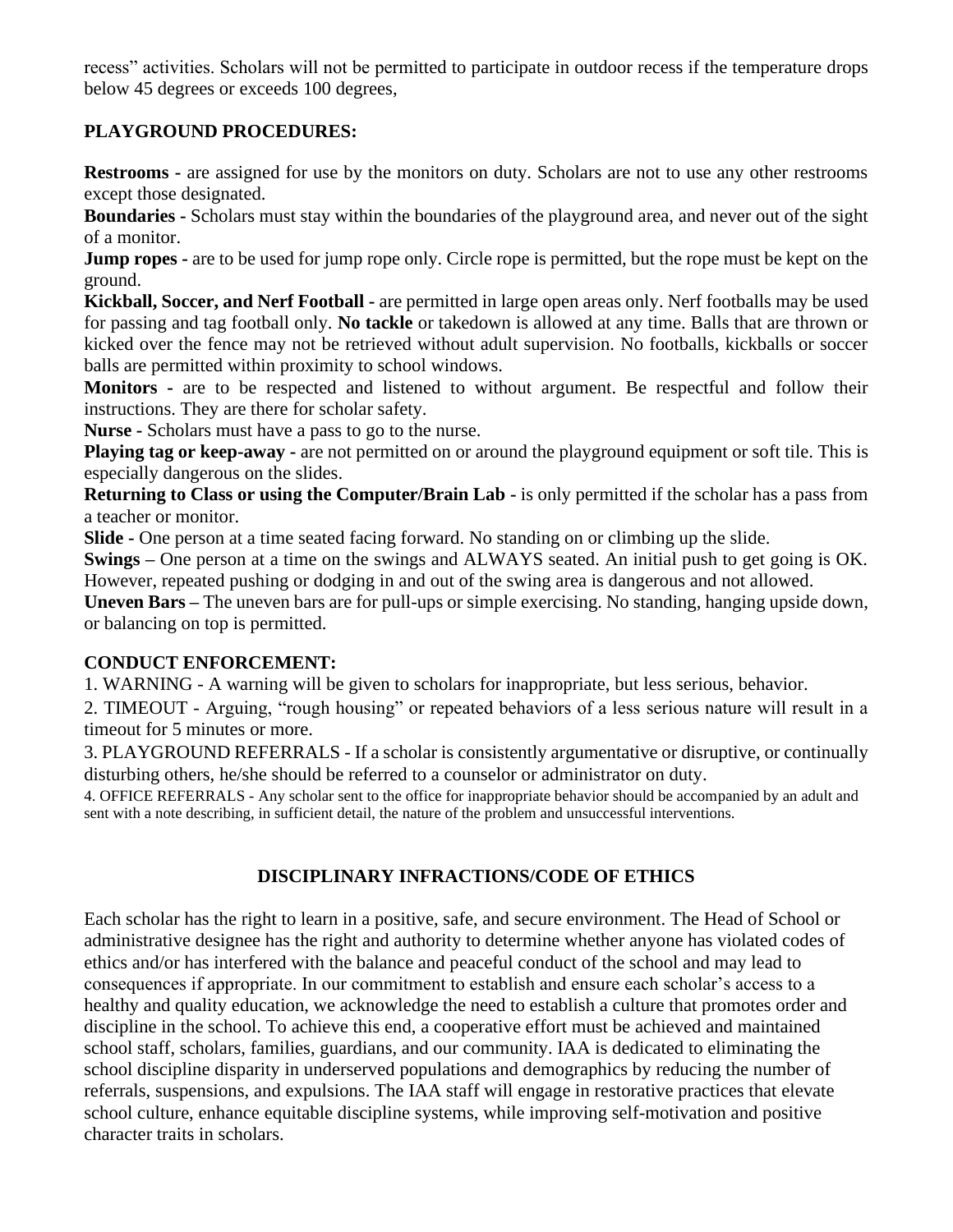IAAs discipline process includes a progressive approach for managing scholars' behavior and reinforcing the type of behaviors that are aligned to IAA's values and expectations for student conduct.

- **Tier 1**. *School Runner*. Classroom teachers utilize an application throughout the school day across all environments. Scholars can earn merits for desired behaviors and receive demerits for violation of classroom expectations.
- **Tier 2**. *Influence Room*. Scholars participate in reflection activities, discussions surrounding desired behavior, and strategies to improve success.
- **Tier 3**. *Restorative Services*. Scholars participate in intensive individual / small-group sessions designed to promote positive character growth. They are given the opportunity to practice foundational skills in the areas of emotional regulation, classroom participation, and conflict resolution. Scholars are eligible to be referred for supplemental services.

#### **Tiers outlined by level of offense:**

| <b>Tier 1</b><br><b>Classroom Behavioral System</b><br>(School Runner)                                                                                                                                                                 | Tier 2<br><b>Influence Room</b>                                                                                                                                                                                                                                                                                                                                                | Tier 3<br><b>Restorative Services</b>                                                                                                                                                                                                                                                                                                                                    |
|----------------------------------------------------------------------------------------------------------------------------------------------------------------------------------------------------------------------------------------|--------------------------------------------------------------------------------------------------------------------------------------------------------------------------------------------------------------------------------------------------------------------------------------------------------------------------------------------------------------------------------|--------------------------------------------------------------------------------------------------------------------------------------------------------------------------------------------------------------------------------------------------------------------------------------------------------------------------------------------------------------------------|
| Shouting out without<br>raising hand<br>Refusing to sit in STAR.<br>Not walking on the 2's<br>Talking to neighbor<br>Running around in the<br>classroom<br>Falling asleep<br>Excessive noise (stomping,<br>groaning, tapping, kicking) | Receiving 5 demerits in a<br>$\bullet$<br>given day within classroom<br>Verbal altercation with peer<br>$\bullet$<br>Raising voice (yelling/<br>$\bullet$<br>screaming) out of anger<br>Elopement (leaving assigned<br>$\bullet$<br>area)<br>Cheating on academic<br>$\bullet$<br>assignments<br>Wandering hallways/skipping<br>$\bullet$<br>class<br>Talking back to teachers | 3rd visit to Influence Room<br>Refusal to go to Influence room<br>Cursing at classmates<br>Inappropriate hand gestures<br>Stealing<br>$\bullet$<br>*Immediate disciplinary action including<br>but not limited to suspension: fighting,<br>destroying classroom<br>furniture/environment, violent threats,<br>aggressive behavior, cursing at<br>teachers/staff members. |

*\*\* IAA reserves the right to review and determine disciplinary actions on a case-by-case basis if needed.*

#### **Disciplinary Process - Tiered Intervention Process**

#### **Tier 1.** Classroom

- 1. Upon receiving 5 demerits, the scholar is removed from the classroom for the remainder of the day.
- 2. If the scholar is removed from the classroom after 1pm, he/she will report to the Influence Room for the next school day as well until 11am.
- 3. While in the Influence Room, scholars will complete grade-level academic work. Influence team members will have discussions with scholars regarding behavior / appropriate alternatives.
- 4. Discuss scholar at MTSS meeting, to determine appropriate referrals (counseling, social work, K1ds Count, etc.)
- 5. Upon being removed from the classroom on 3 separate days, scholars will:
	- 1. Participate in a conference with teacher, scholar, and Influence team member to determine classroom strategies.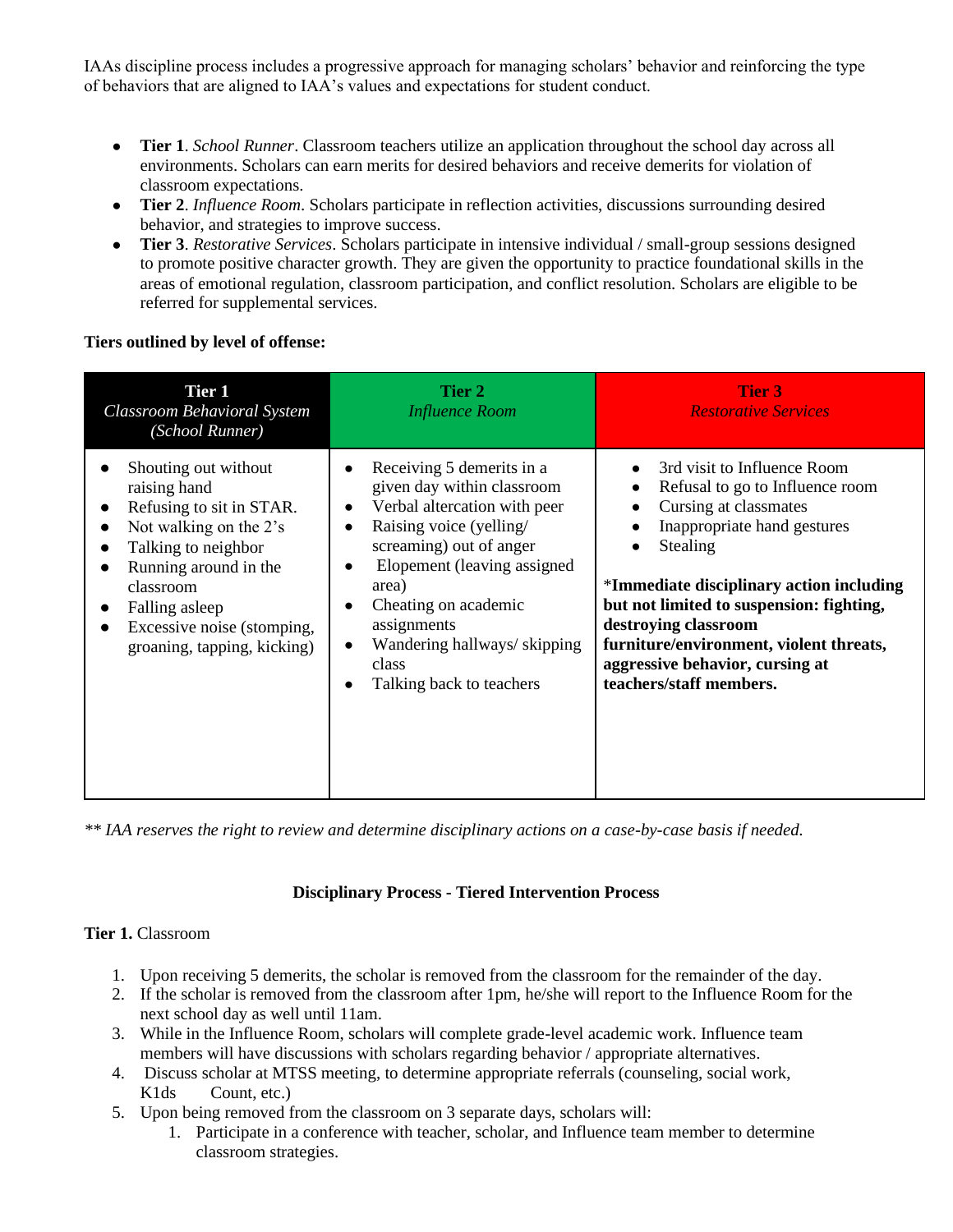- 2. Serve an In-School Suspension + participate in 1 week of culture camp (first elective).
- 3. Progress to Tier 2 Interventions.



#### **Tier 2**. Influence Room

- 1. Scholar has entered Tier 2 due to having been removed from the classroom on three occasions, resulting in an In-School Suspension + culture camp.
- 2. Classroom strategies were discussed in collaboration between teacher / Influence team members.
- 3. Upon removal from class an additional 3 instances (cumulative 6 removals), scholars will:
	- 1. Participate in a restorative conference with teacher, scholar, Influence team member, and parent / guardian to determine behavioral plan.
	- 2. Serve an In-School Suspension + participate in 2-week restorative camp.
		- 1. Black shirts: all day; Red shirts: 1 4 pm daily

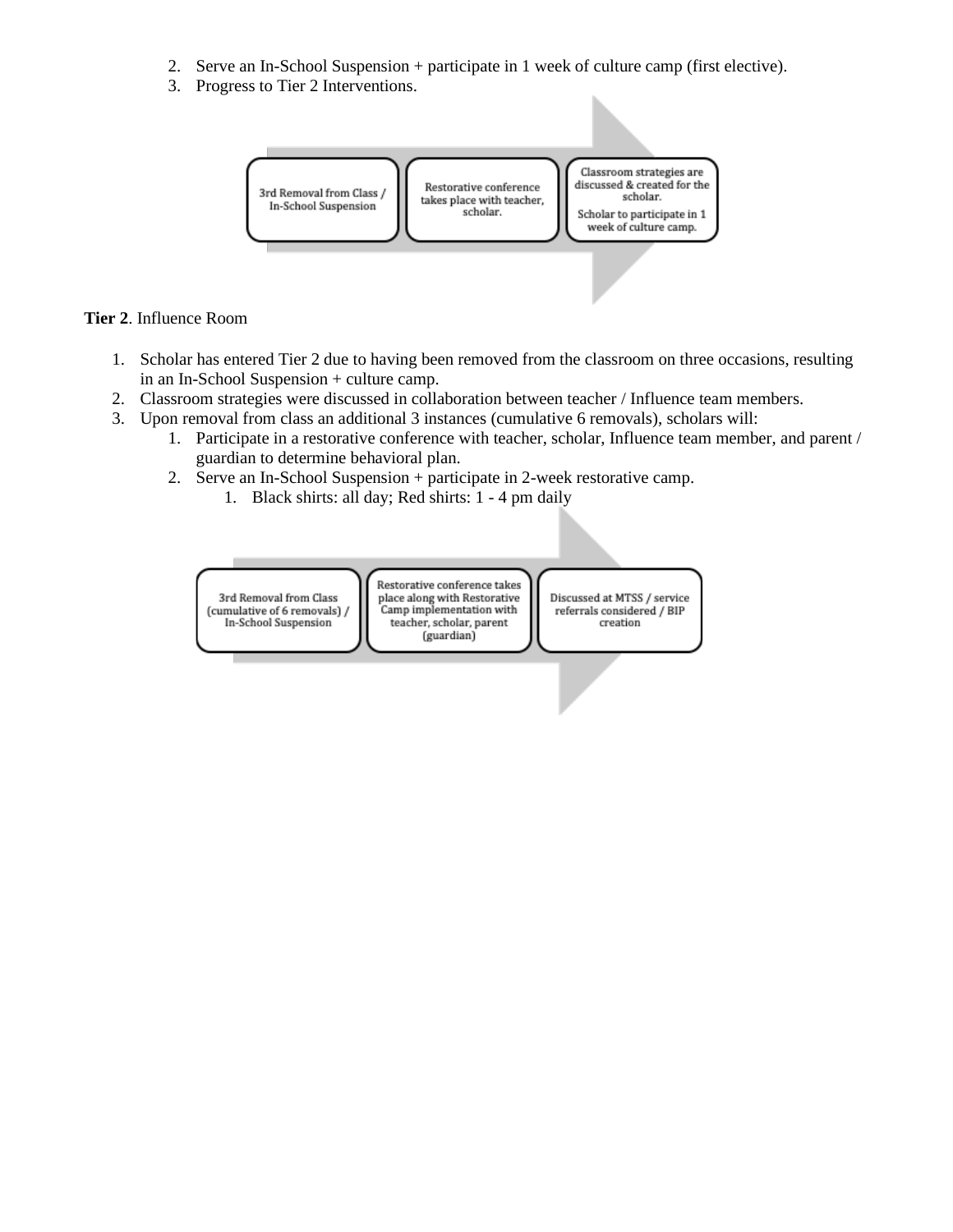#### **Tier 3**. Restorative Services

- 1. Scholar has entered Tier 3 due to having been removed from the classroom on six occasions. At this time, they have participated in culture camp, restorative camp, and served 2 in-school suspensions.
- 2. Behavioral strategies are in place for scholar.
- 3. Upon removal from class an additional 3 instances (cumulative 9 removals), scholars will:
	- 1. Serve an Out-of-school Suspension.
	- 2. Participate in an administrative hearing with teacher, scholar, Influence team member, parent/ guardian, service providers, and a representative from administration. During this time, a behavioral contract will be reviewed and signed. The meeting / contract is a requirement for reentry to school.
- 2. Discuss scholar at MTSS meeting, to discuss current interventions / data.



#### **Tier 4.**

- 1. Scholar has exhausted current intervention processes. The next violation of behavior contract results in out-of-school suspension pending expulsion.
- 2. Expulsion hearing is scheduled.
	- 1. If scholar is returning with conditions, Director of Culture to schedule meeting with relevant stakeholders to determine plan (K1ds Count, teacher, Influence)



## **INFRACTIONS WITH AUTOMATIC CONSEQUENCES**

The following behaviors *may* immediately result in suspension from school pending an expulsion hearing:

1. No scholar shall engage in violence and/or threat of violence against any scholar, staff member, and/or other persons. Prohibited violent or threatening conduct includes threatening, planning, or conspiring with others to engage in a violent activity. No scholar shall threaten (whether specific or general in nature) damage or injury to persons or property, regardless of whether there is a present ability to commit the act.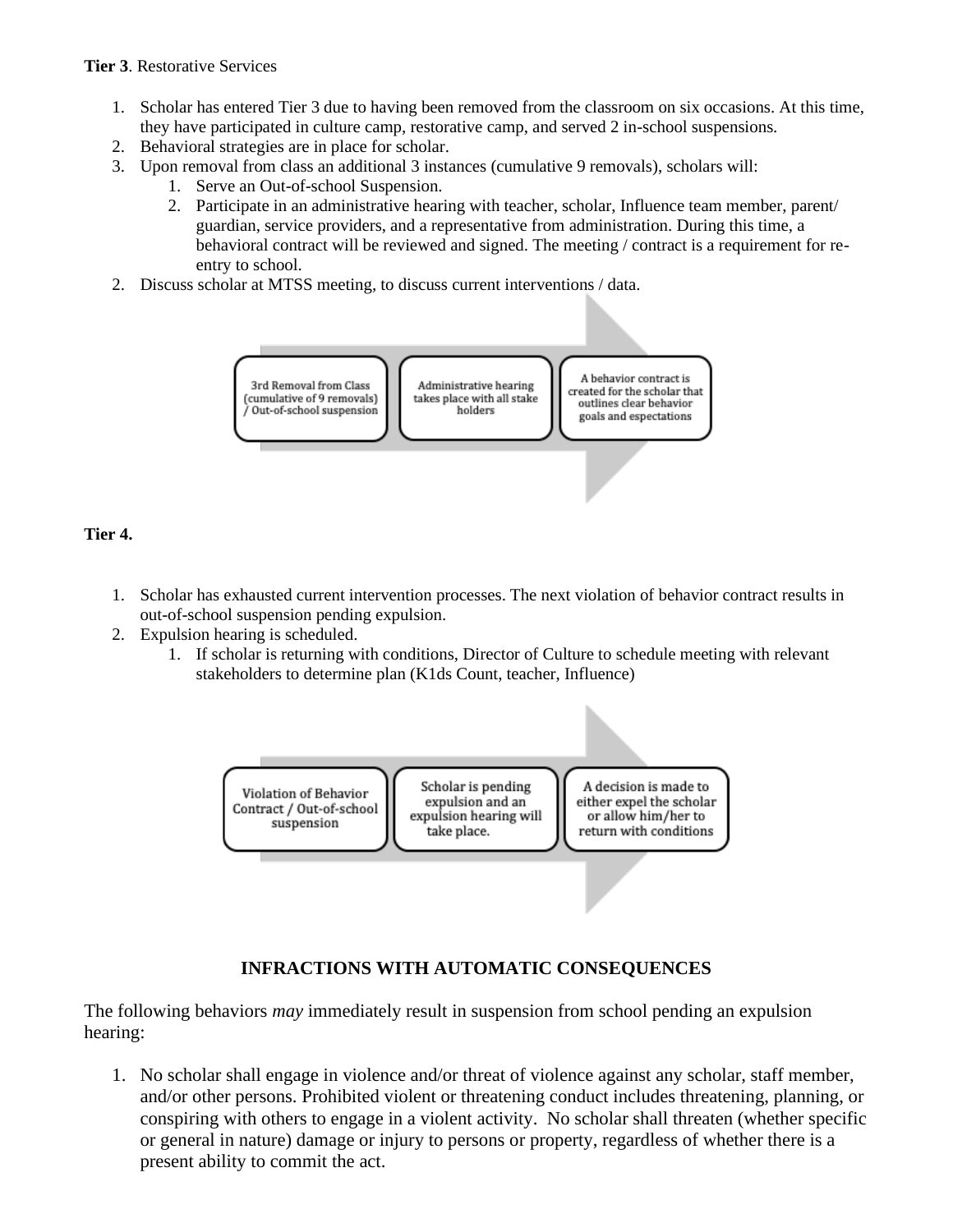- 2. No scholar shall knowingly possess, use, or be under the influence of alcohol or any alcoholic beverage.
- 3. No scholar shall engage in the unlawful selling or transmission of a controlled substance, illegal drug, alcohol, prescription drugs, or anything purported to be or that is represented as a look-alike or engaging in a criminal law violation that constitutes a danger to other scholars or constituents an interference with school purposes or an educational function.
- 4. No scholar shall knowingly possess, use, or be under the influence of any narcotic drug, illegally obtained/used prescription drug, hallucinogenic drug, amphetamine, barbiturate, marijuana, caffeine-based stimulants, substances containing \*phenylpropanolamine (PPA), stimulants or intoxicants of any kind, or any paraphernalia used in connection with the listed substances.
- 5. No scholar shall knowingly possess or use any substance which is represented to be or looks like a narcotic drug, hallucinogenic drug, amphetamine, barbiturate, marijuana, alcoholic beverage, stimulant, depressant, or intoxicant of any kind.
- 6. No scholar shall steal the private property of other scholars or staff nor the public property of the school corporation.
- 7. No scholar shall possess, handle, or transmit any firearm or destructive device on school property.
- 8. No scholar shall possess, handle, or transmit any deadly weapon on school property. The following devices are considered deadly weapons as defined in I.C. 35-41-1-8.
- 9. No Scholar shall violate the conditions of School Probation (academic or behavioral)

The following behaviors may result in a suspension (scholar automatically becomes probationary):

- 10. No scholar will cause vandalism of school property (scholar must make restitution)
- 11. No scholar will be egregiously insubordinate toward adults (staff or volunteer)
- 12. No scholar shall evade class or leave designated area or school grounds without permission of school official.
- 13. No scholar will engage in the use of profanity.

## *It is a Class D felony to threaten a public-school employee. All verbal and physical threats toward employees will be taken seriously and scholars will be remanded into the custody of the appropriate authorities for criminal prosecution.*

## **OTHER SERIOUS INFRACTIONS**

Serious discipline infractions that may be grounds for suspension or expulsion from IAA include, but are not limited to, the following examples:

14. No scholar shall use violence, force, noise, coercion, threat, intimidation, fear, passive resistance, or other comparable conduct constituting an interference with school purposes or urge other scholars to engage in such conduct. The following enumeration is only illustrative and not limited to the type of conduct prohibited by this subdivision.

> **a.** Occupying any school building, school grounds, or parts thereof with intent to deprive others of its use.

> **b.** Blocking the entrance or exits of any school building or corridor or room therein with intent to deprive others of lawful access to or from, or use of the building, corridor, or room.

**c.** Setting fire to or damaging any school building or property.

**d.** Prevention of or attempting to prevent by physical act the convening or continued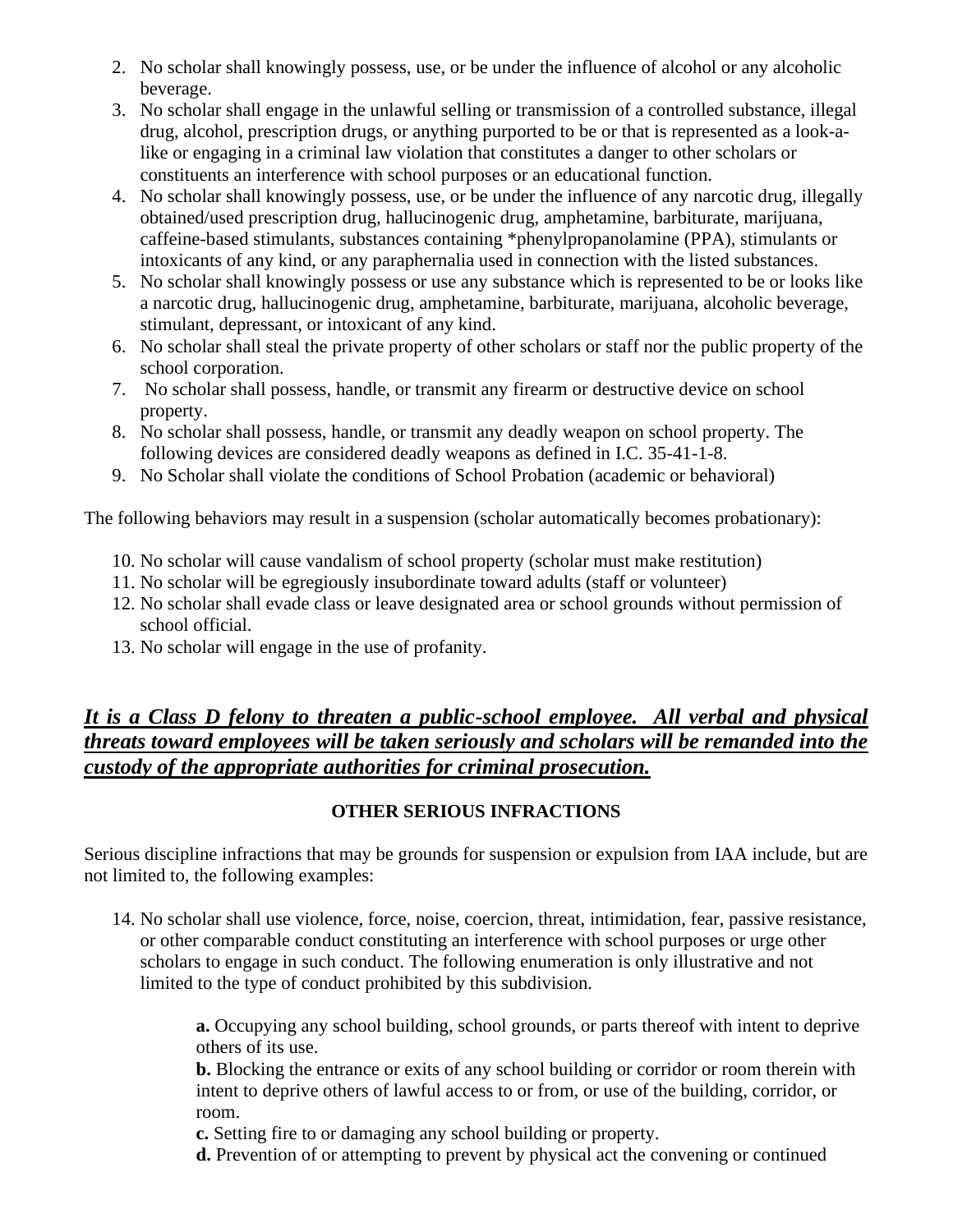functioning of any school or education function, or of any meeting or assembly on school property.

**e.** Continuously and intentionally making noise or acting in any manner so as to interfere seriously with the ability of any teacher or any of the other school personnel to conduct the education function under their supervision.

**f.** Using inappropriate gestures or exhibiting lewd and sexual behaviors.

- 15. No scholar or group of scholars shall engage in the bullying of other scholar(s) or any behavior with the intent to harass, ridicule, humiliate, intimidate, harm, or engage in repeated acts or gestures, including verbal or written communications transmitted, and/or physical acts committed, or any other similar behavior.
- 16. No scholar shall engage in any kind of aggressive behavior that does physical or psychological harm to another person or urging of other scholars to engage in such conduct. Prohibited conduct includes coercion, harassment, bullying, hazing, or other comparable conduct.
- 17. No scholar shall intentionally cause or attempt to cause physical injury or intentionally behave in such a way as could reasonably cause physical injury to any person.
- 18. No scholar shall knowingly possess, handle, or transmit a knife or any object that can reasonably be considered a weapon.
- 19. No scholar shall engage in any activity forbidden by the laws of Indiana that constitutes an interference with school purposes or an educational function.
- 20. No scholar shall fail to report the actions or plans of another person to a teacher or administrator where those actions or plans, if carried out, could result in harm to another person or persons or damage property when the scholar has information about such actions.
- 21. No scholar shall violate or repeatedly violate any rules that are reasonably necessary in carrying out school purposes or an educational function and are validly adopted in accordance with Indiana law, including, but not limited to:

**a.** engaging in sexual behavior on school property;

- **b.** disobedience of administrative authority.
- 30. No scholar shall cause or attempt to cause damage to school property or steal or attempt to steal school property.
- 31. No scholar shall cause or attempt to cause damage to private property or steal or attempt to steal private property.
- 32. No scholar shall fail in a substantial number of instances to comply with directions of teachers or other school personnel during any period when the scholar is properly under their supervision, where the failure constitutes an interference with school purposes or an educational function.
- 33. No scholar shall use an electronic paging device or a handheld portable telephone on school grounds during school hours.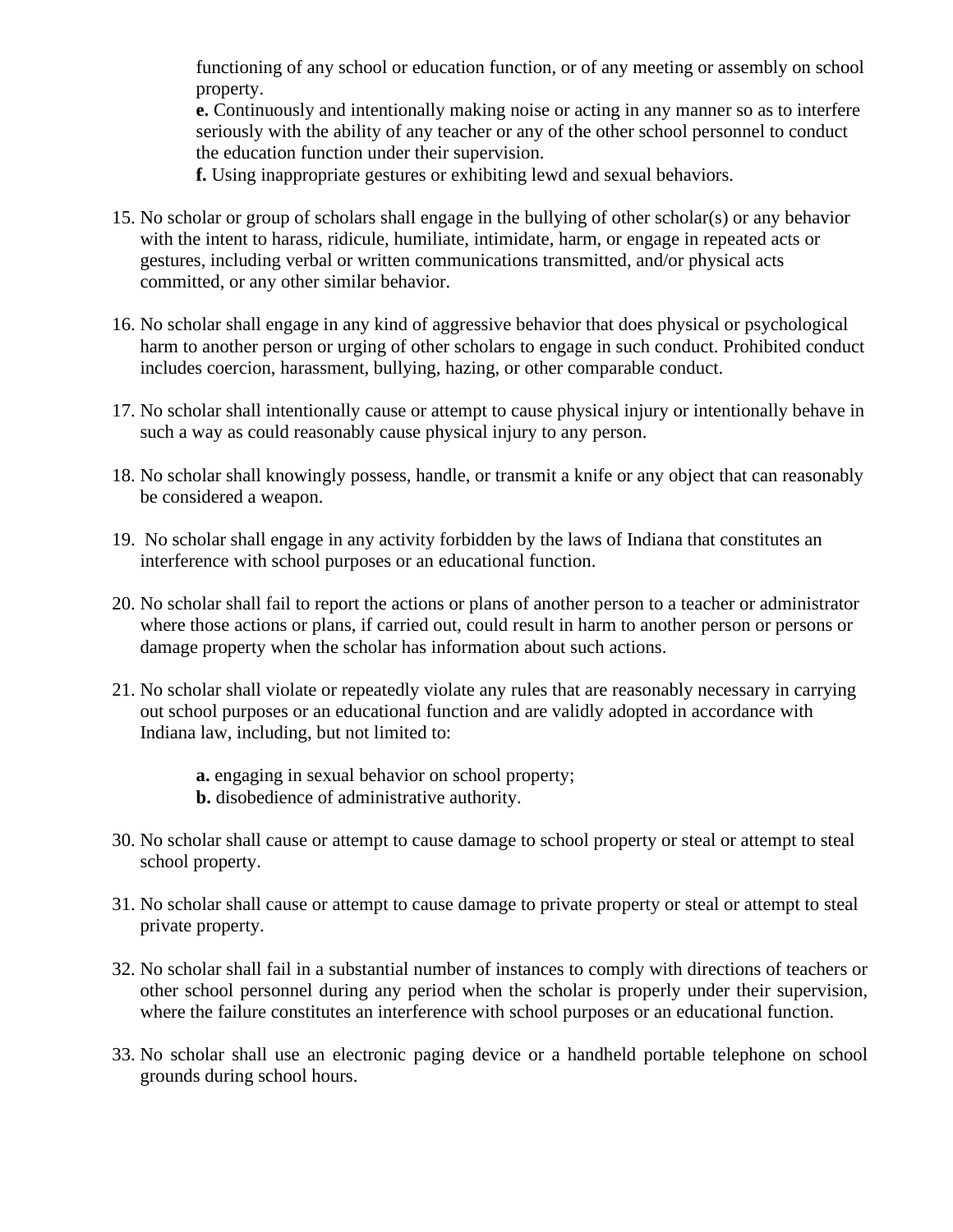## **CELL PHONE & ELECTRONIC DEVICES**

Scholars are not permitted to use or keep on their person cell phones or electronic devices while on the IAA campus without the permission of school administration. This includes gaming devices and musical players. If a teacher or staff member sees or hears a cell phone or electronic device, it will be confiscated and turned over to administration. A parent or guardian will then be required to visit the school and pick up the item. After the 3<sup>rd</sup> time a device is confiscated, IAA reserves the right to hold it until the last day of school when a parent will be allowed to retrieve the item from administration. Repeated instances of violating this policy will not only result in confiscation of the device but will also be subject to the consequences of the IAA Discipline Process. *The school and staff members are not responsible for lost or stolen property of any kind.*

## **BANNED ITEMS**

Ignite scholars are not permitted to bring the following items to school:

- 1. Fireworks
- **2. Any electronic devices not required for class instruction (i.e., video games, mp3 players, etc.)**
- 3. Jewelry in excess of the school dress code policy
- 4. Sandals of any kind
- 5. Dice
- 6. Chewing gum or bubble gum
- 7. Water guns or balloons
- 8. Doo-rags, wave caps, or other head scarves
- 9. Metal picks
- 10. Rat tail combs
- 11. Laser pens/pointers
- 12. Toys
- 13. Weapons
- 14. Nerf guns
- 15. Hot chips of any kind
- 16. Candy of any kind
- 17. Toys

Scholars are not to bring banned items to school. Scholars who do so will have these items confiscated. **While reasonable attempts will be made to keep these items secure, Ignite cannot guarantee a scholar against theft, loss, or damage to any confiscated item. It is best to leave these items at home.**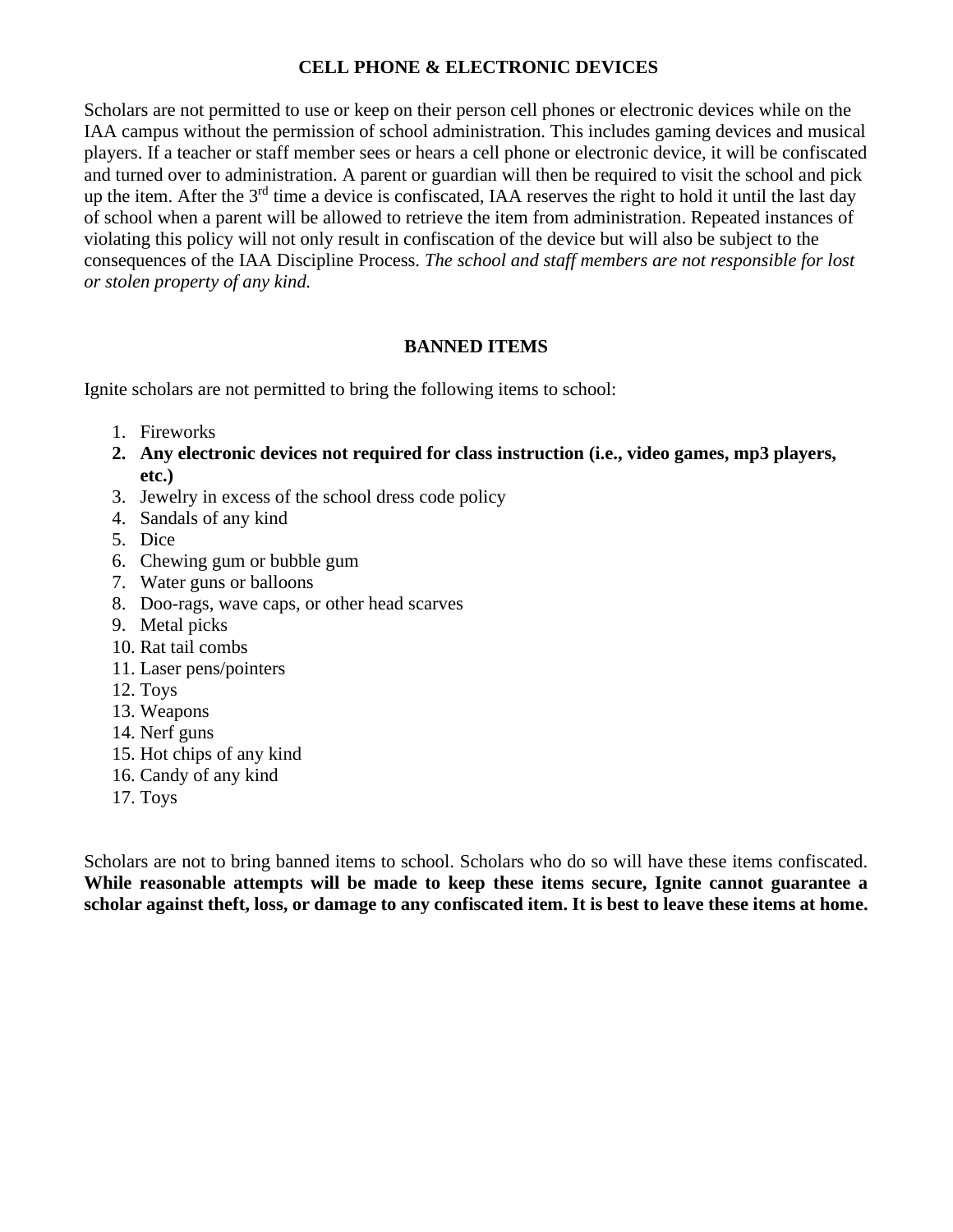## **TOBACCO**

Tobacco and tobacco products are not permitted on school grounds. This also includes Electronic cigarettes (e-cig or e-cigarettes), personal vaporizers (PV) or electronic nicotine delivery systems (ENDS).

## **RESTORATIVE PRINCIPLES AT IAA**

At IAA, Restorative Principles (RP) is a set of principles and practices inspired by indigenous values used to build and restore relationships and community, respond to harm/conflict, and provide individual circles of support for scholars. By building, maintaining, and restoring relationships between members of the entire school community, we help to create an environment where each scholar can thrive. Our program is implemented through a 3-part, school-wide model.

## **Phase 1: Community Building (Prevention/Relate)**



# **Supported Re-Entry**

Phase 1 utilizes social emotional skills and restorative practice (classroom peace circles) to foster relationships, create shared values and principles, and promote restorative conversations following behavioral disruptions. The objective is to build a compassionate, deliberate, and equitable community environment with conditions that are supportive of and encouraging to maximum learning.

## **Phase 2: Restorative Processes (Intervention/Repair)**

Phase 2 is characterized using non-punitive response to harm/conflict such as harm circles, mediation, or family-group conferencing to respond to disciplinary issues in a restorative manner. This process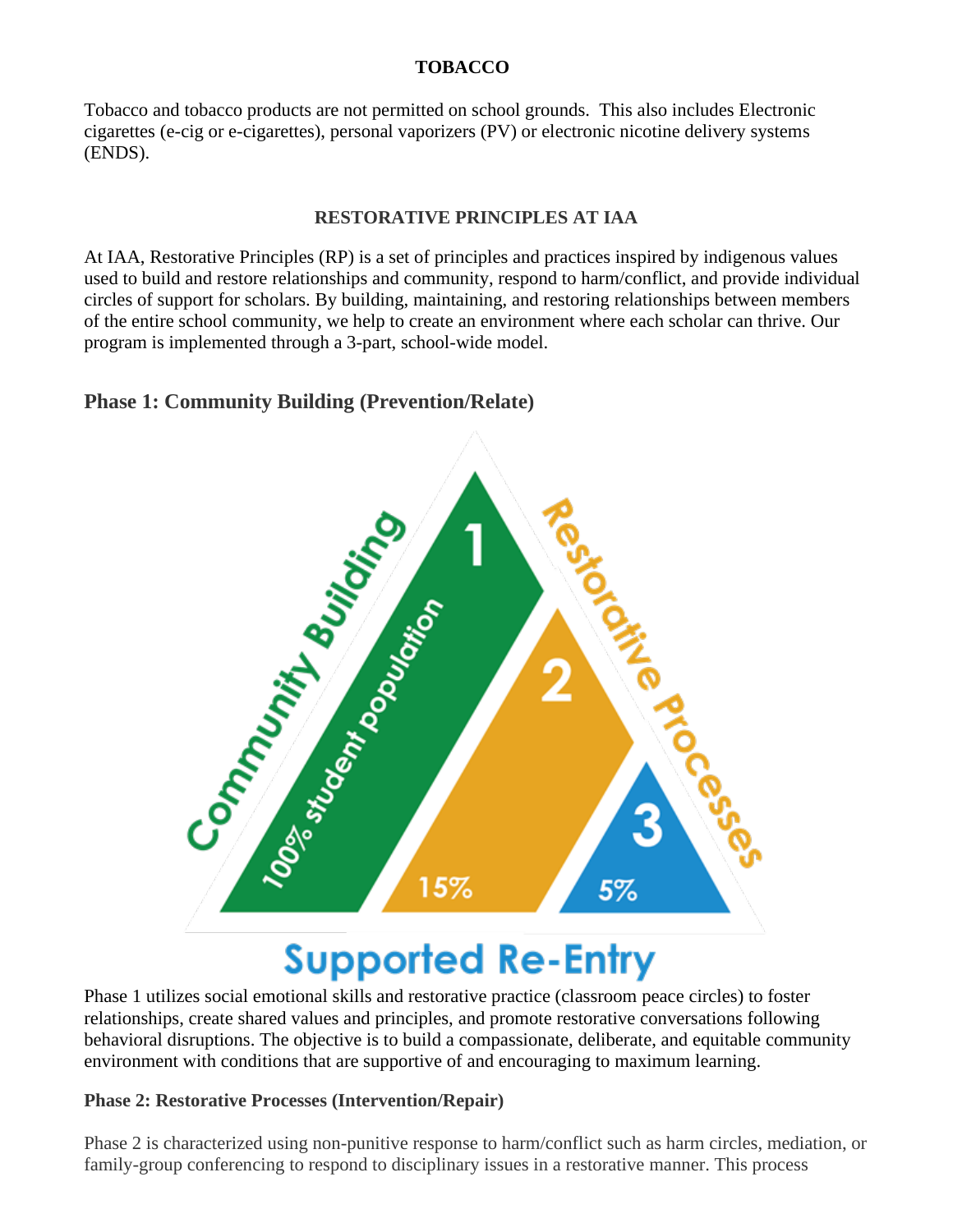addresses the root causes of the harm, supports accountability for the offender, and promotes healing for the victim(s), the offender, and the school community.

## **Phase 3: Supported Return (Personalized/Re-Integrate)**

Phase 3 is displayed by 1:1 support and successful return of youth following suspension, truancy, or expulsion. The objective is to welcome scholars back to the school community in a way that provides wraparound support and encourages scholar accountability, responsibility, and achievement.

Ignite Achievement Academy holds high expectations for scholar behavior. IAA places a high priority on maintaining an atmosphere of respect that is conducive to learning and is safe for all scholars, staff, and guests. We try to center as much of our educational dollars as possible on active academic support for our scholars. This means we have very little staff time devoted to discipline of scholars who will not cooperate.

Scholars who engage in disruptive behavior will be called upon to correct that behavior. If a scholar cannot correct the behavior, he/she will be sent to meet with a school administrator. Families will be notified when there are concerns and may be asked to work with the school and the scholar to address the concern. Scholars will be suspended when they create a disruption to the learning environment. IAA cannot continue to succeed academically when scholars are distracted by those who do not care to meet our behavioral expectations. Your support in this matter is greatly appreciated.

When a child is suspended, they will receive a letter from the Head of School or designee. While we would hope to be able to speak with you personally, we cannot guarantee that the administrative office will always be able to reach you by phone.

When your child is suspended, we recommend that you help them become rededicated to the expectations of our school.

## **BULLY PREVENTION POLICY AND CODE OF CONDUCT**

Ignite Achievement Academy believes that all scholars have a right to a safe and healthy school environment. The district, schools, and community have a duty to promote respect, acceptance, and tolerance.

Ignite Achievement Academy will not tolerate behavior that potentially infringes on the safety of scholars and/or staff. Bullying is defined for Indiana schools in HEA1423 (IC 20-33-8-0.2) as overt (intentional), unwanted, repeated acts or gestures. This behavior includes but is not limited to direct physical contact, (hitting or shoving); verbal assaults (teasing or name-calling); verbal threats or threatening posts on social media; and social isolation or manipulation (encouraging peers to engage in bullying another peer). A scholar shall not intimidate, harass, or bully another scholar or staff member through repeated words or actions.

Ignite Achievement Academy expects scholars and/or staff to immediately report incidents of bullying to the principal or building designee. Staff members who witness such acts take immediate steps to intervene when safe to do so. Each complaint should be promptly and thoroughly investigated. The policy applies on school grounds, while traveling to and from school and/or school-sanctioned events, and during schoolsanctioned events off school property.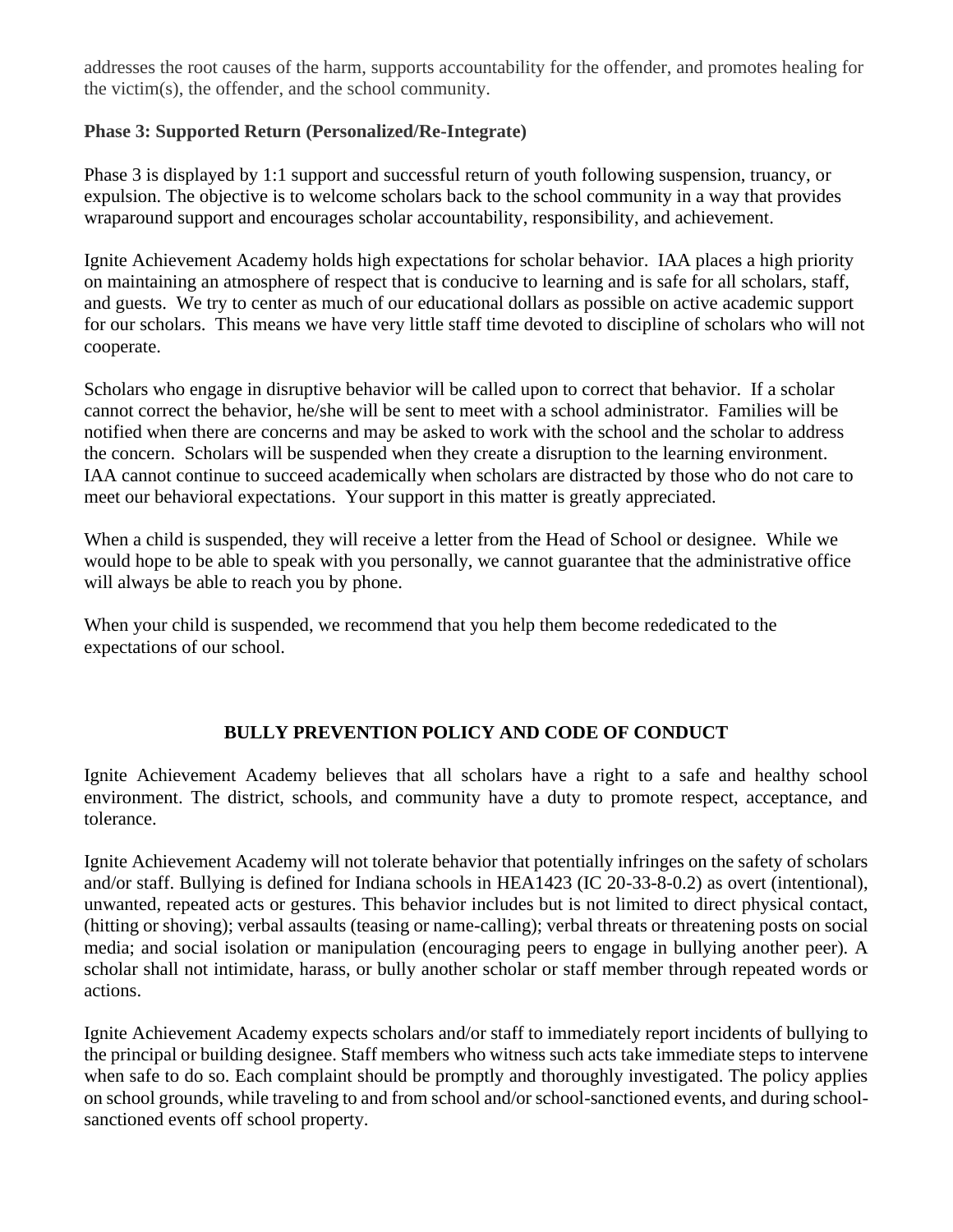To ensure bullying does not occur on school campuses, the Ignite Achievement Academy will provide staff development training to school administrators in bullying prevention and reporting. School administrators will then train their staff on bullying prevention and reporting. The staff will then discuss the school's policy with their scholars in an age-appropriate fashion, emphasizing that no one should have to endure any form of bullying and that scholar safety is a vital component to the overall success of our scholars.

Each school within the Ignite Achievement Academy shall record the frequency of bullying incidents in the following categories: verbal bullying, physical bullying, social/relational bullying and electronic or written communication bullying. As part of HEA 1423 (IC 20-34-6-1), each school shall report this information to the school corporation superintendent, school board, and the Indiana Department of Education. Information shall be submitted to the Indiana Department of Education by July 1 of each year. By August 1, the Network must post the appropriate information to the Network website.

Each school will adopt a Scholar Code of Conduct policy that applies to all scholars while on school grounds, while traveling to and from school and/or school-sanctioned events, and during schoolsanctioned events off school property. Scholars who bully are in violation of this policy are subject to swift disciplinary action up to and including expulsion.

The Scholar Code of Conduct includes, but is not limited to:

- Any scholar who engages in bullying will be subjected to restorative counsel and may be subject to disciplinary action up to and including expulsion.
- Scholars are expected to immediately report incidents of bullying to the principal or building designee.
- Scholars can rely on staff to promptly investigate each complaint of bullying in a thorough and confidential manner.
- If the victim and/or the victim's guardian feel the appropriate resolution of the investigation has not been reached, the victim's guardian should contact the principal.

The procedures for intervening in bullying behavior include, but are not limited to:

- All staff, scholars, and parents will receive a summary of this policy prohibiting bullying: at the beginning of the academic year, as part of the scholar handbook, or when a scholar enrolls in a Ignite Achievement Academy school
- The school will make reasonable efforts to keep a report of bullying and the results of investigation confidential.
- Staff who witness bullying shall take immediate steps to intervene when safe to do so and report the incident as soon as feasibly possible. People witnessing or experiencing bullying will not fear retaliation either personally or professionally.

## **SECLUSION AND RESTRAINT**

As part of the emergency procedures in place in our school, no student will be restrained and/or placed in seclusion by school staff unless the student's behavior poses an imminent risk of injury to him/herself or others. however, significant violations of the law including assaults on students and staff will be reported to the police. As soon as possible after any such use of restraint and/or seclusion, the parents or guardians will be informed when any of these actions have occurred and will be provided with a detailed account of the incident including the circumstances that led to the use of restraint and or seclusion.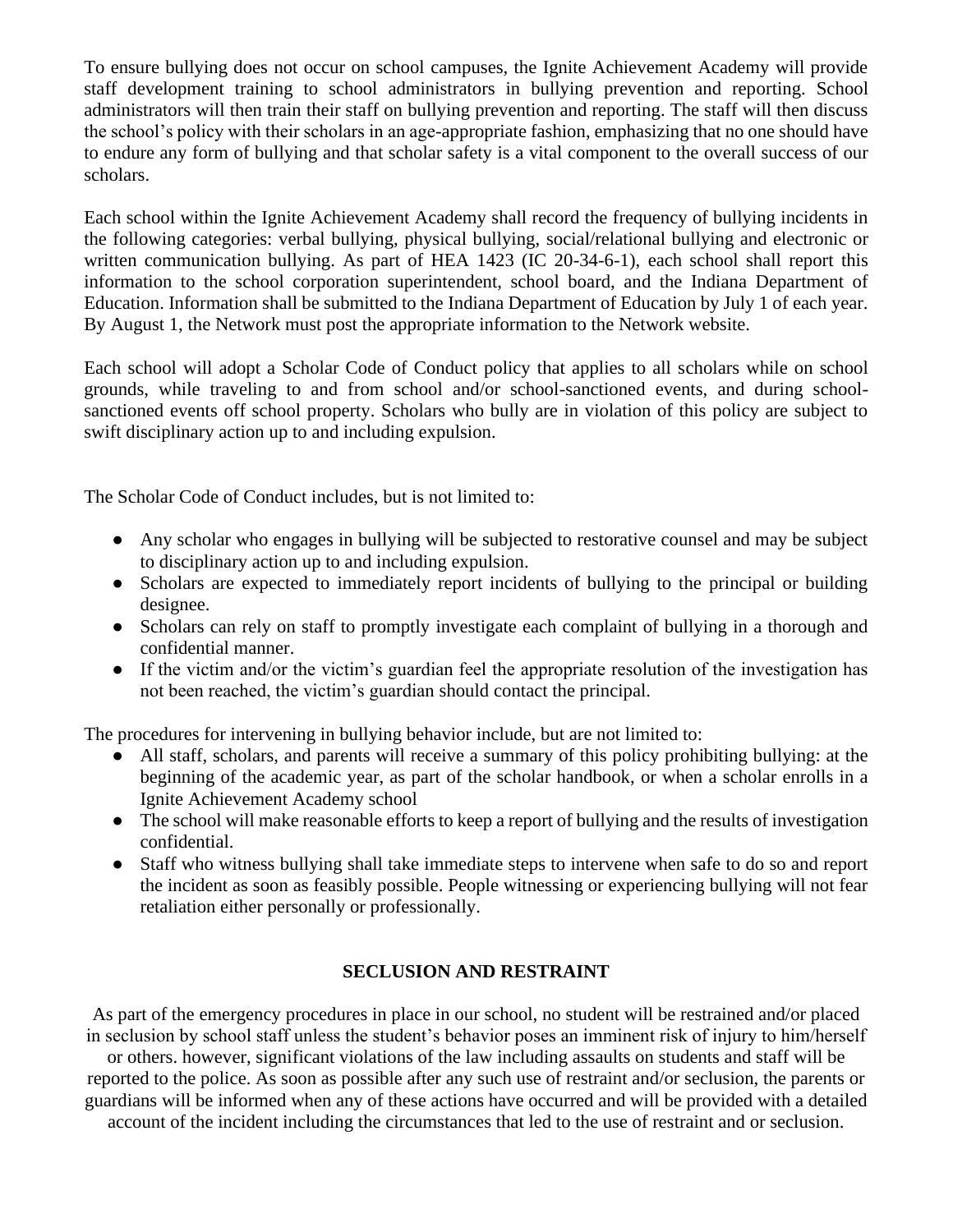## **SUSPENSION AND EXPULSION POLICY**

The grounds for suspension or expulsion listed above apply when a scholar is a) on school grounds, before, during or after school hours, b) off school grounds at a school event or activity, or c) traveling to or from school or a school event or activity.

If a scholar is suspended from school for any reason, participation in extra-curricular activities and events is suspended until the suspension period has ended. **Scholars who are suspended out-ofschool on Friday will not be eligible for participation in extra-curricular activities and are not to be on school property until the following Monday or the end of the suspension period.**

In addition to the grounds listed above, a scholar may be suspended or expelled for engaging in any activity on or off school grounds if the activity may reasonably be an interference with school purposes or an educational function, or the scholar removal is necessary to restore order or protect persons on school property. This includes any activity meeting the above criteria which takes place during weekends, holidays, school breaks, or any time a scholar may not be attending classes or other school functions.

Detentions after school or suspensions from class can be determined by classroom teachers in consultation with the principal:

(Refer to the appropriate Indiana law at IC 20-8.1-5.1-18)

## **SUSPENSION FROM SCHOOL – When an administrator (or designee) determines that a scholar should be suspended, the following procedures will be followed:**

- 1. A meeting will be held with the scholar and an administrator prior to any suspension decision. At this meeting, the scholar will be entitled to procedural due process which includes:
	- a. written or oral statement of the charges
	- b. If the scholar denies the charges, a summary of the evidence against the scholar will be presented; and
	- c. The scholar will be provided an opportunity to explain his or her conduct.
- 2. The scholar/administrator meeting shall precede suspension of the scholar except where the nature of the misconduct requires immediate removal. In such situations, the meeting will follow the suspension as soon as reasonably possible. Scholars are not guaranteed a meeting prior to suspension.
- 3. Parents/guardians will be notified of a possible suspension as soon as possible, but in all cases the parents or guardians of suspended scholars will be notified in writing. The written notification will include the dates of the suspension, describe the scholar's misconduct, and the action taken by the administrator.

## **EXPULSION – When an administrator (or designee) recommends to the Co-CEO (or designee) that a scholar is expelled from school, the following procedures will be followed:**

- 1. Ensure that procedural due process has been offered as cited under procedures for suspension.
- 2. Filing procedures which must be followed include: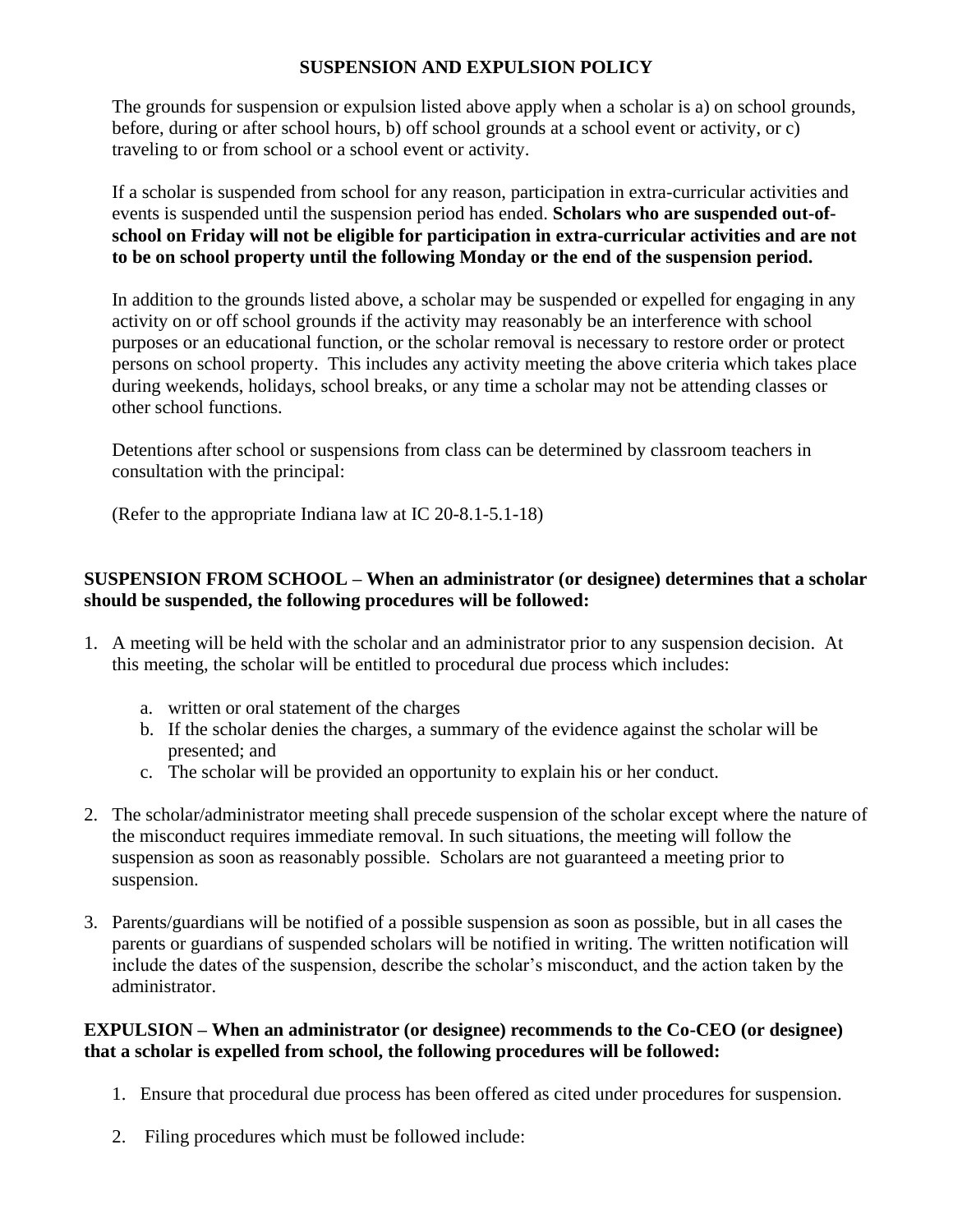- **a.** Accurate completion of the scholar information on the Request for Expulsion Form.
- **b.** Signature of the appropriate administrator.
- **c.** Causal Hearing date and/or pre-expulsion date when applicable, otherwise not applicable.

**d.** The code of conduct citation that the scholar is charged with violating. This includes every violation that will be discussed at any necessary expulsion hearing.

**e.** All appropriate suspension information, if the scholar has been suspended, including the dates for the beginning and ending of the suspension.

**f.** The date the expulsion would end if upheld.

**g.** The request for continued suspension should be checked only if a principal (or designee) is requesting that the suspension be continued. This should only be requested when there is a risk to others or to the educational process and should not be checked for a scholar who is special education. (Note: requesting a continued suspension can result in an additional hearing just to determine the continued suspension.)

**h.** In all cases, the Request for Expulsion form must be on the CEO's desk no later than two (2) school days after the decision to request expulsion has been made. This timeline must be adhered to because of the great risk of violating due process.

- 3. The CEO (or designee) may conduct an expulsion meeting, or may appoint one of the following persons to conduct the expulsion meeting:
	- **a.** legal counsel
	- **b.** a member of the administrative staff who did not expel the scholar and was not involved in the events giving rise to the expulsion.
	- **c.** a member of the Board of Directors
- 4. An expulsion will not take place until the scholar and the scholar's parent are asked to appear at an expulsion meeting conducted by the superintendent or the person designated above. Failure by a scholar or a scholar's parent to appear at this meeting will be deemed a waiver of rights administratively to contest the expulsion or to appeal it to the Board of Directors.
- 5. The request to appear at the expulsion meeting will be in writing, delivered by certified mail or by personal delivery, and contain the reasons for the expulsion and the date, time, place, and purpose of the meeting.
- 6. At the expulsion meeting, the administrator (or designee) will present evidence to support the charges against the scholar. The scholar or parent will have the opportunity to answer the charges against the scholar, and to present evidence to support the scholar's position. An attorney may not represent the scholar at the expulsion hearing, but the attorney may be available for consultation outside the meeting room during the meeting.
- 7. If an expulsion meeting is held, the person conducting the expulsion meeting will make a written summary of the evidence heard at the meeting, take any action found to be appropriate, and give notice of the action taken to the scholar and the scholar's parent.
- 8. **Decisions of the person conducting the expulsion meeting may be appealed to the Board of Directors within ten (10) days of the receipt of the notice of action taken.** The appeal to the Board must be in writing. If the appeal is properly made, the Appeals of Committee of the Board of Directors will hear the appeal and will consider the written summary of the expulsion meeting and the arguments of the school and the scholar and/or the scholar's parent. The Appeals Committee will then take any action deemed appropriate.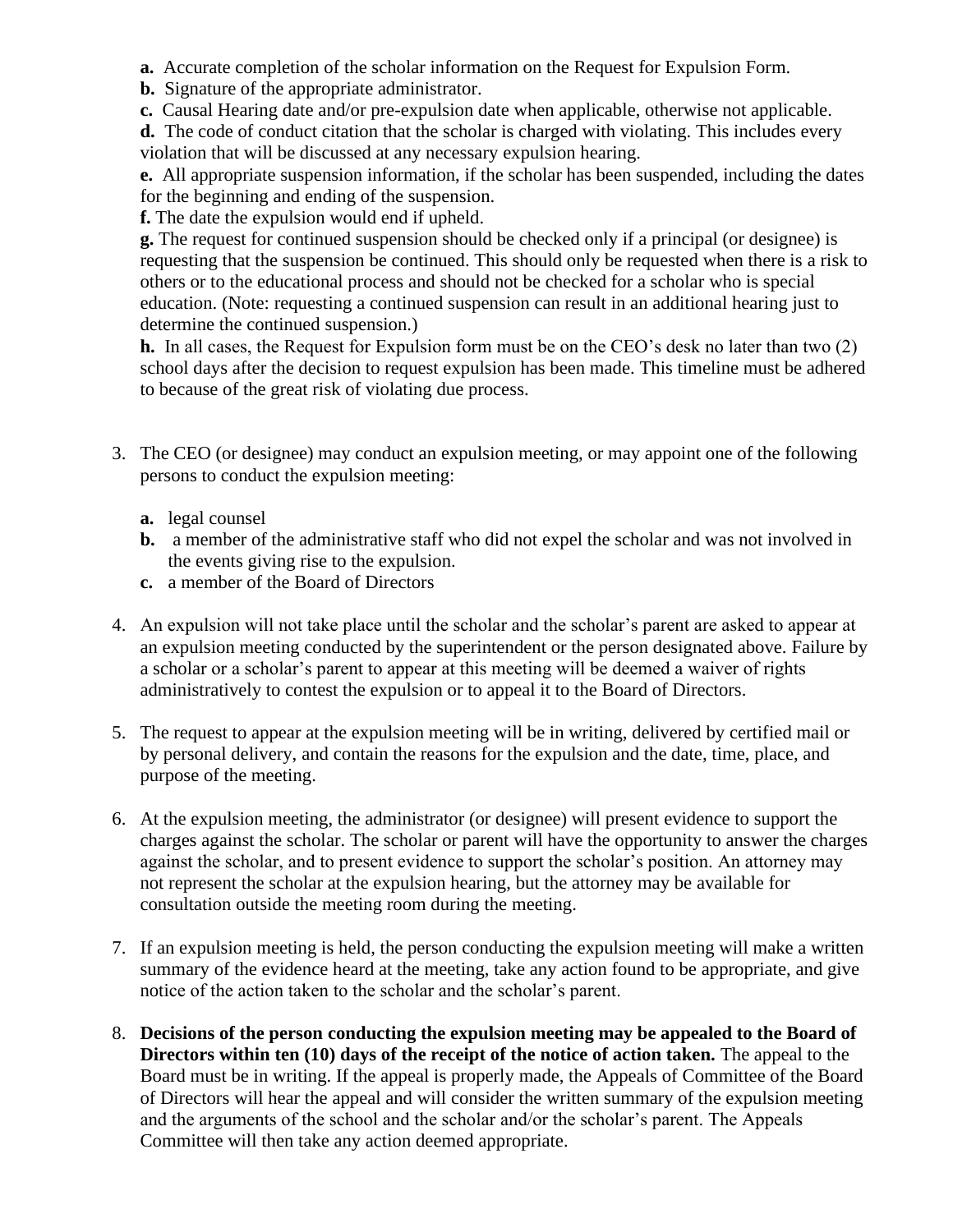## **Requests for appeal should be forwarded to:**

Ignite Achievement Academy Board of Directors Angela Dabney, Board Chair  $1002 \text{ W}.25^{\text{th}}$  St Indianapolis, IN 46208

Please refer to IC 20-8.1-5.1-13 for further clarification of your rights under Indiana Law.

## **ADDITIONAL DISCIPLINARY ACTIONS**

In addition to suspensions and expulsions, scholars may be subject to additional disciplinary actions. These disciplinary actions may include:

- A. Counseling with a scholar or group of scholars
- B. Conferences with a parent or group of parents
- C. Assigning additional work
- D. Rearranging class schedules
- E. Requiring a scholar to remain in school after regular school hours to do additional schoolwork or for counseling.
- F. Restricting extracurricular activities
- G. Removal of a scholar by a teacher from that teacher's class for a period not to exceed five (5) class periods.

## **ALTERNATIVES TO CORRECTION**

IAA is responsible for incorporating a Multi-Tiered Support System (MTSS) framework to reduce the level of discipline referrals, suspensions and expulsions through pro-active and responsive intervention, positive behavioral motivation, restorative practices, and other non-punitive approaches to discipline. MTSS is a support system that focuses on maximizing scholar achievement, eliminating behavior instances and trends, and avoiding loss of instructional time using tiered interventions.

Referral of scholars from the classroom environment for misbehavior should occur minimally and only in the most disruptive and/or repetitive circumstances and after responsive management techniques have been used. IAA staff is trained to utilize a classroom management system of strategies and techniques prior to referring a scholar out of the classroom unless in the case of egregious or aggressive behavior that threatens the safety or the ability of other scholars to learn. Classroom management strategies include, but are not limited to the following:

- 1. Use of classroom character tracker.
- 2. Informal restorative and affective questioning
- 3. Intentional and specific re-teaching of behavioral expectations.
- 4. Use of "cool down" space.
- 5. Separation of scholars
- 6. Assignment of extra tasks
- 7. Check-in with preferred staff
- 8. Redirect with instructional assistant.
- 9. Phone call to guardian or support group member
- 10. Restorative conference with scholar
- 11. Restorative conference with parent and scholar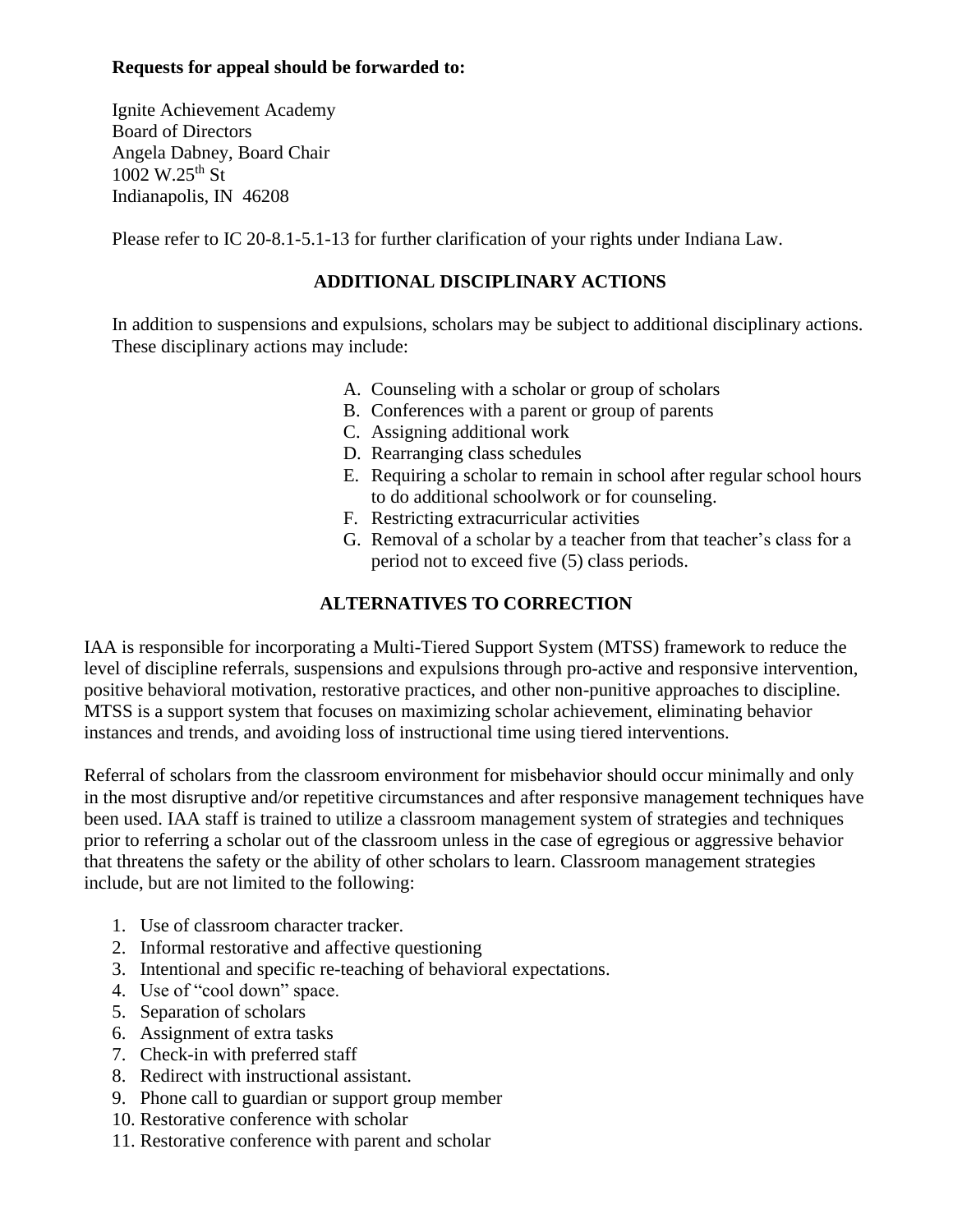Families will be notified when patterns of inappropriate behavior surface that could lead to school or classroom suspension. In the event a scholar exhibits a trend of inappropriate behavior, more intensive supports and interventions will be identified by stakeholders and utilized by school staff. Examples of appropriate school-wide strategies and techniques may include the following:

- 1. A general conference or restorative conference between school staff and the scholar and caretakers.
- 2. Referral to a school counselor or other support service personnel for resource support, counseling, and case management.
- 3. Coordination and convening of a Scholar Support Team and/or other intervention-related team to assess behavior and provide an individualized plan (Character Intervention Plan) to support positive behavior modification in cooperation with the scholar and family.
- 4. Referral for mental health services when appropriate.
- 5. When appropriate, referral for a comprehensive psychosocial, psychoeducational assessment that may be used to develop and Individualized Education Plan (IEP) or Section 504 plan.
- 6. Phased positive behavior supports that take place on site during the school day.
- 7. After-school programs that may or may not be facilitated in coordination with local parent and community groups that address socio-emotional development, cognitive skill deficit, specific character and/or behavioral issues, or in general expose scholars to positive activities and behaviors.
- 8. Saturday school detention or a day with a community support team member.
- 9. Community service.
- 10. Restriction from participation in extracurricular activities.

## **SEXUAL HARASSMENT POLICY STATEMENT**

The Ignite School prohibits any form of sexual harassment of scholars or employees whether verbal, physical, or environmental. It is a violation of this policy for any employee to harass a scholar or for a scholar to harass another scholar in a sexual manner as defined below.

#### *DEFINITION OF SEXUAL HARASSMENT*

For purposes of this policy, sexual harassment is defined as including but not limited to unwelcome sexual advances, requests for sexual or physical conduct of a sexual nature directed toward a scholar under any of the following conditions:

a. Submission to, or toleration of, sexual harassment is used as an explicit or implicit term or condition of any services, benefits, or programs offered by Ignite.

b. Submission to, or rejection of, such conduct is used as a basis for an academic evaluation affecting a scholar.

c. The conduct has the purpose or effect of unreasonably interfering with a scholar's academic performance, or of creating an intimidating, hostile, or offensive environment.

d. Submission to, or rejection of, the conduct is used as the basis for any decision affecting the individual regarding benefits and services, sponsored by Ignite.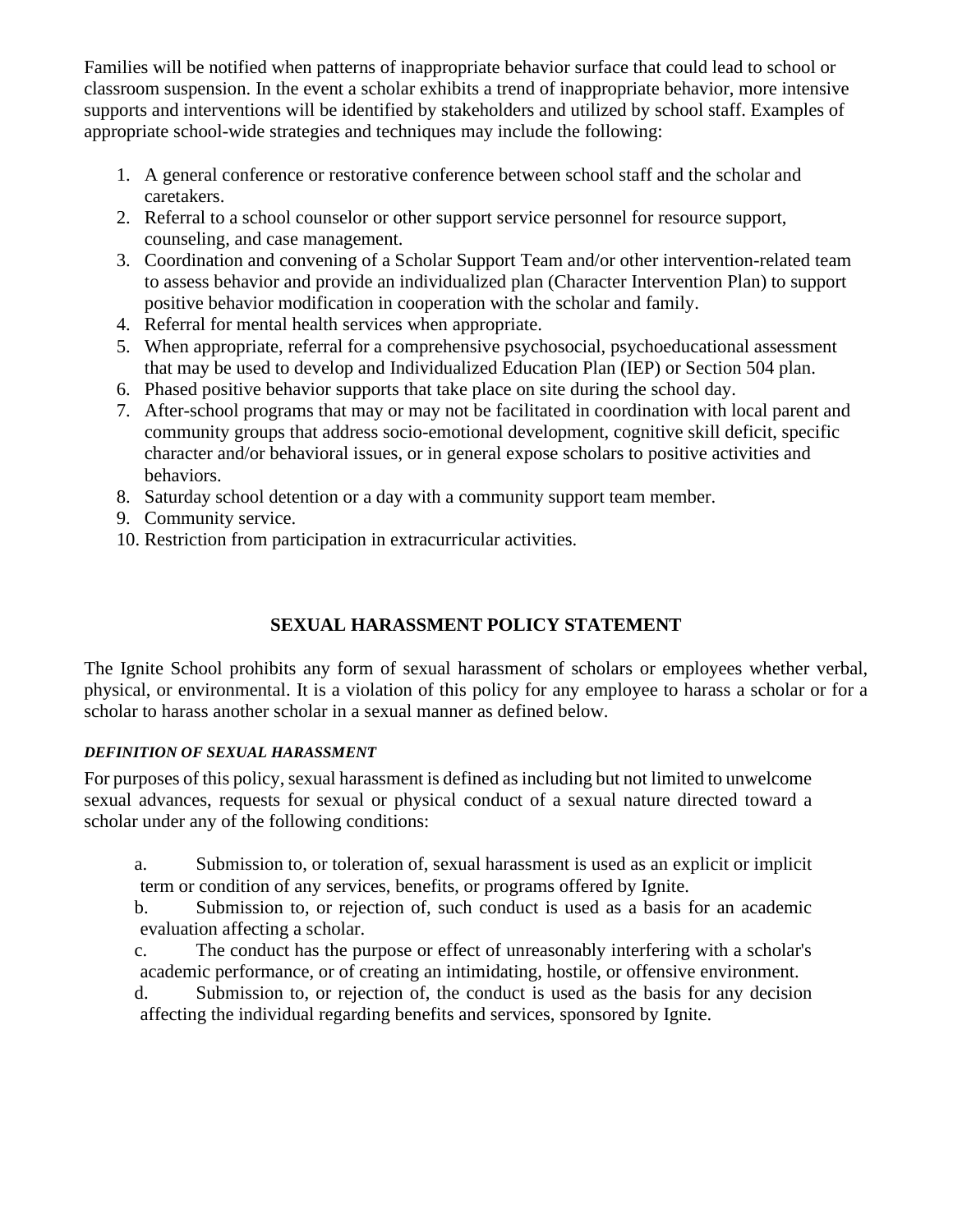## **SCHOLAR-TO-SCHOLAR SEXUAL HARASSMENT**

The policy prohibits scholar-to-scholar sexual harassment whenever it is related to school activity or attendance and occurs at any time including, but not limited to, any of the following:

- a. While on school grounds
- b. While going to or coming from school
- c. During the lunch period whether on or off school grounds.
- d. During, or while going to or coming from, a school sponsored activity

Any scholar who engages in the sexual harassment of another scholar is subject to disciplinary action including verbal warnings and reprimands, counseling, suspension, and expulsion.

#### **Retaliation**

The Ignite School forbids retaliation against anyone who reports sexual harassment or who participates in the investigation of such a report.

## **SOCIAL MEDIA**

Families and scholars should avoid using statements, photographs, video, or audio that reasonably could be viewed as malicious, obscene, threatening, or intimidating, that disparage members, associates, scholars, scholars' families, or suppliers, or that might constitute harassment or bullying. Examples of such conduct might include offensive posts meant to intentionally harm someone's reputation or posts that could contribute to a hostile work environment based on race, sex, disability, religion, or any other status protected by law or company policy.

## **BUILDING, GROUNDS AND FACILITIES Care of the Building**

Scholars have a responsibility for cooperating in maintaining a clean, well-kept building. All waste should be placed in the waste containers located throughout the building. There is to be no food or drink in the building outside the cafeteria during the instructional day. Gum is not allowed in the building or on buses. Scholars should take pride in the excellent, attractive facilities and do nothing which might damage or destroy property.

#### **Fire Drills**

State law requires that fire drills be held periodically. Specific instructions on which exit to use are posted in each room. When the alarm sounds, all scholars are to leave the building in a quiet, orderly manner as rapidly as possible without running. There is to be no talking as, in any emergency, it would be important that all hear directions. Scholars are to proceed a safe distance from the building and will re-enter only when the signal for their return sounds.

#### **Tornado Drills**

The Ignite School conducts at least four state-mandated tornado warning drills each school year. If an emergency tornado warning is announced, the procedure will depend on the amount of time available. If the action must be immediate, all persons in the building should follow the instructions as posted in the area. If scholars are outside the building when a warning is sounded and the danger is immediate, they should lie flat in the nearest depression, such as a ditch or a ravine.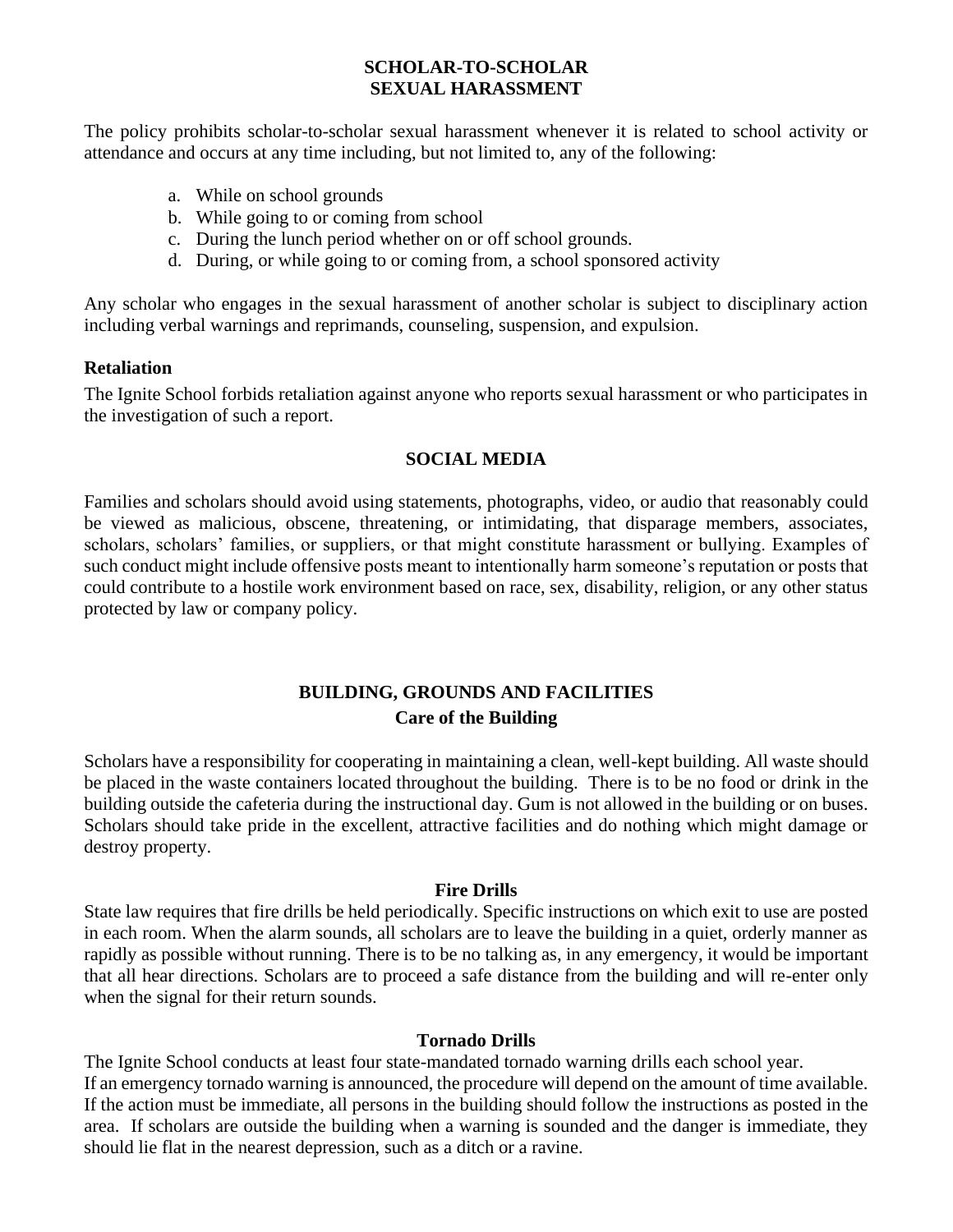## **COMPUTER / INTERNET USE POLICY**

All scholars will file a signed copy of the "Acceptable Use Policy" with the Ignite School indicating their agreement to the terms of technology and internet use at the Ignite School:

## **Acceptable Use Policy**

Ignite Achievement Academy Policy on School-Provided Access to Electronic Information, Services, and Networks is as follows:

Freedom of expression is an inalienable human right and the foundation for self-government. Freedom of expression encompasses the right to freedom of speech and the corollary right to receive information. Such rights extend to minors as well as adults. Schools facilitate the exercise of these rights by providing access to information regardless of format or technology. In a free and democratic society, access to information is a fundamental right of citizenship.

In making decisions regarding scholar access to the Internet, Ignite Achievement Academy considers its own stated educational mission, goals, and objectives. Electronic information research skills are now fundamental to preparation of citizens and future employees. Access to the Internet enables scholars to explore thousands of libraries, databases, bulletin boards, and other resources while exchanging messages with people around the world. The School expects that faculty will blend thoughtful use of the Internet throughout the curriculum and will provide guidance and instruction to scholars in its use. As much as possible, access from school to Internet resources should be structured in ways which point scholars to those which have been evaluated prior to use. While scholars will be able to move beyond those resources to others that have not been previewed by staff, they shall be provided with guidelines and lists of resources particularly suited to learning objectives.

Outside of school, families bear responsibility for the same guidance of Internet use as they exercise with information sources such as television, telephones, radio, movies, and other possibly offensive media.

Scholars utilizing School-provided Internet access must first have the permission of and must be supervised by Ignite Achievement Academy's professional staff. Scholars utilizing school-provided Internet access are responsible for good behavior on-line just as they are in a classroom or other area of the school. The same general rules for behavior and communications apply.

The purpose of School-provided Internet access is to facilitate communications in support of research and education. To remain eligible as users, scholars' use must be in support of and consistent with the educational objectives of Ignite Achievement Academy. Access is a privilege, not a right. Access entails responsibility.

Users should not expect that files stored on school-based computers will always be private. Electronic messages and files stored on school-based computers may be treated like school lockers. Administrators and faculty may review files and messages to maintain system integrity and ensure that users are acting responsibly.

The following uses of school-provided Internet access are not permitted:

- a. to access, upload, download, or distribute pornographic, obscene, or sexually explicit material.
- b. to transmit obscene, abusive, sexually explicit, or threatening language.
- c. to violate any local, state, or federal statute.
- d. to vandalize, damage, or disable the property of another individual or organization.
- e. to access another individual's materials, information, or files without permission; and,
- f. to violate copyright or otherwise use the intellectual property of another individual or organization without permission.

Any violation of School policy and rules may result in loss of School-provided access to the Internet. Additional disciplinary action may be determined at the building level in keeping with existing procedures and practices regarding inappropriate language or behavior. When and where applicable, law enforcement agencies may be involved.

Ignite Achievement Academy makes no warranties of any kind, neither expressed nor implied, for the Internet access it is providing. The School will not be responsible for any damages users suffer,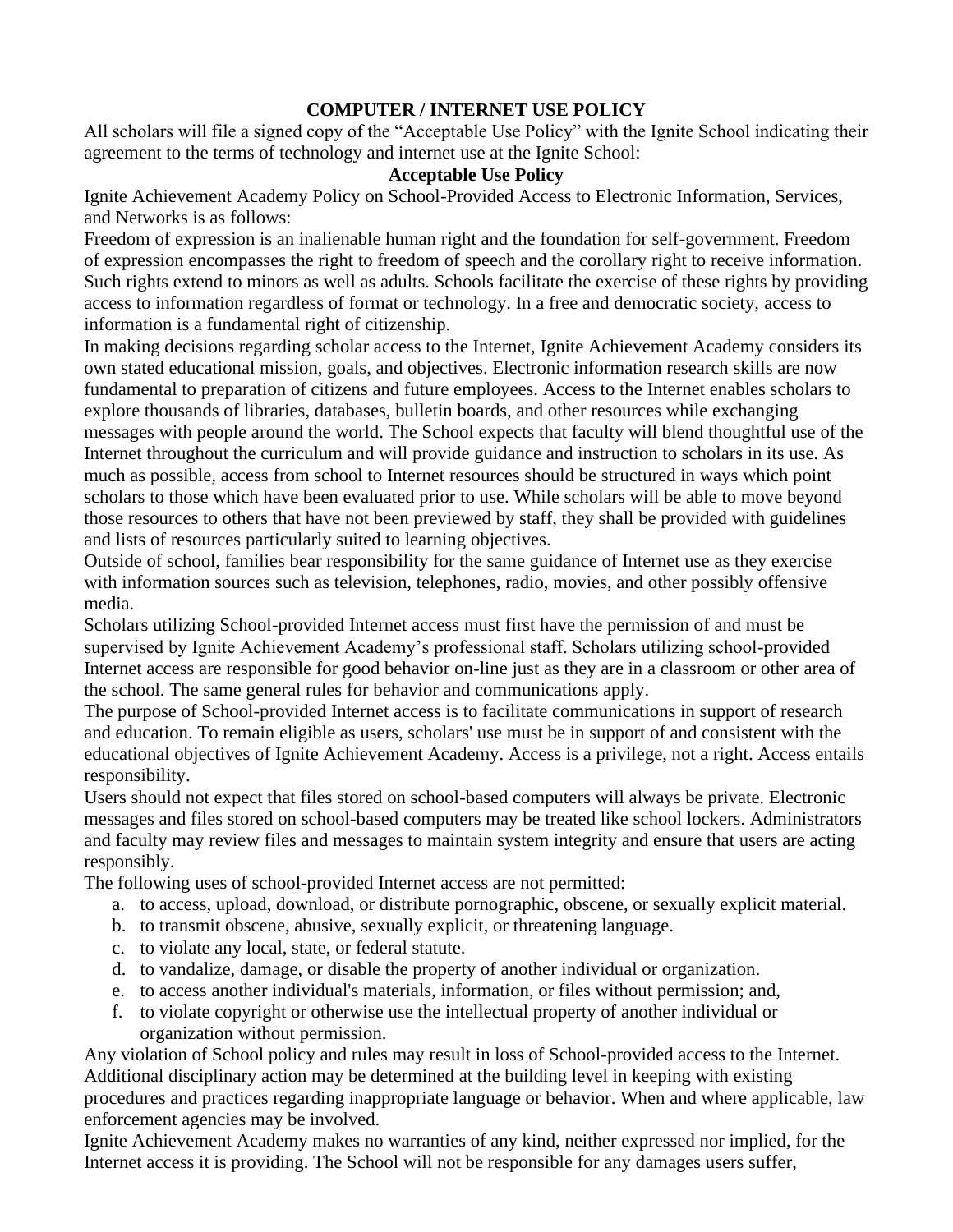including--but not limited to--loss of data resulting from delays or interruptions in service. The School will not be responsible for the accuracy, nature, or quality of information stored on School diskettes, hard drives, or servers; nor for the accuracy, nature, or quality of information gathered through Schoolprovided Internet access. The School will not be responsible for personal property used to access School computers or networks or for School-provided Internet access. The School will not be responsible for unauthorized financial obligations resulting from School-provided access to the Internet. Parents of scholars in Ignite Achievement Academy shall be provided with the following information:

- Ignite Achievement Academy is pleased to offer its scholars access to the Internet. The Internet is an electronic highway connecting hundreds of thousands of computers and millions of individual users all over the world. This computer technology will help propel our schools through the communication age by allowing scholars and staff to access and use resources from distant computers, communicate and collaborate with other individuals and groups around the world, and significantly expand their available information base. The Internet is a tool for lifelong learning.
- Families should be aware that some material accessible via the Internet may contain items that are illegal, defamatory, inaccurate, or potentially offensive to some people. In addition, it is possible to purchase certain goods and services via the Internet which could result in unwanted financial obligations for which a scholar's parent or guardian would be liable.
- While the School's intent is to make Internet access available to further educational goals and objectives, scholars may find ways to access other materials as well. Even should the School institute technical methods or systems to regulate scholars' Internet access, those methods could not guarantee compliance with the School's acceptable use policy. That notwithstanding, the School believes that the benefits to scholars of access to the Internet exceed any disadvantages. Ultimately, however, parents and guardians of minors are responsible for setting and conveying the standards that their children should follow when using media and information sources. Toward that end, Ignite makes the School's complete Internet policy and procedures available on request for review by all parents, guardians, and other members of the community; and provides parents and guardians the option of requesting for their minor children alternative activities not requiring Internet use.

NOTICE: This policy and all its provisions are subordinate to local, state, and federal statutes.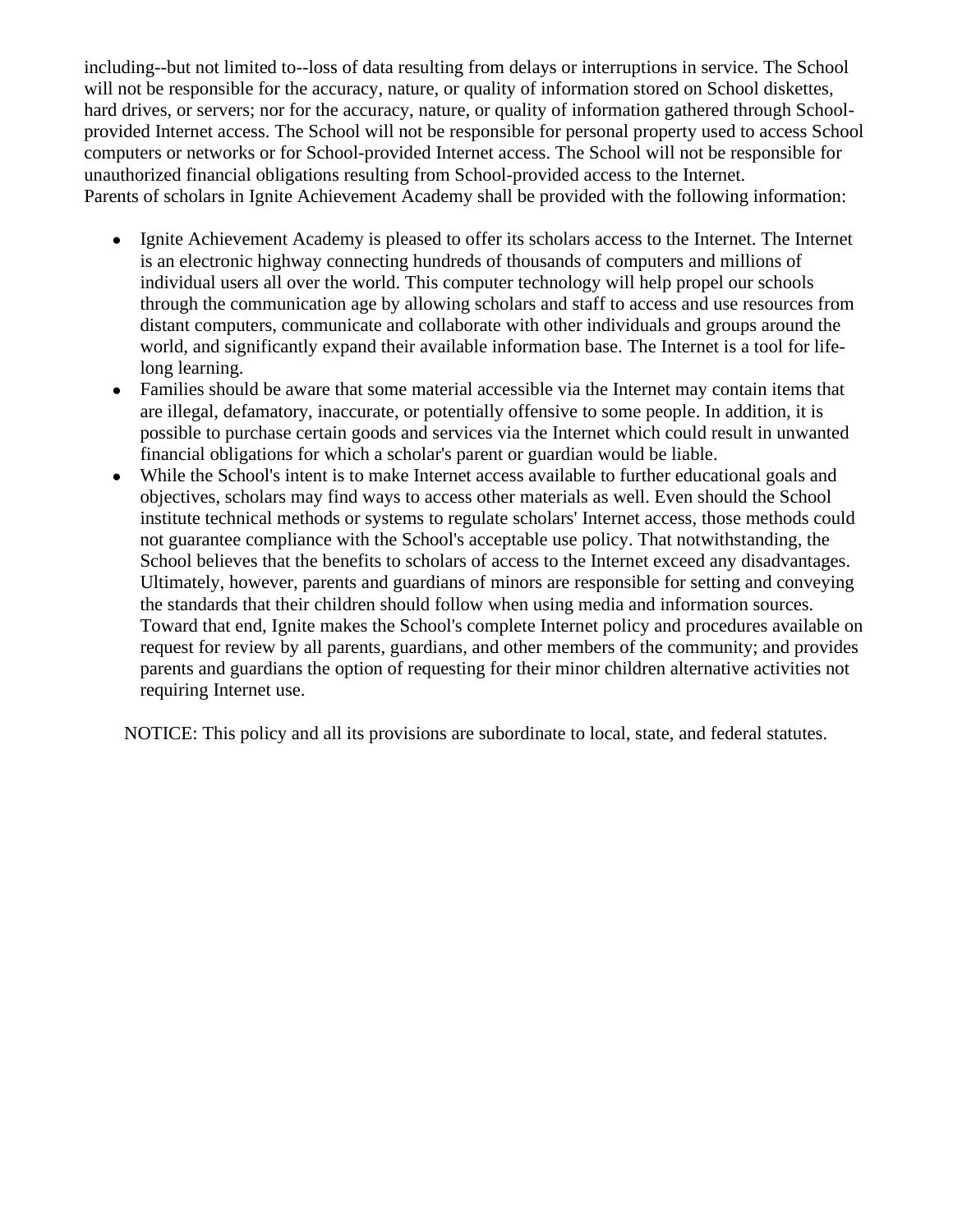## **GRIEVANCE PROCEDURE**

Complaints should be reported to the Head of School. Written complaints may also be filed at the Ignite School front office or with the Chair of the Ignite Achievement Academy Board of Directors, Angela Dabney.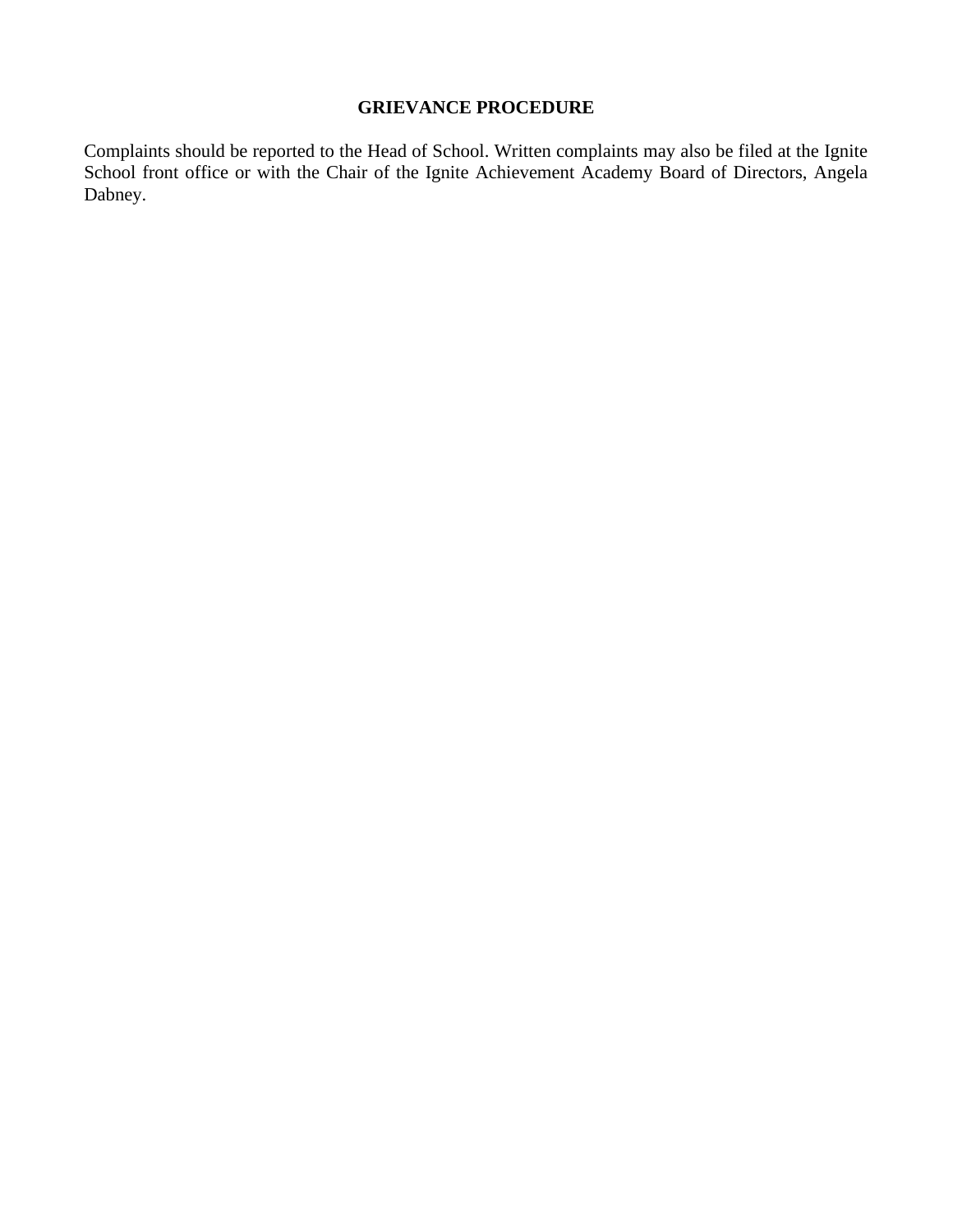# **Indiana Department of Education Notice regarding the Family Educational Rights and Privacy Act (FERPA)**

The Family Educational Rights and Privacy Act (FERPA) affords parents and students who are 18 years of age or older ("eligible students") certain rights with respect to the student's education records. These rights are:

1. The right to inspect and review the student's education records within 45 days after the day Ignite Achievement Academy receives a request for access.

Parents or eligible students who wish to inspect their child's or their education records should submit a written request to Mrs. Jessica English, Principal, that identifies the records they wish to inspect. The school official will make arrangements for access and notify the parent or eligible student of the time and place where the records may be inspected.

2. The right to request the amendment of the student's education records that the parent or eligible student believes are inaccurate, misleading, or otherwise in violation of the student's privacy rights under FERPA.

Parents or eligible students who wish to ask Ignite Achievement Academy to amend their child's or their education record should write the school principal [or appropriate school official], clearly identify the part of the record they want changed and specify why it should be changed. If the school decides not to amend the record as requested by the parent or eligible student, the school will notify the parent or eligible student of the decision and of their right to a hearing regarding the request for amendment. Additional information regarding the hearing procedures will be provided to the parent or eligible student when notified of the right to a hearing.

- 3. The right to provide written consent before the school discloses personally identifiable information (PII) from the student's education records, except to the extent that FERPA authorizes disclosure without consent. Examples include disclosure:
- To school officials with legitimate educational interests. The criteria for determining who constitutes a school official and what constitutes a legitimate educational interest must be set forth in the school's or school district's annual notification for FERPA rights. A school official typically includes a person employed by the school or school district as an administrator, supervisor, instructor, or support staff member (including health or medical staff and law enforcement unit personnel) or a person serving on the school board. A school official also may include a volunteer, contractor, or consultant who, while not employed by the school, performs an institutional service or function for which the school would otherwise use its own employees and who is under the direct control of the school with respect to the use and maintenance of PII from education records, such as an attorney, auditor, medical consultant, or therapist; a parent or student volunteering to serve on an official committee, such as a disciplinary or grievance committee; or a parent, student, or other volunteer assisting another school official in performing his or her tasks. A school official typically has a legitimate educational interest if the official needs to review an education record to fulfill his or her professional responsibility.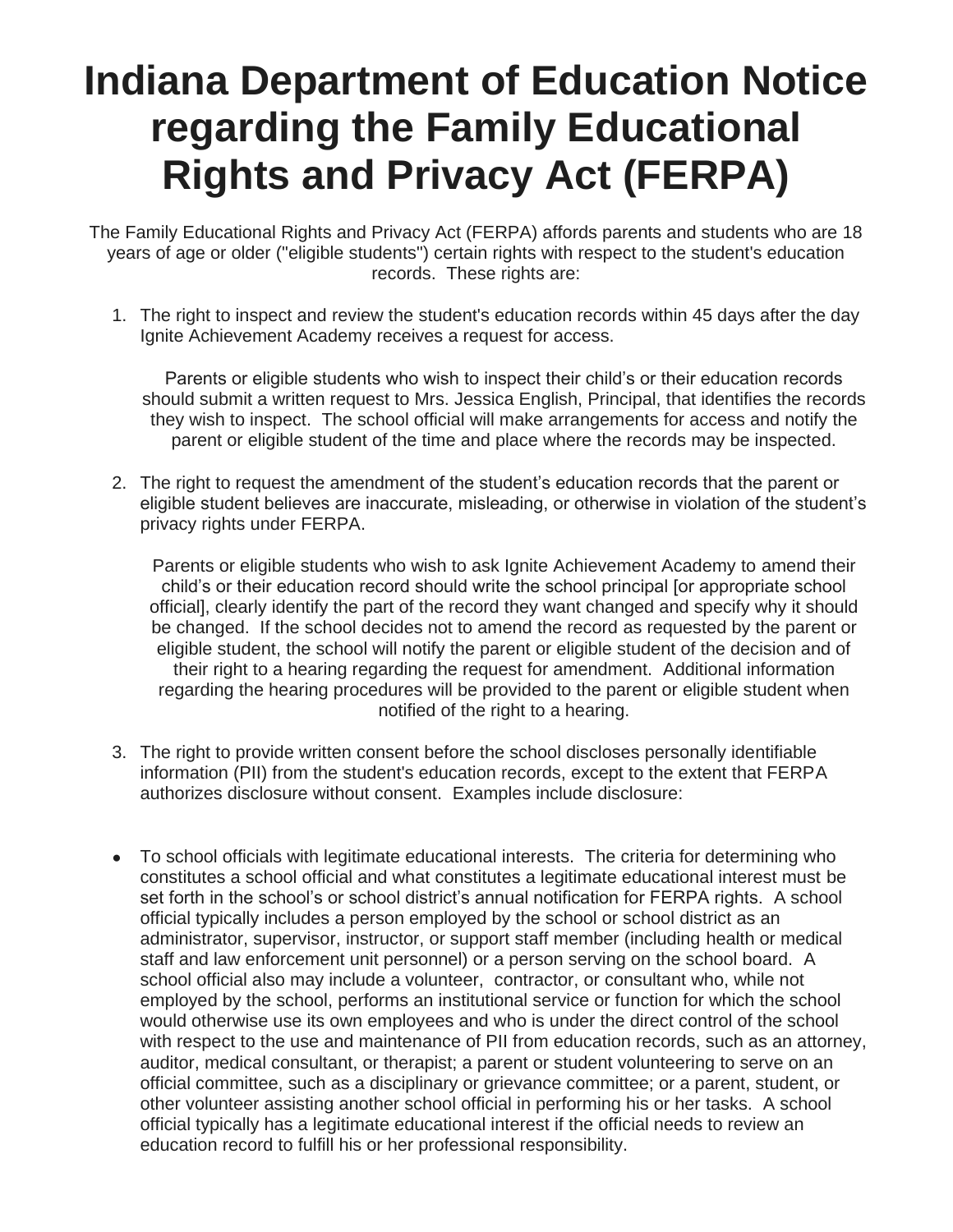- To other school officials, including teachers, within the educational agency or institution whom the school has determined to have legitimate educational interests. This includes contractors, consultants, volunteers, or other parties to whom the school has outsourced institutional services or functions, provided that the conditions listed in § 99.31(a)(1)(i)(B)(1)  $-(a)(1)(i)(B)(3)$  are met.  $(\S 99.31(a)(1))$
- To officials of another school, school system, or institution of postsecondary education where the student seeks or intends to enroll, or where the student is already enrolled if the disclosure is for purposes related to the student's enrollment or transfer, subject to the requirements of § 99.34. (§ 99.31(a)(2))
- To authorized representatives of the U. S. Comptroller General, the U. S. Attorney General, the U.S. Secretary of Education, or State and local educational authorities, such as the State educational agency (SEA) in the parent or eligible student's State. Disclosures under this provision may be made, subject to the requirements of § 99.35, in connection with an audit or evaluation of Federal- or State-supported education programs, or for the enforcement of or compliance with Federal legal requirements that relate to those programs. These entities may make further disclosures of PII to outside entities that are designated by them as their authorized representatives to conduct any audit, evaluation, or enforcement or compliance activity on their behalf, if applicable requirements are met. (§§ 99.31(a)(3) and 99.35)
- In connection with financial aid for which the student has applied or which the student has received, if the information is necessary for such purposes as to determine eligibility for the aid, determine the amount of the aid, determine the conditions of the aid, or enforce the terms and conditions of the aid.  $(S \ 99.31(a)(4))$
- To State and local officials or authorities to whom information is specifically allowed to be reported or disclosed by a State statute that concerns the juvenile justice system and the system's ability to effectively serve, prior to adjudication, the student whose records were released, subject to § 99.38. (§ 99.31(a)(5))
- To organizations conducting studies for, or on behalf of, the school, to: (a) develop, validate, or administer predictive tests; (b) administer student aid programs; or (c) improve instruction, if applicable requirements are met. (§ 99.31(a)(6))
- To accrediting organizations to carry out their accrediting functions.  $(\S$  99.31(a)(7))
- To parents of an eligible student if the student is a dependent for IRS tax purposes. ( $\S$ 99.31(a)(8))
- To comply with a judicial order or lawfully issued subpoena if applicable requirements are met. (§ 99.31(a)(9))
- To appropriate officials in connection with a health or safety emergency, subject to  $\S$ 99.36. (§ 99.31(a)(10)
- Information the school has designated as "directory information" if applicable requirements under § 99.37 are met. (§ 99.31(a)(11))
- To an agency caseworker or other representative of a State or local child welfare agency or tribal organization who is authorized to access a student's case plan when such agency or organization is legally responsible, in accordance with State or tribal law, for the care and protection of the student in foster care placement. (20 U.S.C.  $\S$  1232q(b)(1)(L))
- To the Secretary of Agriculture or authorized representatives of the Food and Nutrition Service for purposes of conducting program monitoring, evaluations, and performance measurements of programs authorized under the Richard B. Russell National School Lunch Act or the Child Nutrition Act of 1966, under certain conditions. (20 U.S.C. §  $1232g(b)(1)(K)$
- 4. The right to file a complaint with the U.S. Department of Education concerning alleged failures by the [School] to comply with the requirements of FERPA. The name and address of the Office that administers FERPA are: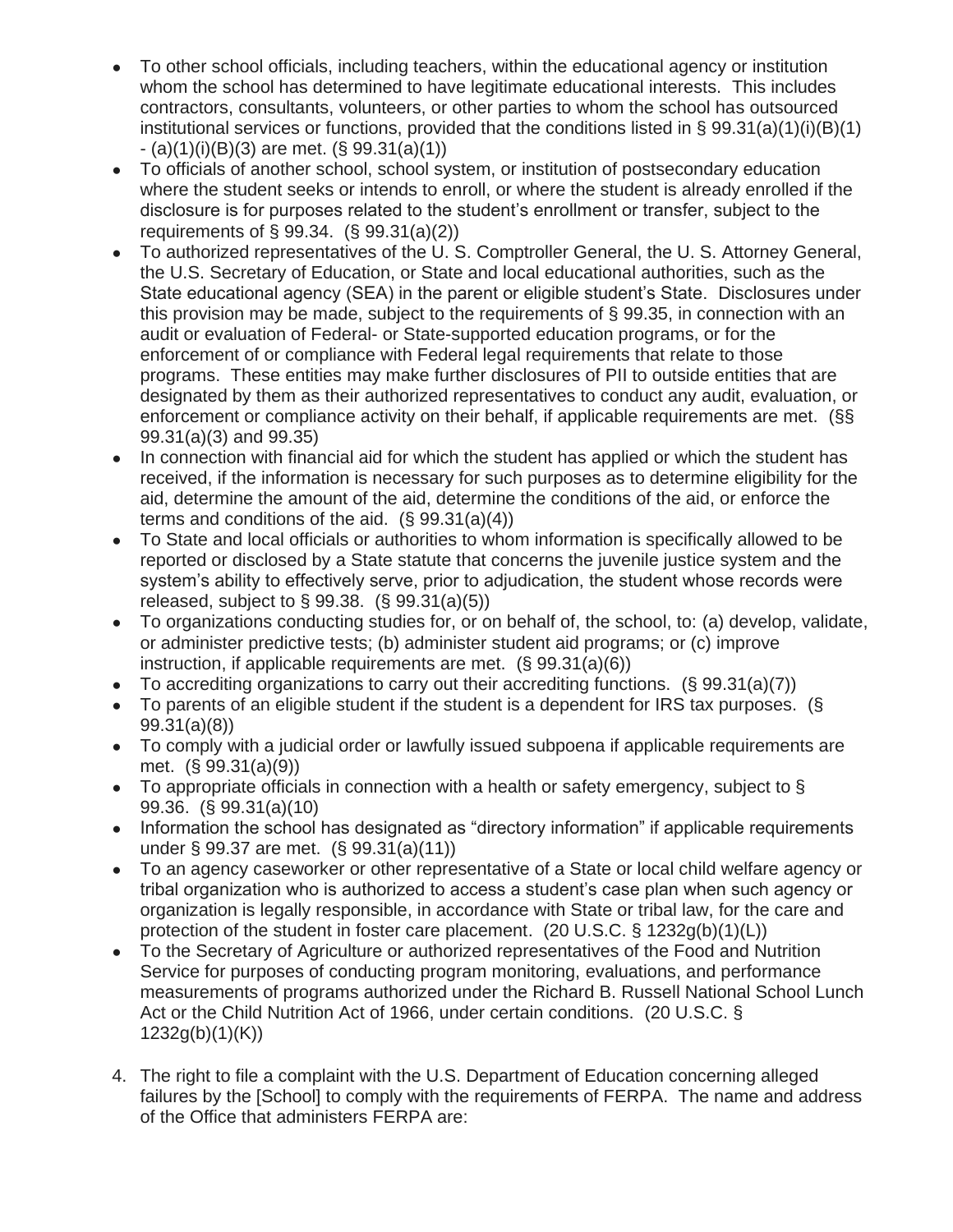Family Policy Compliance Office U.S. Department of Education 400 Maryland Avenue, SW Washington, DC 20202